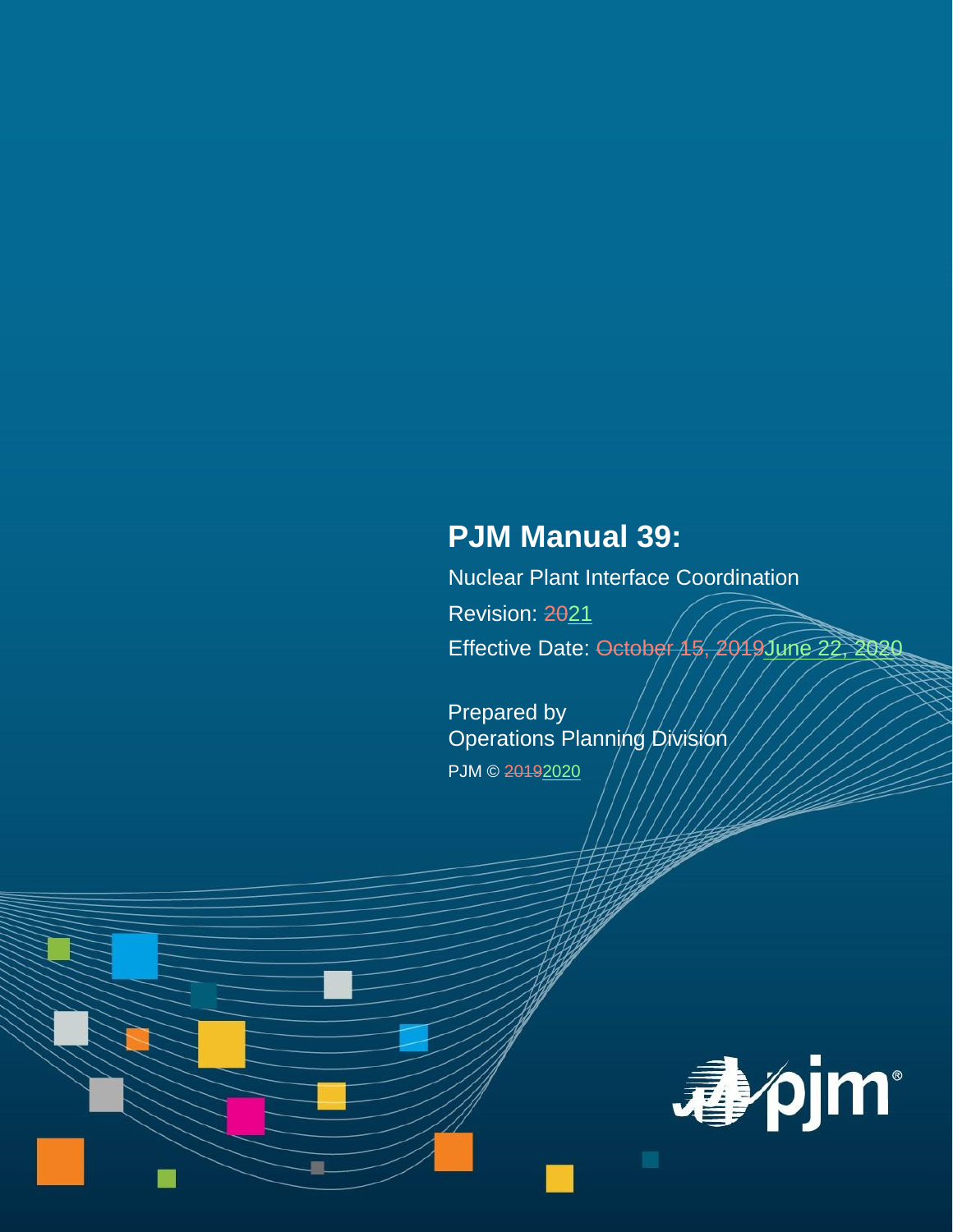

# **Table of Contents**

| Section 1: Nuclear Plant Interface Requirements (NPIR)                      |  |
|-----------------------------------------------------------------------------|--|
|                                                                             |  |
|                                                                             |  |
|                                                                             |  |
|                                                                             |  |
| 2.4 Notification and Mitigation Protocols for NPIR Voltage Limits 14        |  |
|                                                                             |  |
|                                                                             |  |
|                                                                             |  |
|                                                                             |  |
| 2.7 Remedial Action Schemes and Under Frequency Load Shedding/Under Voltage |  |
|                                                                             |  |
|                                                                             |  |
|                                                                             |  |
|                                                                             |  |
|                                                                             |  |
|                                                                             |  |
|                                                                             |  |
|                                                                             |  |
|                                                                             |  |
| Section 4: NUC-001 Requirements Not Addressed by M39  22                    |  |
|                                                                             |  |
|                                                                             |  |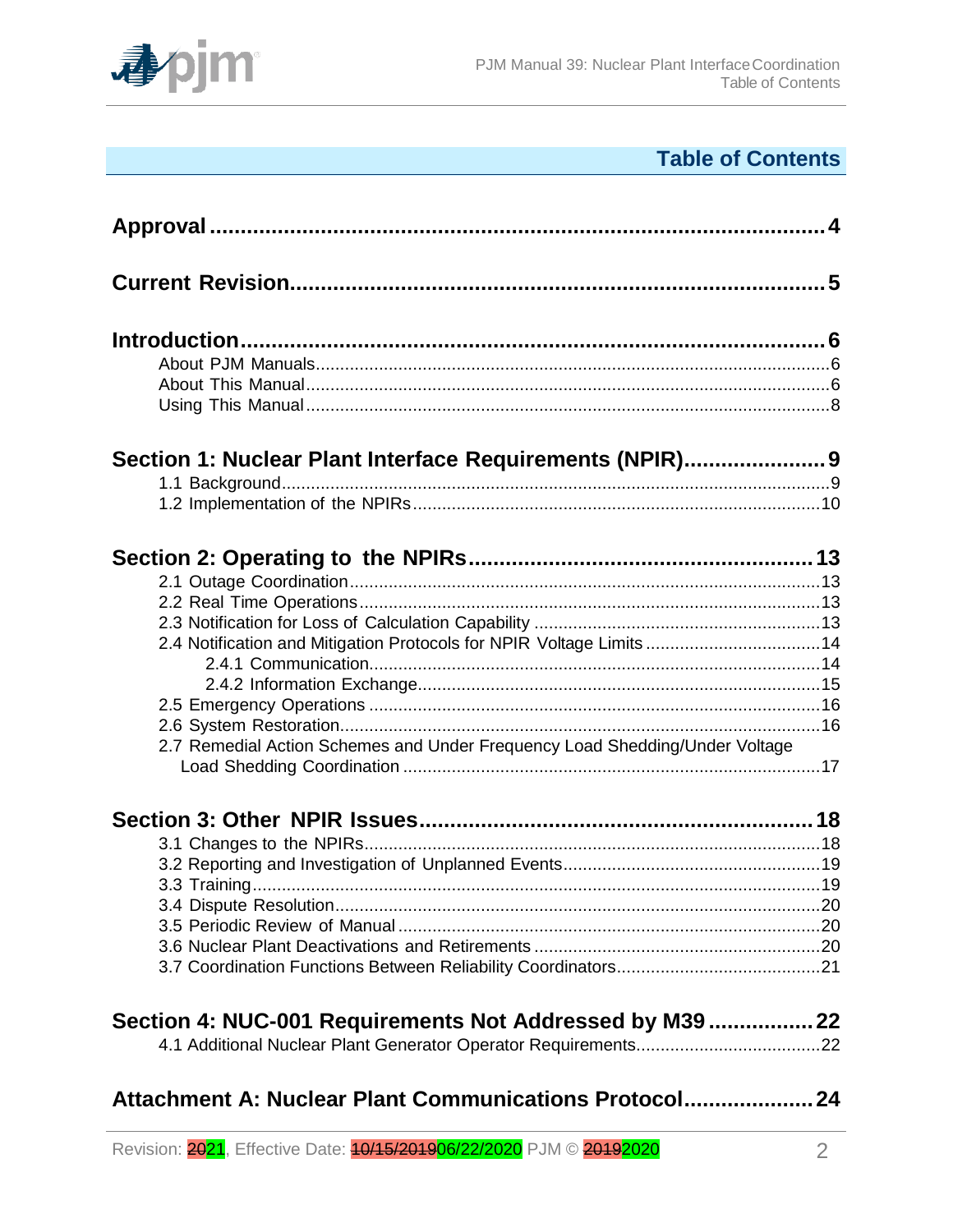

| Attachment C: Plant Specific NPIRs Revision History  43 |    |
|---------------------------------------------------------|----|
|                                                         | 45 |
|                                                         |    |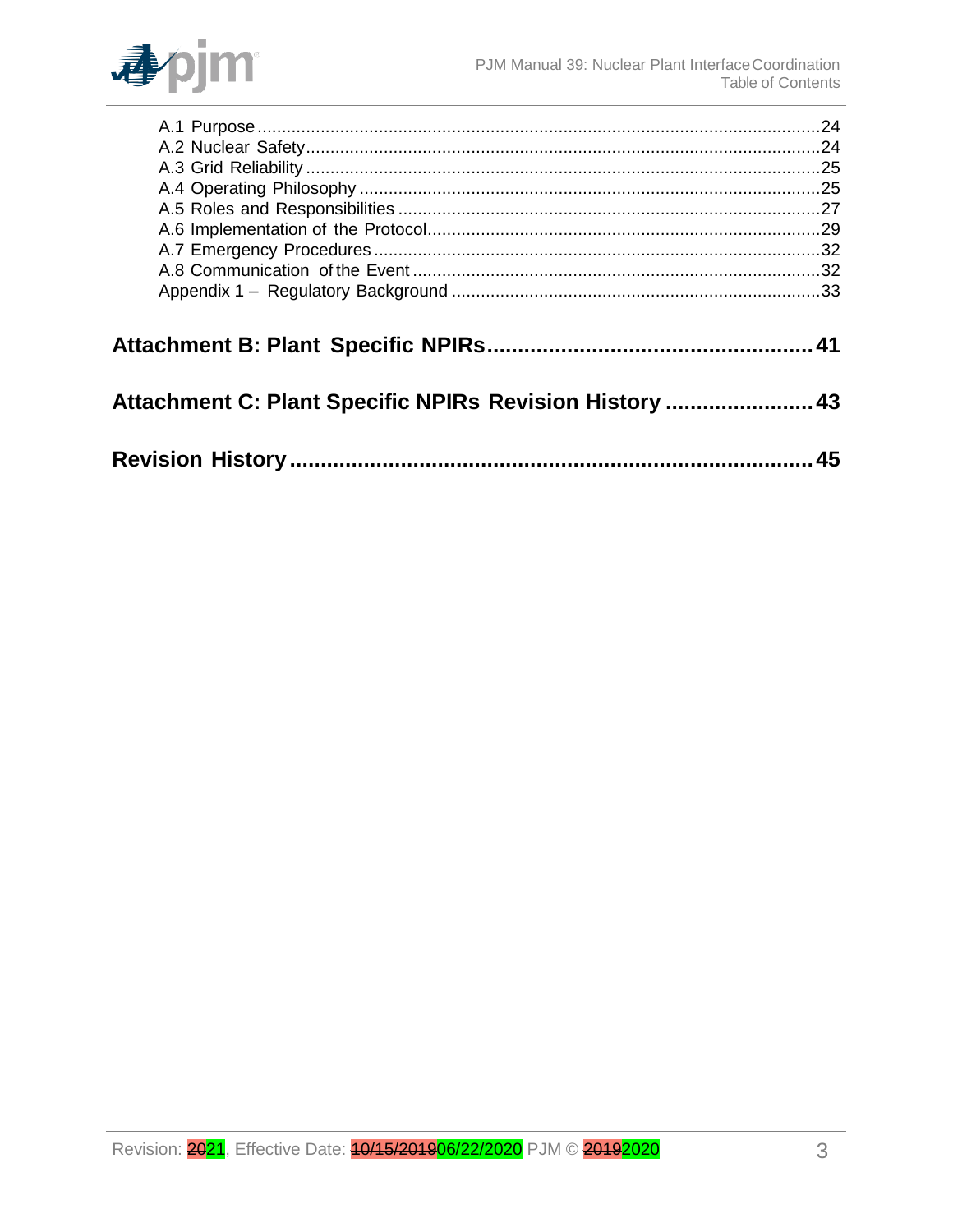

# **Approval**

<span id="page-3-0"></span>Approval Date: 11/13/201906/17/2020 Effective Date: 10/15/201906/22/2020

David Schweizer, Manager Generation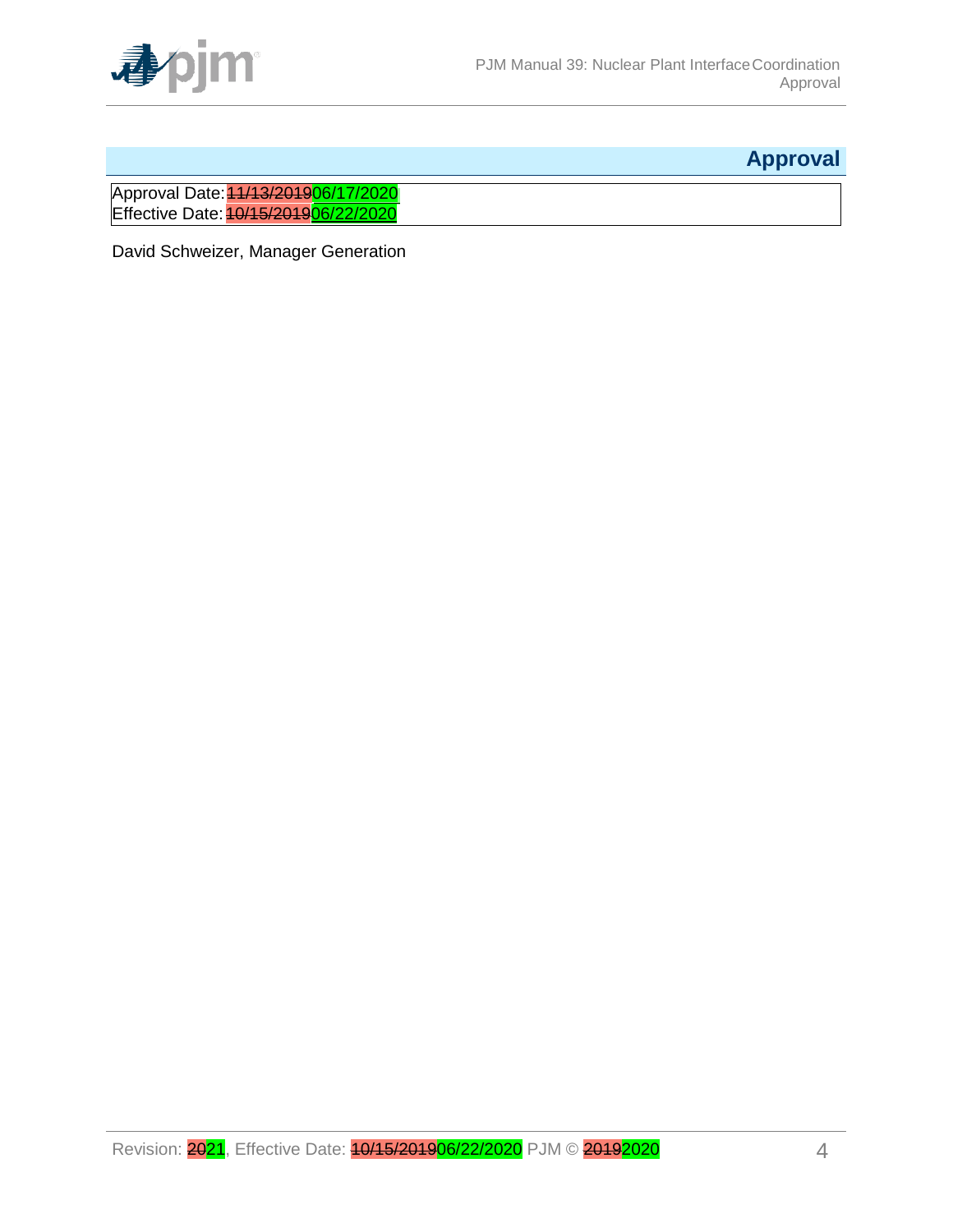

# **Current Revision**

### <span id="page-4-0"></span>**Revision 21 (06/22/2020):**

• Attachment C: Plant Specific NPIRs Revision History: NPIR revision update

#### **Revision 20 (10/15/2019):**

• Attachment C: Plant Specific NPIRs Revision History: NPIR revision update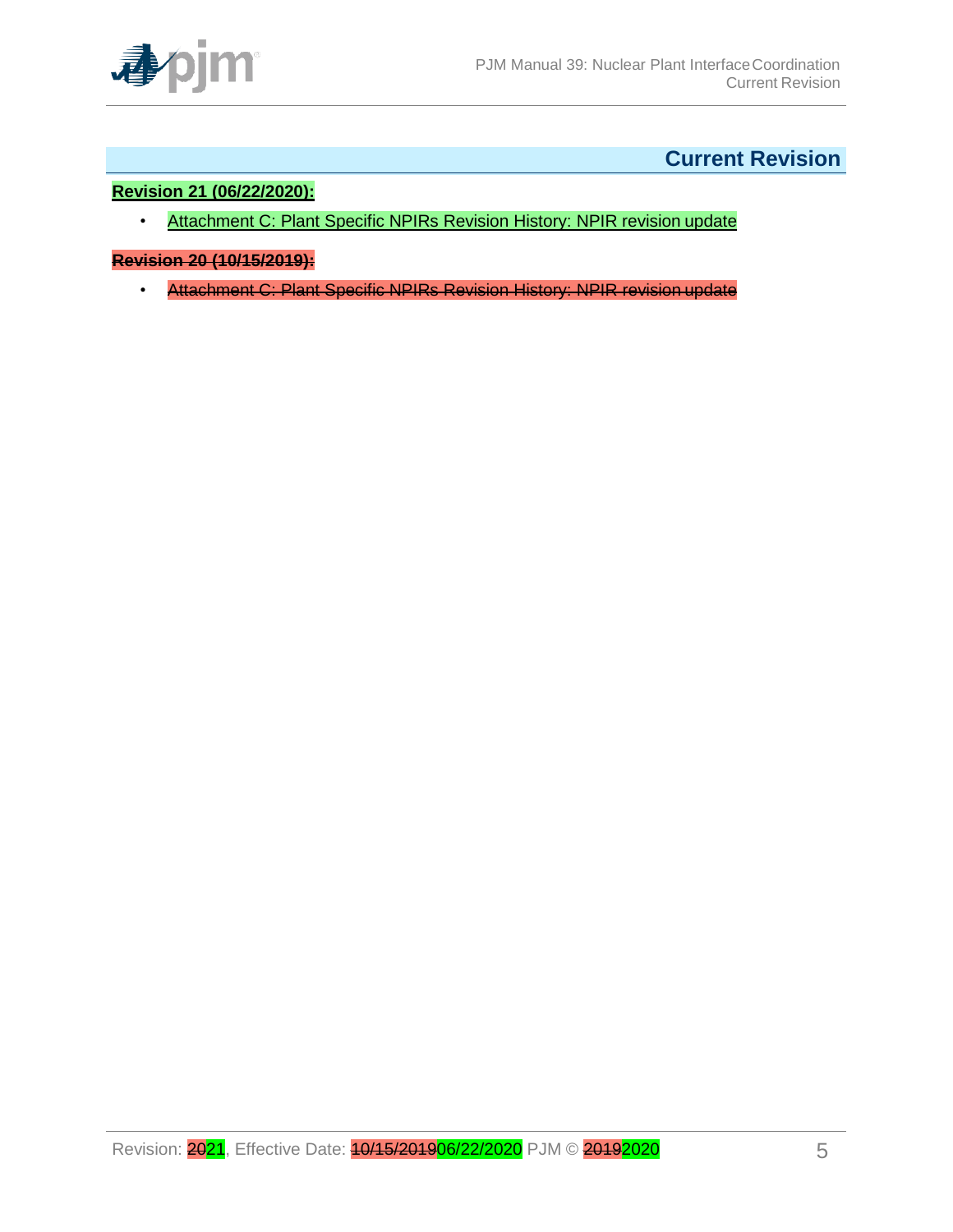

# **Introduction**

<span id="page-5-0"></span>Welcome to the PJM Manual for *Nuclear Plant Interface Coordination*. In this Introduction, you will find the following information:

- What you can expect from the PJM Manuals in general (see "*About PJM Manuals*").
- What you can expect from this PJM Manual (see "*About This Manual*").
- How to use this manual (see "*Using This Manual*").

# <span id="page-5-1"></span>**About PJM Manuals**

The PJM Manuals are the instructions, rules, procedures, and guidelines established by PJM for the operation, planning, and accounting requirements of PJM RTO and the PJM Energy Market. The manuals are grouped under the following categories:

- **Transmission**
- PJM Energy Market
- PJM Regional Transmission Planning Process
- Reserve
- Accounting and Billing
- PJM Administrative
- Miscellaneous

For a complete list of all PJM manuals, go to the Library section on PJM.com.

# <span id="page-5-2"></span>**About This Manual**

The PJM Manual for *Nuclear Plant Interface Coordination* focuses on how PJM and the PJM Members are expected to coordinate operations with the Nuclear Plant Generator Operator (NPGO) to ensure the Nuclear Plant Interface Requirements (NPIRs) are addressed and implemented while maintaining Bulk Electric System reliability.

The PJM Manual for *Nuclear Plant Interface Coordination* consists of four sections.

The sections are as follows:

- Section 1: Nuclear Plant Interface Requirements (NPIRs)
- Section 2: Operating to the NPIRs
- Section 3: Other NPIR Issues
- Section 4: NUC-001 Requirements Not Addressed by Manual 39

#### **Note:**

When 'NPIR' is used in this manual, it means Nuclear Plant Interface Requirements.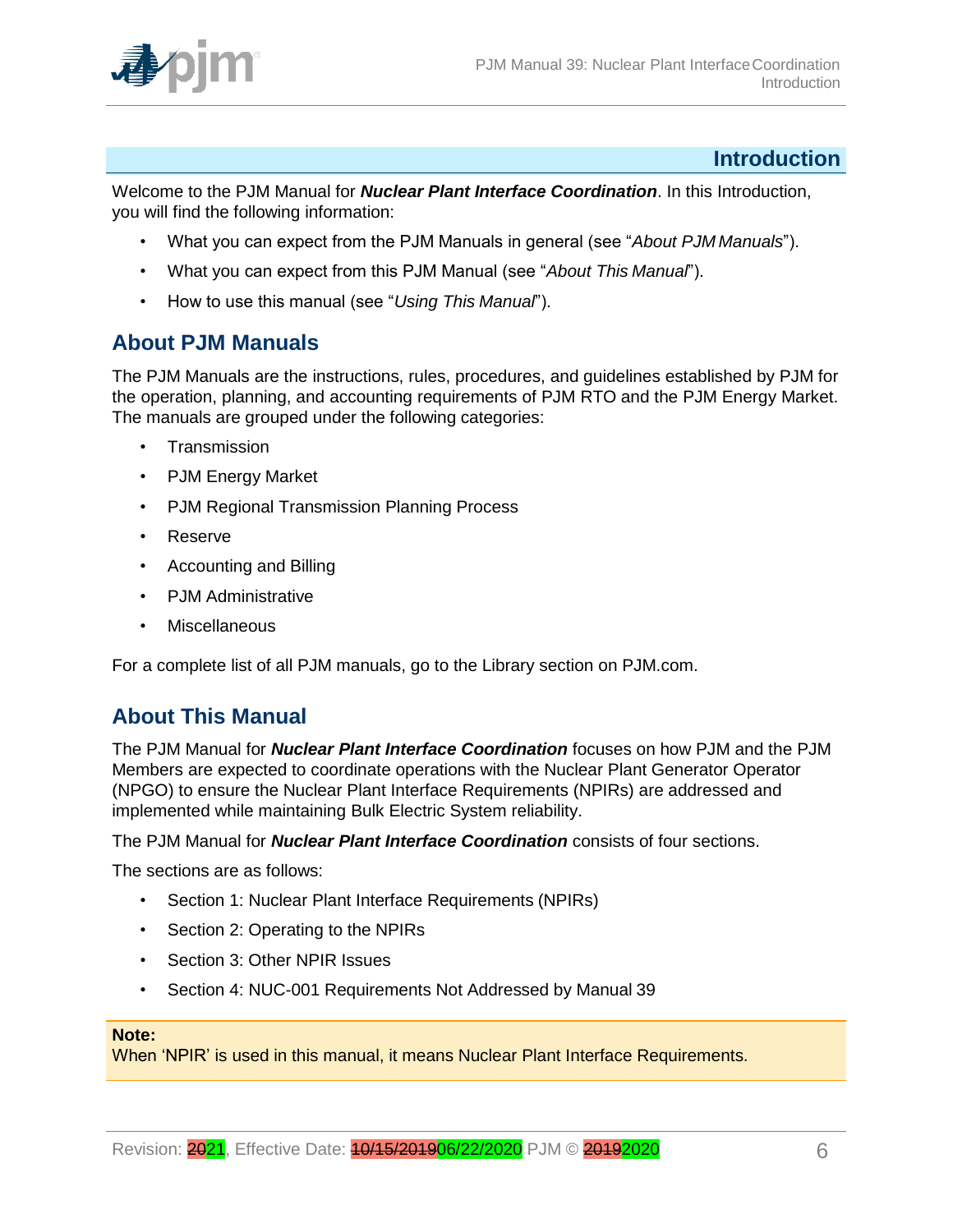

PJM shall work with NPGO and the appropriate PJM Committees to periodically review and update this manual and its attachments.

#### **Note:**

**1:** PJM and the PJM Member Nuclear Plant Generator Operators ("NPGO") and Transmission Entities ("TE"), as defined in NUC-001 (including amendments to NUC-001), covered by the NUC-001 requirements agree that Manual 39, as approved and implemented, represents an agreement, or one of the agreements, among the applicable NUC-001 covered entities that reflects the mutually agreed upon NPIRs and documents how the NPGOs and Transmission Entities shall address and implement the NPIRs. By approving and publishing Manual 39 on the PJM website, PJM acknowledges its agreement and intention to be bound by the Manual 39 requirements except as otherwise required under the PJM Tariff or any other FERC approved agreement, or any law, regulation or NERC Reliability Standard. Through the Operating Agreement (Section 11.3.2) the NPGOs and applicable TEs are required to comply with all approved and published PJM Manuals, including Manual 39 when approved and published on the PJM website except as otherwise required under the PJM Tariff or any other FERC approved agreement, or any law, regulation or NERC Reliability Standard.

**2:** All capitalized terms incorporate the definitions given to those terms in the "NERC Glossary of Terms", unless otherwise specifically stated.

**3:** The names of responsible entities, organizational relationships and responsibilities related to the NPIRs are contained within PJM Manual 39, Attachment B – Plant Specific NPIRs.

**4:** Manual 39 was developed to capture in one document an overall statement of the requirements and procedures applicable to NPGO and relevant TEs in PJM for the purpose of satisfying NPIRs; however, because most of the requirements and procedures preceded FERC adoption of NUC-001, PJM Manual 39 contains cross-references to other manuals where requirements and procedures in compliance with NUC-001 are set forth.

#### **Intended Audience**

The Intended Audiences for the PJM Manual for *Nuclear Plant Interface Coordination* are:

- *PJM Nuclear Power Plant Operators and Support Staff (also referred to as the Nuclear Plant Generator Operator)* — Conduct safe nuclear plant operations and interface with transmission system operators.
- *Transmission Owner (TO) and Generation Owner Operators*  Conduct reliable operations of the Bulk Electric System and communicate with nuclear power plant operators. Unless noted otherwise Transmission Owners listed in Manual 39 are the Transmission Owner of the substation where the nuclear plant interconnects.
- *PJM System Operators*  Conduct reliable operations of the Bulk Electric System.
- *PJM and TO Planners* Plan for the reliable operations of the Bulk Electric System, including safe nuclear plant operations consistent with NPIRs.

#### **References**

The references to other documents that provide background or additional detail directly related to the PJM Manual for *Nuclear Plant Interface Coordination* are: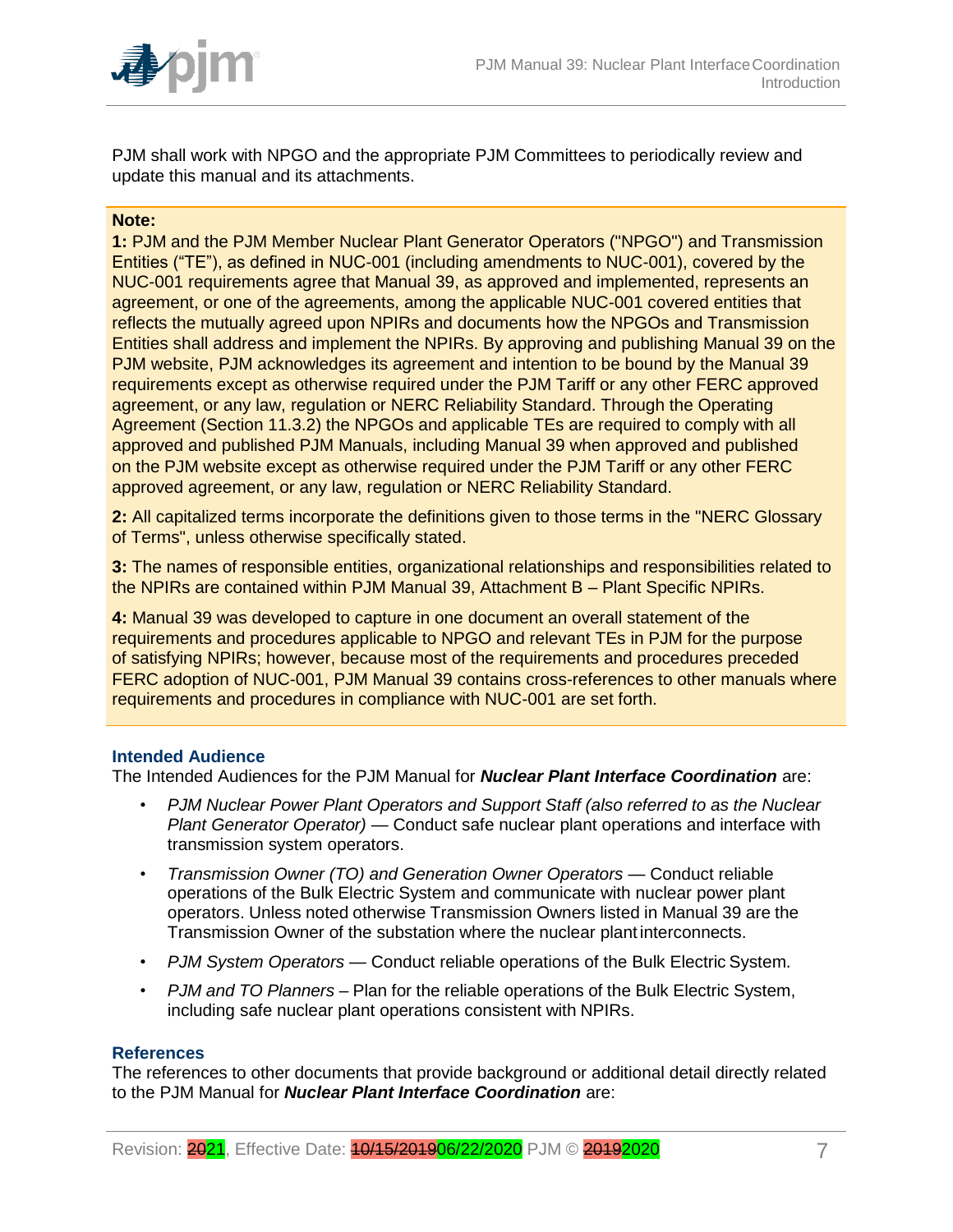

- PJM Manual for Control Center and Data Exchange Requirements (Manual 1)
- PJM Manual for Transmission Operations (Manual 3)
- PJM Manual for Energy Management Systems (EMS) Model Updates andQuality Assurance (QA) (Manual 3A)
- PJM Manual for Emergency Operations (Manual 13)
- PJM Manual for Generation & Transmission Interconnection Process (Manual 14A)
- PJM Manual for PJM Regional Transmission Planning Process (Manual 14B)
- PJM Manual for Definitions & Acronyms (Manual 35).
- PJM Manual for System Restoration (Manual 36)
- PJM Manual for Reliability Coordination (Manual 37)
- PJM Manual for Operations Planning (Manual 38)
- PJM Manual for Certification and Training Requirements (Manual 40)

# <span id="page-7-0"></span>**Using This Manual**

Because we believe that explaining concepts is just as important as presenting the procedures, we start each section with an overview. Then, we present details and procedures. This philosophy is reflected in the way we organize the material in this manual. The following paragraphs provide an orientation to the manual's structure.

# **What You Will Find In This Manual**

- A table of contents
- An approval page that lists the required approvals and the revision history
- This introduction
- Sections containing the specific guidelines, requirements, or procedures including PJM actions and participant actions
- Attachments that include additional supporting documents, forms, or tables in this PJM Manual.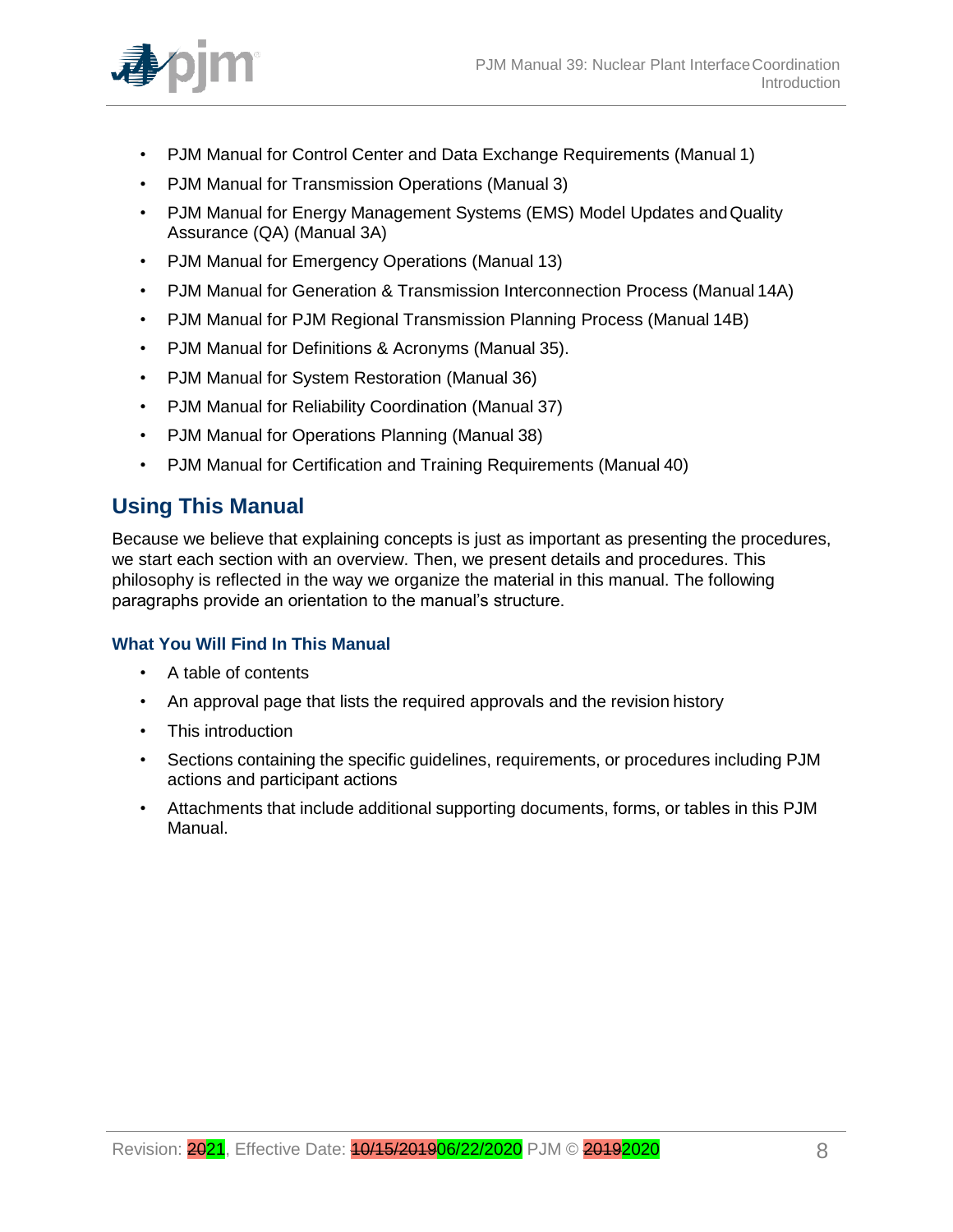

# **Section 1: Nuclear Plant Interface Requirements (NPIR)**

<span id="page-8-0"></span>Welcome to the Nuclear Plant Interface Requirements section of the PJM Manual for **Nuclear Plant Interface Coordination.**

This section of the manual addresses nuclear plant interface requirements.

# <span id="page-8-1"></span>**1.1 Background**

PJM and its member companies have a responsibility to ensure the safe, reliable operation of the bulk power transmission system while facilitating a fair and open energy market. The nuclear plant owners and operators have the responsibility to safely operate their facilities in compliance with all of the rules and requirements in order to protect the health and safety of the public. The licensee is accountable to the Nuclear Regulatory Commission (NRC) and personnel face possible criminal penalties for violations of the requirements of the nuclear facility license and the associated documents, including the technical specifications.

Of particular importance to both nuclear plant operations and transmission operations are those nuclear power plant licensing requirements, called Nuclear Plant Licensing Requirements (NPLR) included in the design basis of the nuclear plant and statutorily mandated, for:

- 1. Off-site power supply to enable safe shutdown of the nuclear plant during an electric system or plant event; and
- 2. Avoiding preventable challenges to nuclear safety as a result of an electric system disturbance, transient, or condition.

NERC Reliability Standard NPIRs are developed to satisfy the requirements of NERC Reliability Standard NUC-001. Manual 39 serves as the basis to document the requirements of NUC-001. Nuclear Plant Interface Requirements (NPIRs) are those requirements, based on NPLRs and electric system requirements that have been mutually agreed to by the Nuclear Plant Generator Operator and the applicable Transmission Entities<sup>1</sup>. The Transmission Entities are required to incorporate the NPIRs into their systems and processes, and to operate the transmission system so as not to violate the NPIRs. Planning enhancements shall be coordinated between Transmission Entities and NPGO, consistent with the PJM Manuals for PJM Region Transmission Planning Process (Manual 14B) and Generation and Transmission Interconnection Process (Manual 14A) to either revise the NPIRs or initiate transmission reinforcement to ensure the continued compliance with the plant if the NPIR Limits are more restrictive than Transmission System base limits contained within PJM Transmission Operations Manual (M03), Section 3: Voltage and Stability Operating Guidelines.

In order to implement the appropriate limits for planning and operations, the plant specific NPIRs must be known to the applicable Reliability Coordinators, Transmission Operators, Transmission Owners, Transmission Planners, Transmission Service Providers, Planning

<sup>&</sup>lt;sup>1</sup> Transmission Entities – As originally defined by NERC Reliability Standard NUC-001-1 titled "Nuclear Plant Interface Coordination", effective April 1, 2010. Transmission Entities identified in PJM manuals which contain requirement and procedures to support NUC-001 typically include applicable Reliability Coordinators, Transmission Operators, Transmission Owners and Generator Operators (non-nuclear).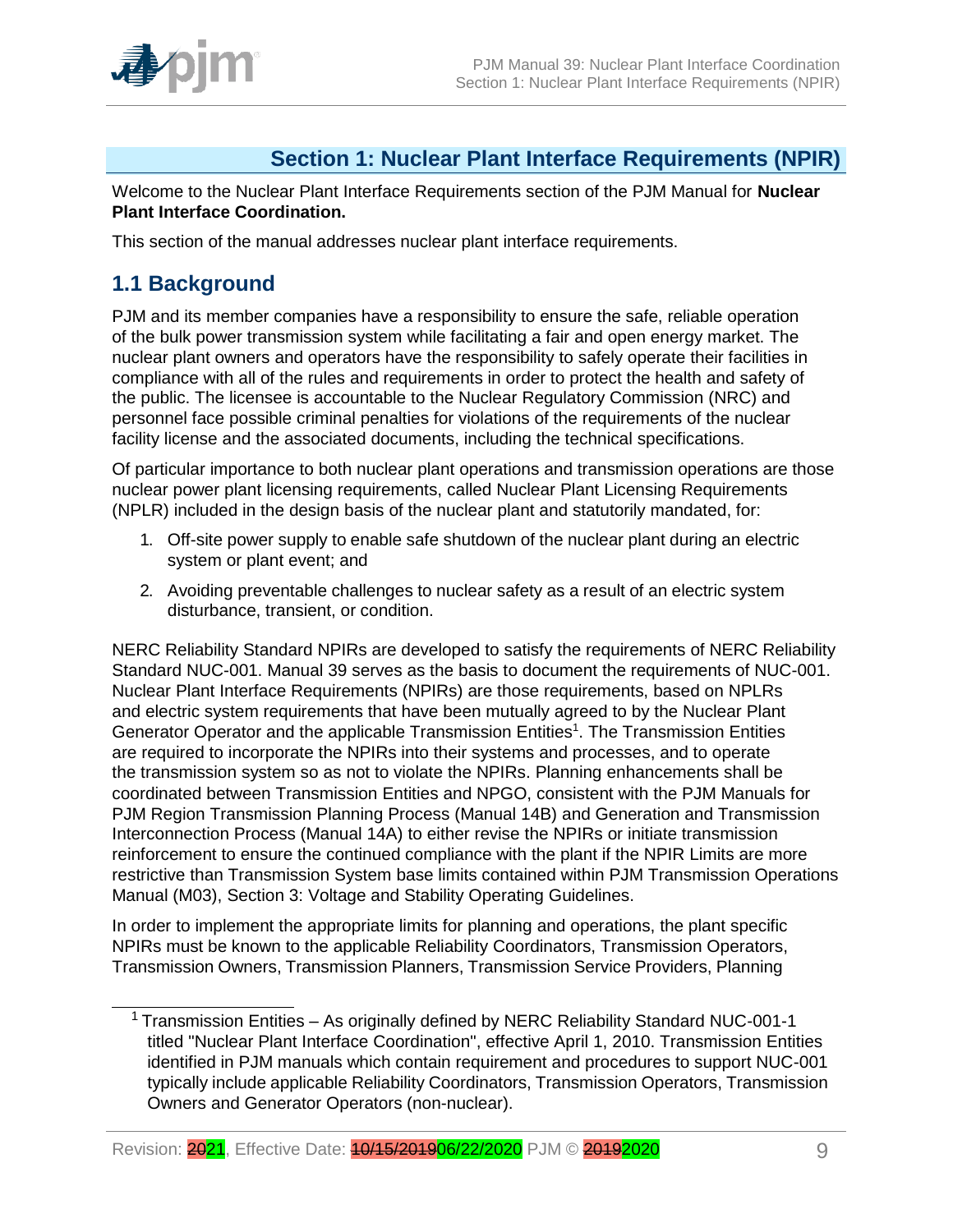

Authorities, Distribution Providers, Load-serving Entities, Generator Owners, Generator Operators, and Balancing Authorities. Further, the Reliability Coordinator, Transmission Operator, Transmission Owner and the Balancing Authority must conduct operations of the electric system that ensures that the NPIRs are upheld at all times. In cases where the NPIRs cannot be maintained within limits, the nuclear plant must be immediately notified so that it can take action to maintain compliance with the NPIRs. If compliance with the NPIRs is dependent on the performance of other neighboring Transmission Planners, Transmission Operators, Reliability Coordinators or Balancing Authorities, the NPIR request must be submitted to those entities by the NPGO.

In the absence of separate bilateral or multi-lateral agreements between the NPGO, the transmission owner(s), PJM, and any applicable neighboring Reliability Coordinators (as discussed in Section 3.7), operational aspects of the NPIRs are to be performed in accordance with the requirements of the PJM agreements, manuals, and agreements with neighboring Reliability Coordinators, as applicable. Many of the requirements contained in NERC Reliability Standard NUC-001 are addressed in the PJM agreements and manuals. The remaining requirements of NUC-001 are addressed in separate agreements between the NPGOs and their respective Transmission Entities. Contents of Plant Specific Nuclear Plant Interface Requirements are documented in template format consistent with Attachment B. Due to the critical nature of the information, PJM, applicable Transmission Entities and NPGO maintain a current revision of the NPIRs but they are not published publically.

# <span id="page-9-0"></span>**1.2 Implementation of the NPIRs**

The NPGO is responsible for extracting requirements from its licensing documentation and design basis for inclusion into the NPIRs. Candidate NPIRs are to be transmitted to the Transmission Entities and PJM with the proposed requirements that the TEs and PJM will be expected to operate to. PJM and TO Real-time communication requirements are documented in PJM Transmission Operations Manual 03 (M03) Section 5: Index and Operating Procedures for PJM RTO Operations, Voltage Control at Nuclear Stations. PJM Day-ahead analysis and communication requirements are documented in PJM Operations Planning Manual 38 (M38) Attachment B: Transmission Reliability Analysis Procedure and PJM Reliability Coordination Manual 37 (M37) Attachment A: PJM Reliability Plan.

# **PJM Actions**

PJM is responsible for the following activities:

- Receipt of proposed NPIRs as submitted by the NPGO and acknowledge receipt of the NPIRs back to the nuclear licensee. (NERC Reliability Standard NUC-001,R1)
- Incorporation of the mutually agreed NPIRs into the PJM operating requirements, including: (NERC Reliability Standard NUC-001, R4.1)
	- o Obtaining the necessary data from the NPGO or other entities that are necessary to support calculation and monitoring of the NPIRs in real time operations (PJM Manual for Energy Management Systems (EMS) Model Updates and Quality Assurance (Manual 3A)).
	- o Inclusion into the operating reliability analyses (See Manual M-38, Operations Planning)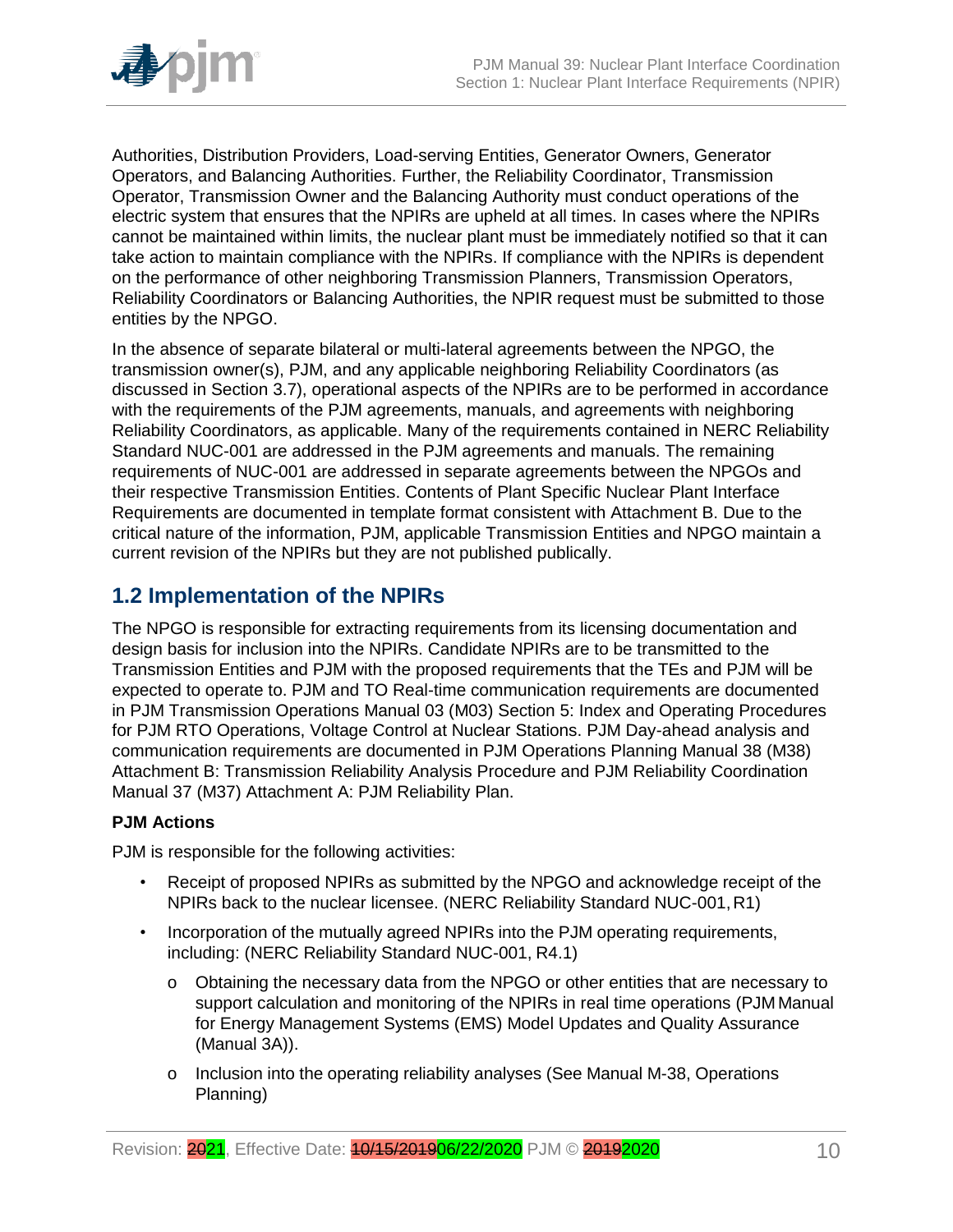

- o Incorporation of the NPIRs into the PJM operating limits that are monitored by the PJM real time operating tools. (See Manual M-03, Transmission System Operations, Attachment C: Requesting Voltage Limit Exceptions to the PJM Base-Line Voltage Limits).
- o Assisting the Nuclear Plant Generator Operator in coordinating with the other members and external entities to ensure that the NPIRs are included in their operating plans.
- o Operate the electric system to meet the NPIRs (NERC Reliability Standard NUC-001, R4.2)
- o Notify the Nuclear Plant Generator Operators through the TOs (in accordance with M03), when the ability to assess the operation of the electric system affecting NPIRs is lost. (NERC Reliability Standard NUC-001, R4.3)
- Incorporation of the NPIR into the PJM planning analysis process. The frequency of planning analyses will be that which is required in the PJM RTEP process. (Manual 14B – Generation and Transmission Expansion Planning, NERC Reliability Standard NUC-001, R3, R9.2.3)
- The results of the planning analyses are made available to all participants, including the NPGOs, according to the RTEP process. (NERC Reliability Standard NUC-001,R3)
- If the planning analysis results identify the need for transmission reinforcements in the future in order to maintain compliance with the NPIRs, then PJM shall contact the NPGO to determine whether a change to the NPIRs could be implemented to reduce or eliminate the need for transmission reinforcements or whether the appropriate reinforcements are required to be constructed in a timely manner to ensure that the transmission system will be able to operate within the limits of the NPIRs at all times (NERC Reliability Standard NUC-001, R3).
- The Nuclear Generator Owner will be responsible for costs of reinforcements resulting from more limiting plant limitations.

# **NPGO Actions**

PJM NPGOs are responsible for performing the following activities:

- Extracting licensing requirements from the licensing documentation and analysis for development as NPIRs.
- Providing proposed NPIRs in writing to the applicable TEs (i.e. Transmission Owners, Balancing Authorities, Transmission Operators, Transmission Planners, Transmission Service Providers, Reliability Coordinators, Distribution Providers, Load Serving Entities, Planning Authorities, Generator Owners, and Generator Operators). (NERC Reliability Standard NUC-001, R1)
- Verifying that the NPIR transmittals have been received by all of the Transmission Entities. (NERC Reliability Standard NUC-001, R1)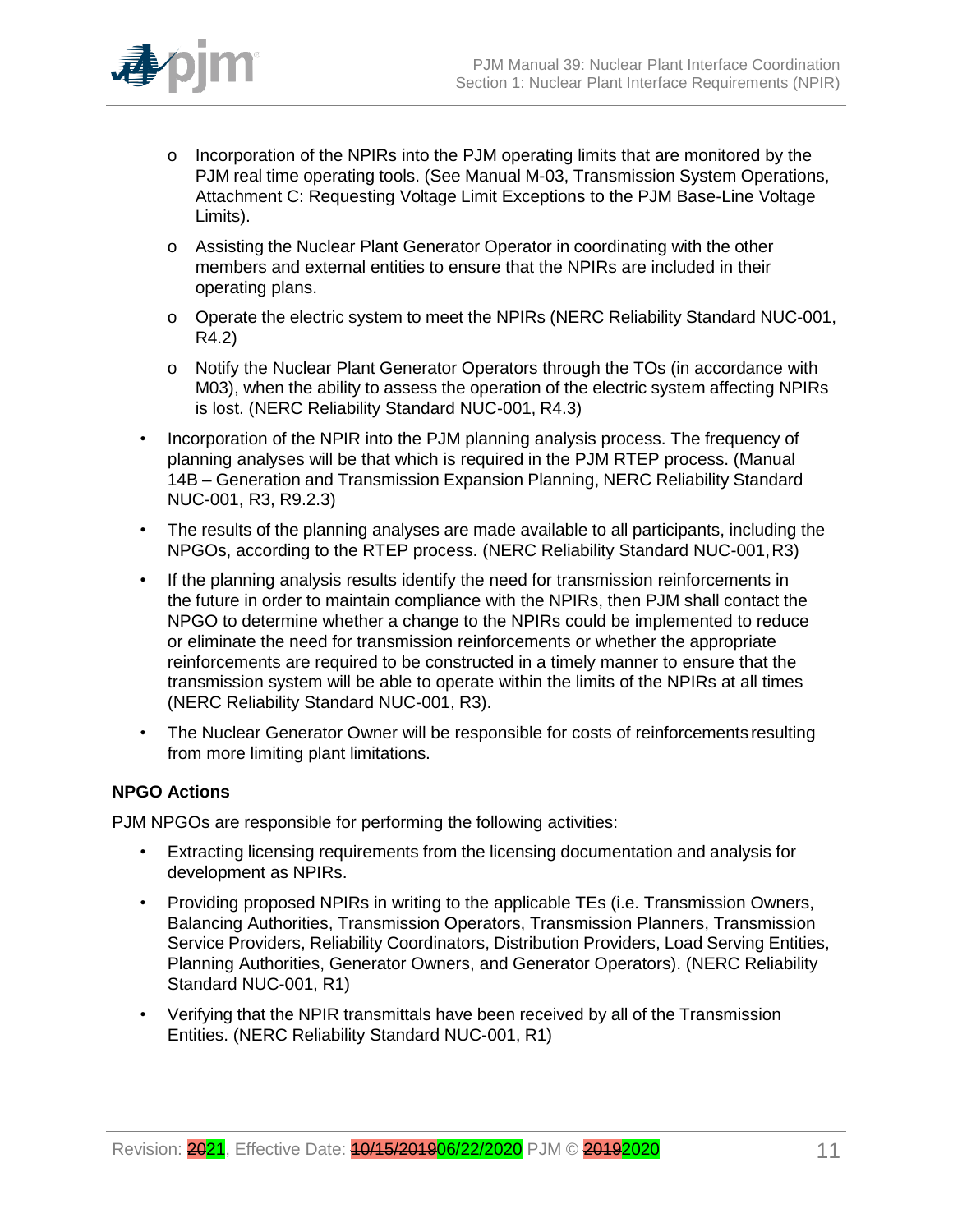

- Identifying the parameters, limits, configurations, and operating scenarios that comprise the NPIRs and, as applicable, procedures for providing any specific data not provided within the agreement. (NERC Reliability Standard NUC-001, R9.2.1)
- Establishing the ownership demarcation of the electrical facilities, so that the boundaries of operational control and the associated responsibility for maintenance are clear. (NERC Reliability Standard NUC-001, R9.3.1)
- Specifying analyses and the frequency of such analyses necessary to ensure continuous compliance with the NPIRs (NERC Reliability Standard NUC-001, R9.2.3).
- NPGO shall operate per Manual 39, which was developed to satisfy the requirementsof NUC-001. (NERC Reliability Standard NUC-001, R5).
- NPGO shall establish agreements with other Transmission Entities to address requirements of NERC Reliability Standard NUC-001 that are not addressed within this manual and are identified in Section 4: NUC-001 Requirements Not Addressed by Manual 39.

# **Transmission Owner (TO) Actions**

PJM Transmission Owner(s) is responsible for the following activities:

- Acknowledge receipt of the NPIRs as submitted by the NPGO. (NERC Reliability Standard NUC-001, R1)
- Establishing the ownership demarcation of the electrical facilities, so that the boundaries of operational control and the associated responsibility for maintenance are clear. (NERC Reliability Standard NUC-001, R9.3.1)
- Incorporation of the NPIRs into the TO operating requirements, including:
	- o Obtaining the necessary data from the NPGO or other entities that are necessary to support calculation and monitoring of the NPIRs in real time operations.
	- o Inclusion into the operating reliability analysis. (NERC Reliability Standard NUC-001, R4.1)
	- o Incorporation of the NPIRs into the operating limits that are monitored by the real time operating tools and operate to those limits. (NERC Reliability Standard NUC-001, R4.2)
	- o Upon direction/consultation from/with PJM, inform the Nuclear Plant Generator Operator when the ability to assess the operation of the electric system affecting NPIRs is lost. (NERC Reliability Standard NUC-001, R4.3)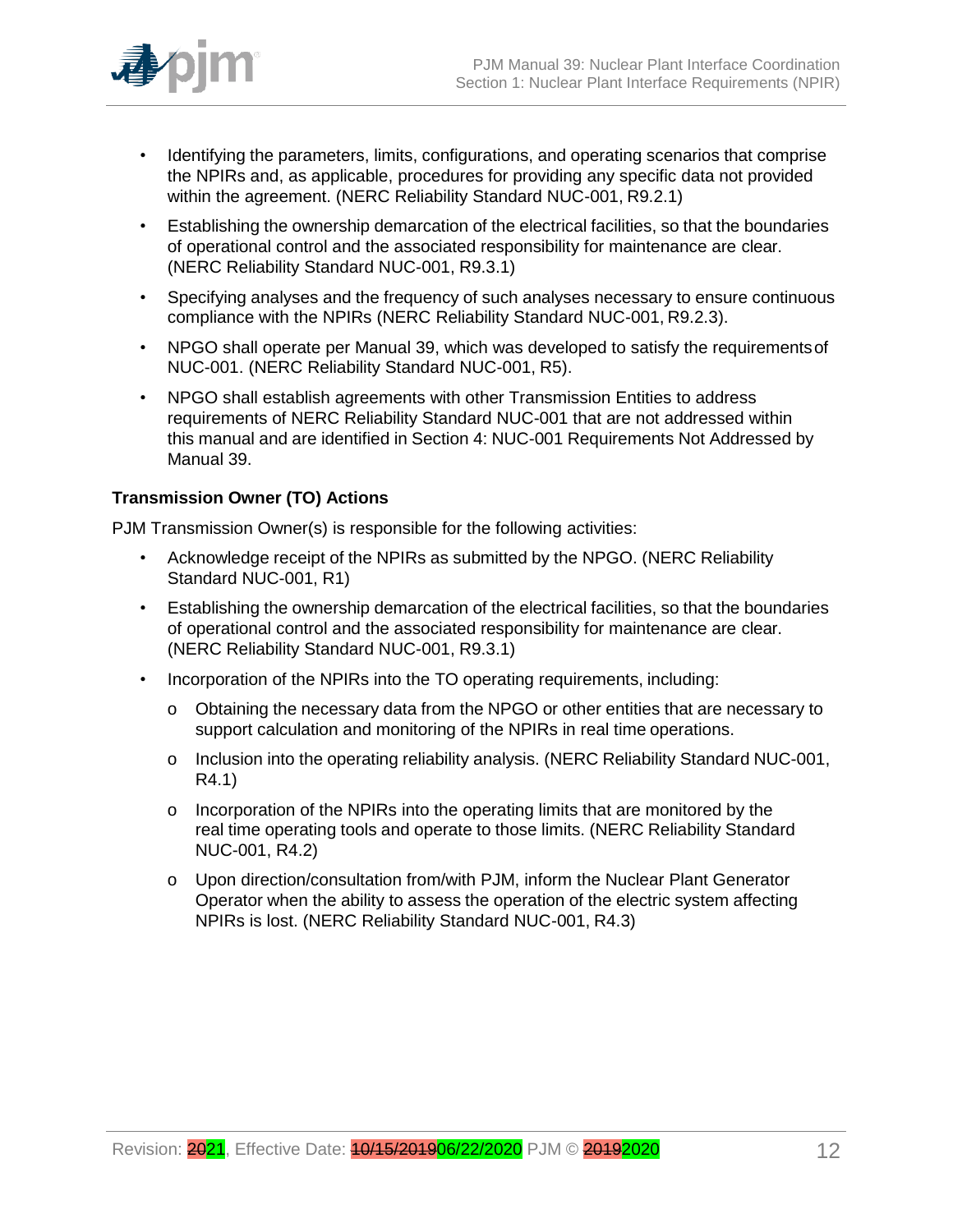

# **Section 2: Operating to the NPIRs**

<span id="page-12-0"></span>Welcome to the *Operating to the NPIRs* section of the PJM Manual for *Nuclear Plant Interface Coordination*. In this section, you will find the following information:

- Outage Coordination
- Real Time Operations
- Notification for Loss of Calculation Capability
- Notification and Mitigation Protocols for NPIR voltage limits
- Emergency Operations
- System Restoration
- Remedial Action Scheme and Under Frequency Load Shedding/Under Voltage Load Shedding Scheme Coordination

# <span id="page-12-1"></span>**2.1 Outage Coordination**

PJM is responsible for coordinating and approving requests for outages of generation and transmission facilities, as necessary, for the reliable operation of the PJM RTO. PJM will coordinate outages which affect the NPIRs with the NPGO and TEs. Outage coordination for outages, including testing and calibration of equipment related to the NPIRs, will be in accordance with M-38, Operations Planning, Section 2 and Attachment B: Transmission Reliability Analysis Procedure. [NERC Reliability Standard NUC-001, R6 and R9.3.3]

The Transmission Owner, whose asset connects to the same substation where the nuclear plant interconnects, or results in an off-site station light and power source to be outaged or single-sourced, or results in a loss of power flow to the nuclear plant or off-site source, and is performing the work is responsible to submit and coordinate planned outages consistent with timing requirements identified in the plant specific Nuclear Plant Interface Requirements

# <span id="page-12-2"></span>**2.2 Real Time Operations**

PJM and the applicable Transmission Owners will monitor the NPIR limits in real time, in accordance with PJM Transmission Operations Manual (M-03), Section 5: Index and Operating Procedures for PJM RTO Operations, Voltage Control at Nuclear Stations. PJM and the Transmission Entities will take action in real time, to ensure that the NPIRs are not violated. [NERC Reliability Standard NUC-001, R4.2, R5]

# <span id="page-12-3"></span>**2.3 Notification for Loss of Calculation Capability**

The continuous calculation and monitoring of post-contingency voltages for nuclear power plants (for the loss of the nuclear unit) is an important requirement to ensure that adequate voltage is always available for the operation of the nuclear safety systems. Given this requirement, the nuclear power plant(s) shall be notified in cases where the transmission monitoring capability (at PJM and the Transmission Owner) becomes unavailable and the ability to calculate the post-contingency voltages is lost. [There may be situations where the calculations are only being performed at PJM. In this case, loss of the PJM capability shall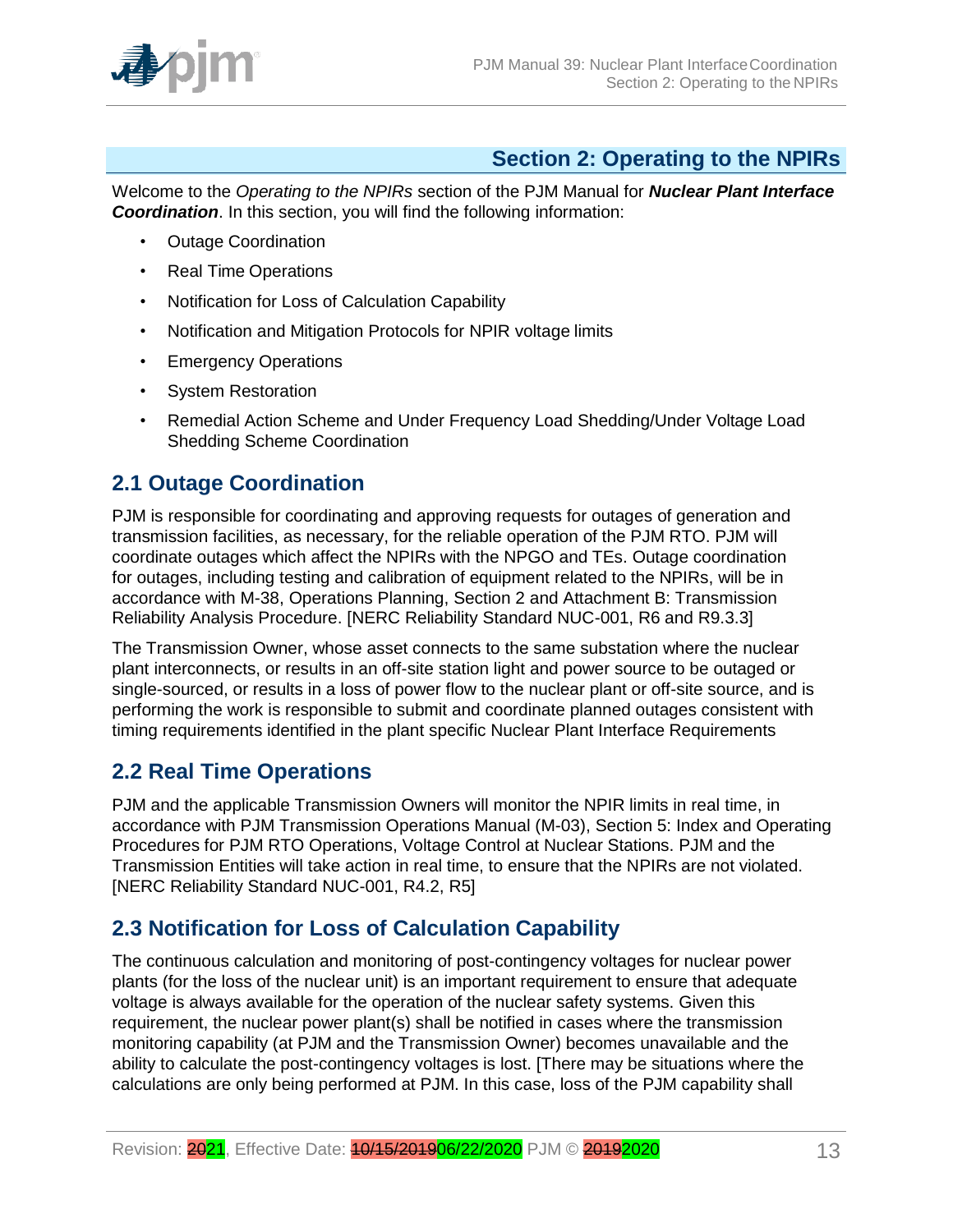

trigger the notification to the nuclear power plant(s).] The notification will go via the All-Call from PJM to the Transmission Owner(s) who will then communicate with the applicable nuclear power plant(s) consistent with PJM Transmission Operations Manual (M-03), Section 5: Index and Operating Procedures for PJM RTO Operations, Voltage Control at Nuclear Stations [NERC Reliability Standard NUC-001, R4.3]. Such notification shall occur within 30 minutes of the loss of EMS capability [NERC Reliability Standard NUC-001, R9.3.4]

# <span id="page-13-0"></span>**2.4 Notification and Mitigation Protocols for NPIR Voltage Limits**

The maintenance of acceptable actual and post-contingency voltages at the substations of nuclear power plants is critical to assuring that the nuclear safety systems will work properly if required. In order to provide this assurance, the nuclear power plant operators must be notified whenever actual or post-contingency voltages are determined to be below acceptable limits. This requirement applies to all contingencies involving the tripping of the nuclear plant generator or any transmission facility as the contingent element. The notification is required even if the voltage limits are the same as the standard PJM voltage limits. [NERC Reliability Standard NUC-001, R4.3]

Generally, nuclear plants may have voltage limits that are more restrictive than standard PJM voltage limits. In the case where standard PJM voltage limits, as defined by the Transmission Owner (TO), are more restrictive, PJM will direct redispatch without consultation of nuclear plants after all non-cost measures are implemented; however, PJM will still notify the NPGO of the violation to the limit. [NERC Reliability Standard NUC-001, R4.2] Off-cost generation will set Locational Marginal Prices (LMP). In the case where NPIR voltage limits are more restrictive than standard PJM voltage limits, all costs required to mitigate the violations will be borne by the generation owner.

PJM's EMS models and operates to the most restrictive substation voltage limit for both actual and N-1 contingency basis. PJM will initiate notification to nuclear plants if the PJM EMS results indicate nuclear substation voltage violations. This notification should occur within 15 minutes for voltage contingency violations and immediately for actual voltage violations. To the extent practical, PJM shall direct operations such that the violation is remedied within 30 minutes. [NERC Reliability Standard NUC-001, R9.3.4]

# <span id="page-13-1"></span>**2.4.1 Communication**

All communication of future and current operations between PJM and the nuclear plant should be through the Transmission Owner (TO). If there is any confusion about a communication, the plant can talk directly with PJM, however, the Transmission Owner should be apprised of the discussion. If PJM to a nuclear plant direct discussions are needed the preferred method would be a 3-way call among all parties (i.e., inclusion of TO). Attachment A, entitled Nuclear Plant Communications Protocol, provides additional background materials and defines roles and responsibilities to ensure appropriate communications between NPGO and Transmission Entities. PJM Control Center Requirements Manual (M01) Section 4: Voice Communications details 3-part communication requirements. If off-cost operations are required based on a more restrictive NPIR voltage limit, the Nuclear Plant Operator may consult with the related Market Operations Center (MOC), as defined within the PJM Operating Agreement Section1.3.12, and evaluate whether an alternative such as operating at a reduced output would alleviate the voltage violation and is more cost effective. PJM will provide the approximate nuclear plant reduction, if applicable. (NERC Reliability Standard NUC-001, R9.4.1)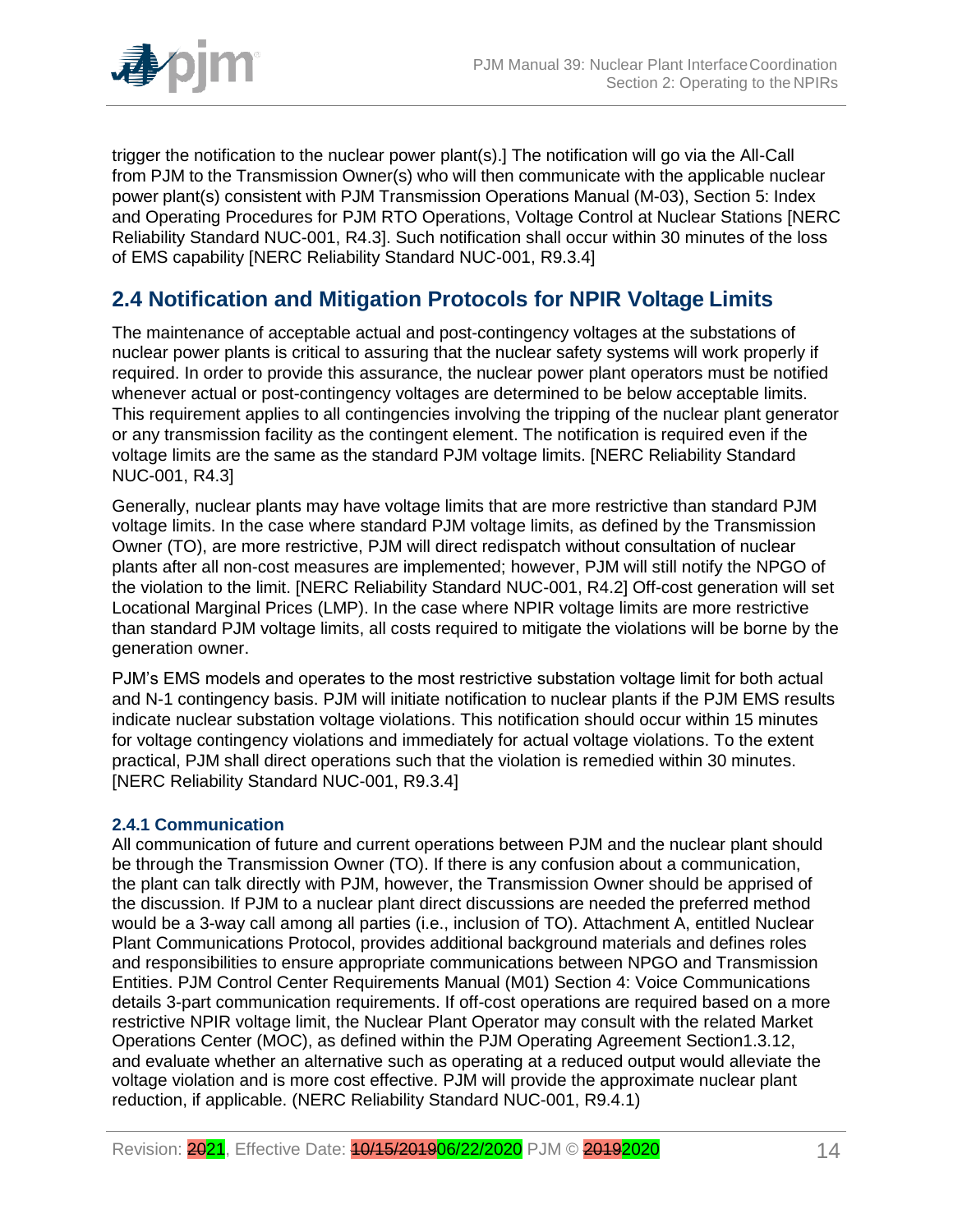

All communication of imminent or actual real-time operations should be through the Transmission Owner (TO) of the substation where the nuclear plant interconnects.

All communication regarding outage planning should be facilitated by the asset owner submitting the planned outage.

# <span id="page-14-0"></span>**2.4.2 Information Exchange**

Normally, PJM does not provide information relative to transmission operation to any individual market participant without providing that information to all. However, in this unique condition where the public health and safety requirement is to have a reliable source for safe unit shutdown and/or accident mitigation; it is imperative that specific information be provided to a nuclear plant (this information should not be provided to their marketing members). If PJM observes voltage violations or anticipates voltage violations (pre or post-contingency) at any nuclear stations, PJM is permitted to provide the nuclear plant with the actual voltage at that location, the post-contingency voltage at that location (if appropriate) and limiting contingency causing the violation. The operation for more restrictive NPIR limits at these nuclear stations should not be posted or provided to the market via eData, once off-cost operations are initiated. PJM Transmission Operations Manual (M-03), Section 5: Index and Operating Procedures for PJM RTO Operations, Voltage Control at Nuclear Stations contain the defined procedure to analyze and communicate NPIR or PJM limit violations to the NPGO.

# **PJM Action**

- PJM shall notify the nuclear plant, through the Transmission Owner, of calculated post contingency voltage violation of the Nuclear Plant Generator Operator requirements (Transmission Owner or more limiting voltage limits defined in the NPIRs).
- PJM shall notify the nuclear plant, through the Transmission Owner, of violations to actual voltage limits (Transmission Owner or more limiting voltage limits defined in the NPIRs). Actions taken to mitigate violations of more restrictive NPIR limits must be agreed upon by the nuclear plant and logged by PJM.
- All non-cost actions should be implemented prior to MW adjustments.
- All costs required to mitigate violations of more restrictive NPIR voltage limits will be borne by the generation owner.
	- o Controlling actions must be cost-capped, if applicable.
	- o LMP shall not be used to control the voltage at theselocations.
	- o TLR shall not be used to control the voltage at theselocations.
- PJM shall notify the nuclear plant, through the Transmission Owner, when the voltage level is restored within limits (and stable).
- PJM shall attempt to control more restrictive NPIR voltage limitations within 30 minutes.
- PJM will continue to monitor the appropriate voltage limits based on changes provided.

# **Transmission Owner Action**

• Transmission Owner shall independently monitor for Nuclear Plant actual and contingency voltage violations as reflected on the Transmission System.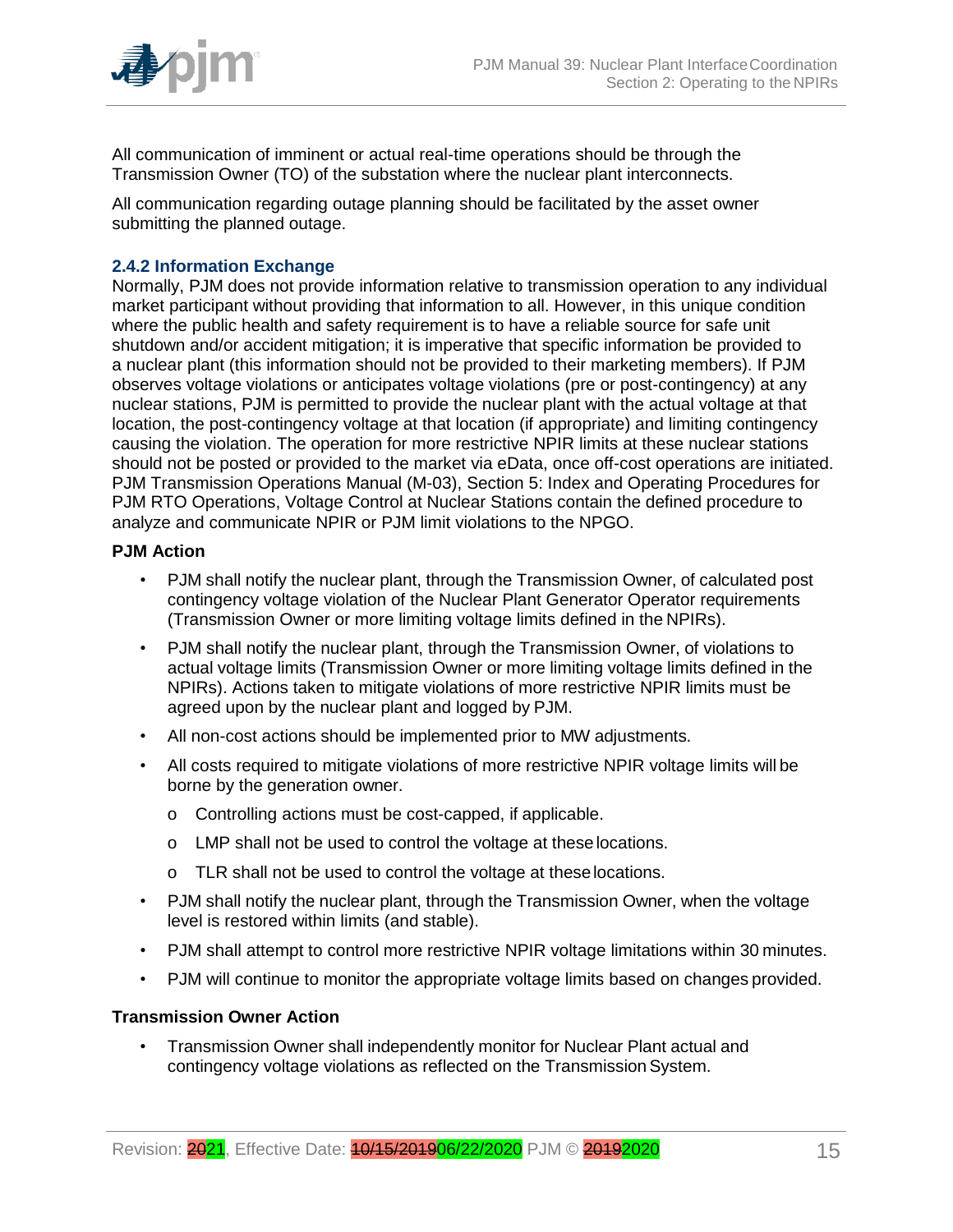

- Transmission Owner will communicate notifications from PJM to the nuclear plant (Transmission Owner or more limiting NPIR voltage limit violations).
- Transmission Owners will monitor the appropriate voltage limits based on changes to more limiting NPIR voltage limits as provided by the Nuclear Plant Operator.

### **NPGO Action**

- Nuclear plant will notify PJM when different (new or default) temporary voltage limits shall be used based on various plant service loading conditions. The process to communicate temporary voltage limit restrictions is documented in the PJM Manual for Transmission Operations (M03), Attachment C: Requesting Voltage Limit Exceptions to the PJM Base-Line Voltage Limits.
- Determine internal plant options, and if appropriate, provide revised limits.
- Coordinate with MOC to evaluate PJM provided redispatch option (no cost or unit information will be provided).
- Provide PJM with decision to redispatch if applicable.
- Provide PJM with decision that nuclear plant will closely monitor plant activities and will take action within the plant if conditions change and inform PJM not to implement offcost.
- Provide PJM with clear direction if they do not want PJM to perform redispatch.

#### **Note:**

PJM's goal is to resolve all security violations (i.e., N-1 contingency) within 30 minutes, however; inherent communication delays related to off-cost agreement for NPIR voltage limits may not permit this goal to be achieved.

# <span id="page-15-0"></span>**2.5 Emergency Operations**

Emergency operations are conducted in accordance with PJM Manual, M-13, Emergency Operations. Any situation or operation that either impacts or could impact the continuing ability to comply with the NPIRs must be communicated to the nuclear plant, as provided for in the manual. The process for communicating is explained in Attachment A, Nuclear Communications Protocol. [NERC Reliability Standard NUC-001, R9.4.1 and R9.4.2)]

# <span id="page-15-1"></span>**2.6 System Restoration**

System restoration is conducted in accordance with PJM Manual, M-36. PJM and the Transmission Owner will provide the Nuclear Plant Generator Operator provisions for coordination during an off-normal or emergency event affecting NPIRs, including timely information explaining the event, an estimate of when the system will be returned to a normal state, and the actual time the system is returned to normal. (NERC Reliability Standard NUC-001, R9.3.5 and R9.4.2).

Offsite power should be restored as soon as possible to nuclear units, both to units that had been operating and to those units that were already offline prior to the system disturbance,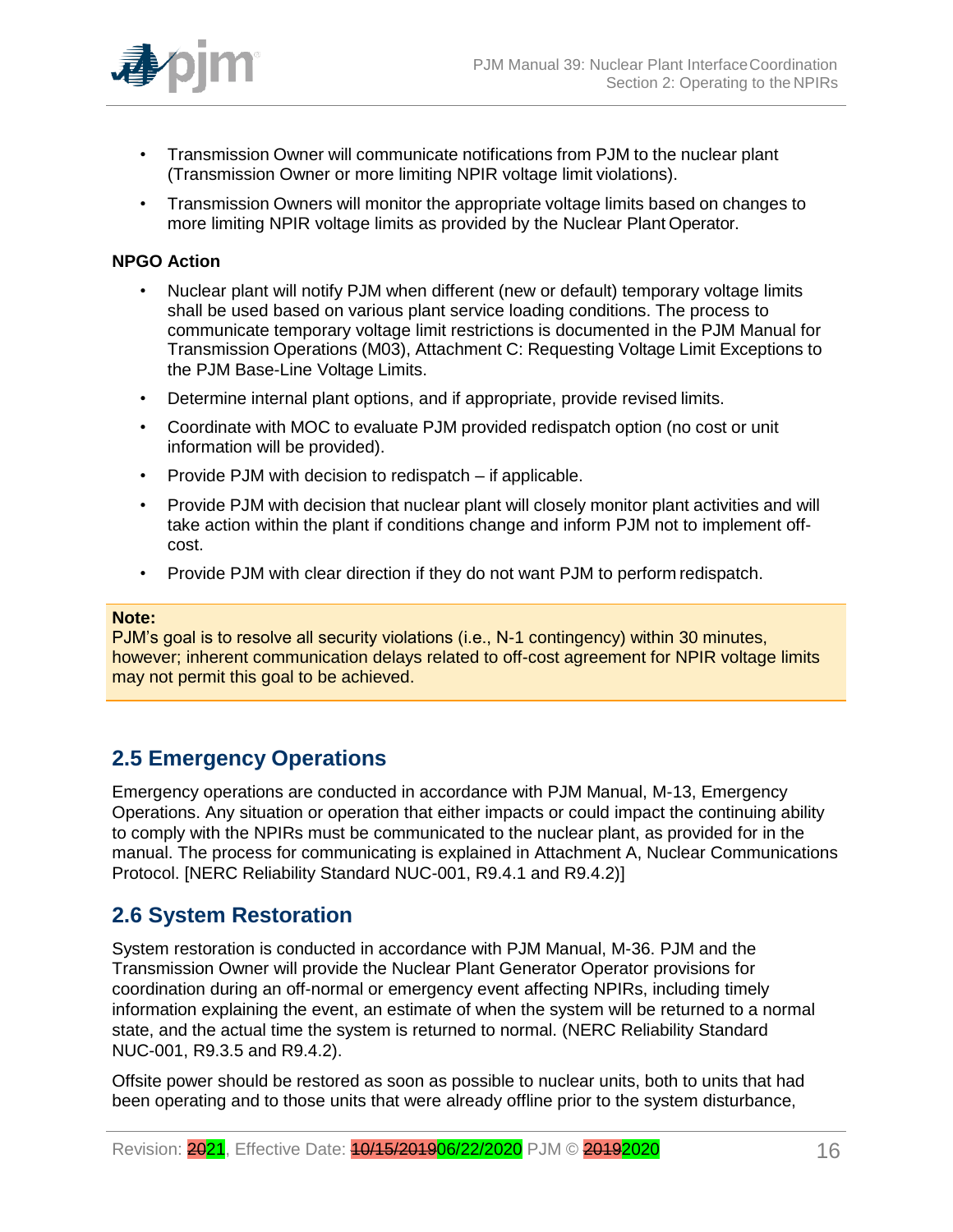

without regard to using these units for restoring customer load. There is a heightened urgency if the nuclear plant has lost both offsite and onsite AC power (NERC Reliability Standard NUC-001, R9.3.5).

Safe shutdown loading shall be considered in the following manner in the plant specific NPIRs:

• *For the purpose of determining the TO/TOP zonal blackstart requirement for critical load, as defined in PJM Manual 36, the minimum required load capability of an offsite power source, in order to maintain the unit(s) in safe shutdown and to allow the transition to cool down using the main condenser, are xx.x MVA\* at yy.y% power factor for Unit1 and xx.x MVA at yy.y% power factor for Unit 2 The load capability also allows transition from natural circulation. Providing offsite power for Plant XXX is a restoration priority. The target restoration time of four hours is to be a drilled upon goal - however it is not a requirement since restoration times will be dependent on the nature of the LOOP event.*

# <span id="page-16-0"></span>**2.7 Remedial Action Schemes and Under Frequency LoadShedding/ Under Voltage Load Shedding Coordination**

Any transmission system Remedial Action Schemes (RAS) and any programs that reduce or shed load based on underfrequency or undervoltage conditions, such as Under Frequency Load Shedding or Under Voltage Load Shedding (UFLS/UVLS) schemes that affect the nuclear plant, shall be coordinated with the nuclear plant and identified in the plant interface agreements with the Transmission Owners. Transmission Owners shall communicate any changes to such schemes to the NPGO to facilitate the process to update the interface agreements as required (NERC Reliability Standard NUC-001, R9.3.7).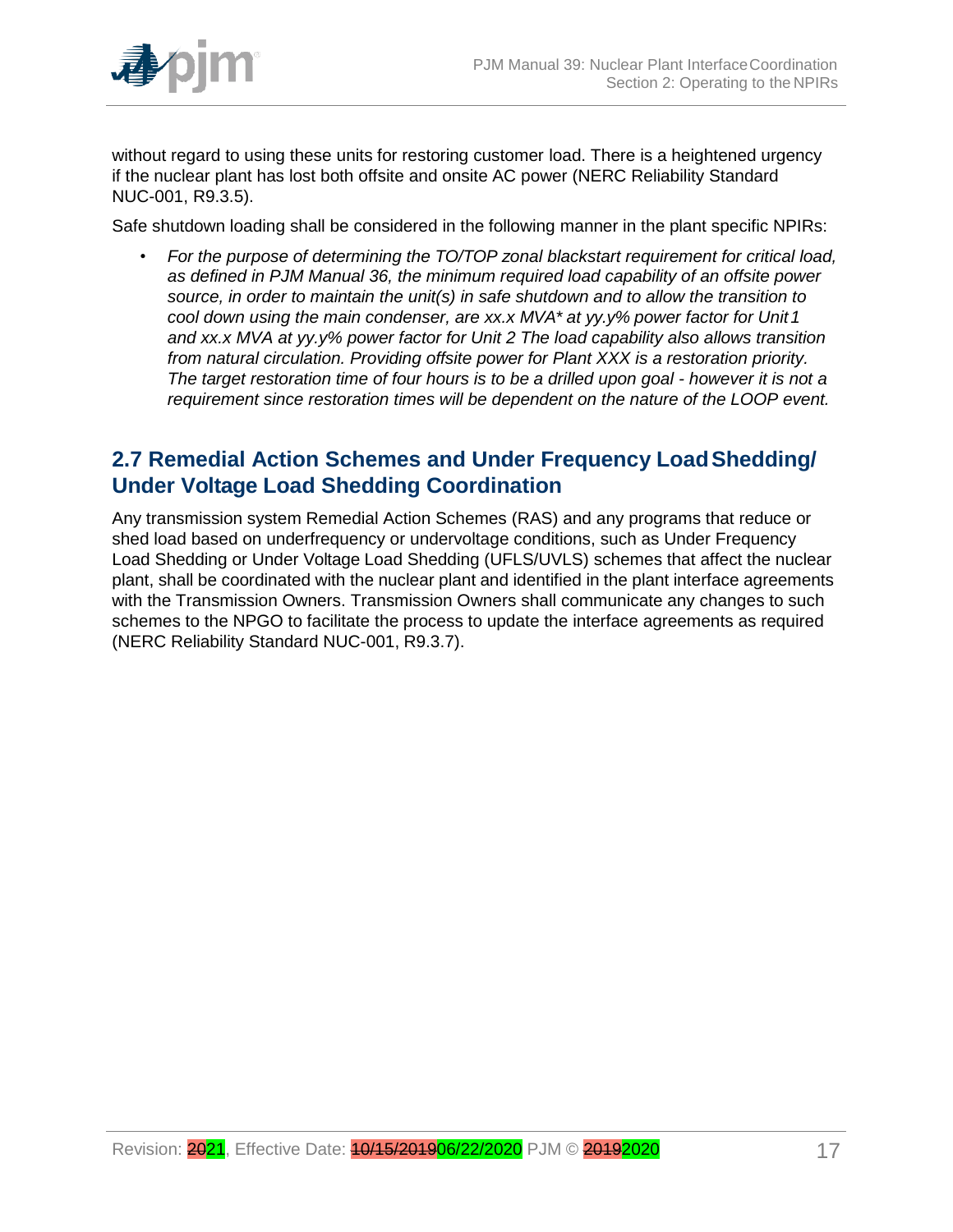

# **Section 3: Other NPIR Issues**

<span id="page-17-0"></span>Welcome to the *Other NPIR Issues* section of the PJM Manual for **Nuclear Plant Interface Coordination**. In this section, you will find the following information:

- Changes to the NPIRs
- Reporting and Investigation of Unplanned Events
- Training
- Dispute Resolution
- Periodic Review of Manual
- Nuclear Plant Deactivations and Retirements
- Coordination Functions Between Reliability Coordinators

# <span id="page-17-1"></span>**3.1 Changes to the NPIRs**

The NPGO shall inform PJM and the other applicable Transmission Entities whenever there is a proposed change to the NPIRs. Similarly, PJM and the Transmission Entities shall inform the NPGO whenever there is an actual or proposed change to the transmission system that can impact the ability of the electric system to meet the NPIRs. All such changes need to be communicated as soon as known, as monitoring systems and operator training may need to be updated to support the change. It is important that there be a clear understanding between the NPGO, PJM, and the other applicable Transmission Entities as to when the change becomes effective, so that there be no discontinuity or confusion in compliance requirements. [NERC Reliability Standard NUC-001, R7, R8]

Revisions to nuclear plant specific NPIRs may require actions to be implemented by one or more parties prior to formal incorporation of the NPIRs into Manual 39. In general, the milestone date(s) for the implementation / required actions by one or more parties should be documented in formal correspondence between the parties.

PJM stakeholder / committee approval of nuclear plant specific NPIR revisions is not required; however, PJM will post notification of changes to M39 Attachment C Plant Specific NPIR Revision History as informational updates on the respective PJM stakeholder meeting agendas. The effective date of revised plant specific NPIRs may be prior to the effective date of the version of Manual 39 that includes the revised NPIRs.

# **PJM Actions**

- Receive proposed changes to the plant specific NPIRs from the NPGO.
- Identify changes that may impact the ability of the electric system to meet the NPIRs and communicate that information to the Transmission Entities and the NPGO.
- Incorporate NPIR changes into monitoring systems, planning criteria, analysis techniques, operator training materials, etc. to ensure that the modified NPIRs will be properly considered in real time operations and planning studies.
- Inform the NPGO of actual or proposed changes to electric system design (e.g., protective relay setpoints), configuration, operations, limits, or capabilities thatmay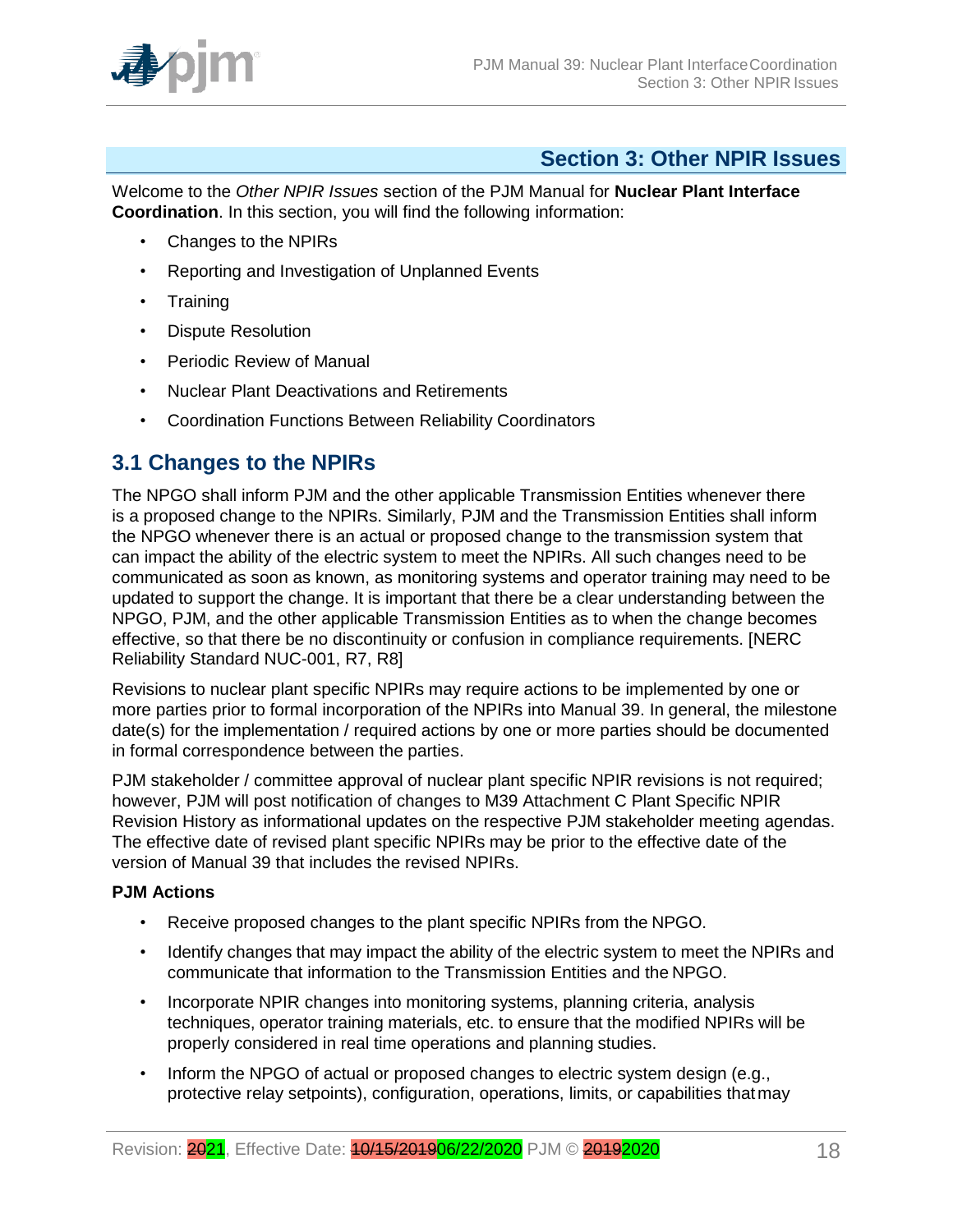

impact the ability of the electric system to meet the NPIRs. (NERC Reliability Standard NUC-001, R7)

# **NPGO Action**

- Provide a redline version of the proposed NPIR, including proposed changes to nuclear plant design, configuration, operations, limits, protection systems, or capabilities that may impact the ability of the electric system to meet the NPIRs. The NPIRs shall be provided in writing to the TEs (i.e. Transmission Owner(s), Balancing Authorities, Transmission Operators, Transmission Planners, Planning Authorities, Transmission Service Providers, Reliability Coordinators, Distribution Providers, Load Serving Entities, Generation Owners and Generation Operators) as applicable.
- Communicate with PJM, other members, and external entities, to explain and clarify the proposed changes to the NPIRs and its incorporation into the operations of PJM and the other members.
- Once all parties concur with NPIR revisions, provide both redline (including allchanges from the previous version) and clean versions of the updated NPIRs that include an effective date.

# **Transmission Owner Actions**

- Receive proposed changes to the NPIRs from the NPGO.
- Incorporate NPIR changes into monitoring systems, analysis techniques, operator training materials, etc. to ensure that the modified NPIRs will be properly considered in real time operations.
- Inform the NPGO of actual or proposed changes to electric system design (e.g., protective relay setpoints), configuration, operations, limits, or capabilities that may impact the ability of the electric system to meet the NPIRs (NERC Reliability Standard NUC-001, R7).

# <span id="page-18-0"></span>**3.2 Reporting and Investigation of Unplanned Events**

PJM, Transmission Owners and the NPGO shall coordinate investigations of causes of unplanned events affecting the NPIRs and develop solutions to minimize future risk of such events. Unplanned events that impact the NPIRs will be reported to governmental agencies if such events meet the reporting criteria, as detailed in PJM Manual for Emergency Operations (M-13), Attachment L: Event Investigation Program. [NERC Reliability Standard NUC-001, R9.4.4] The event may also be investigated according to the PJM Event Investigation Process, which is included in PJM Manual M-13, Emergency Operations. [NERC Reliability Standard NUC-001, R9.4.3]

# <span id="page-18-1"></span>**3.3 Training**

Specific training on this manual is included in the curriculum for the PJM System Operators (PJM Dispatch, PJM Transmission Owners and Market Operations Centers). Specific training for the member operators will be conducted as part of the PJM Initial Training Program and refreshed on a periodic basis at the annual PJM Spring Operator Seminar. PJM System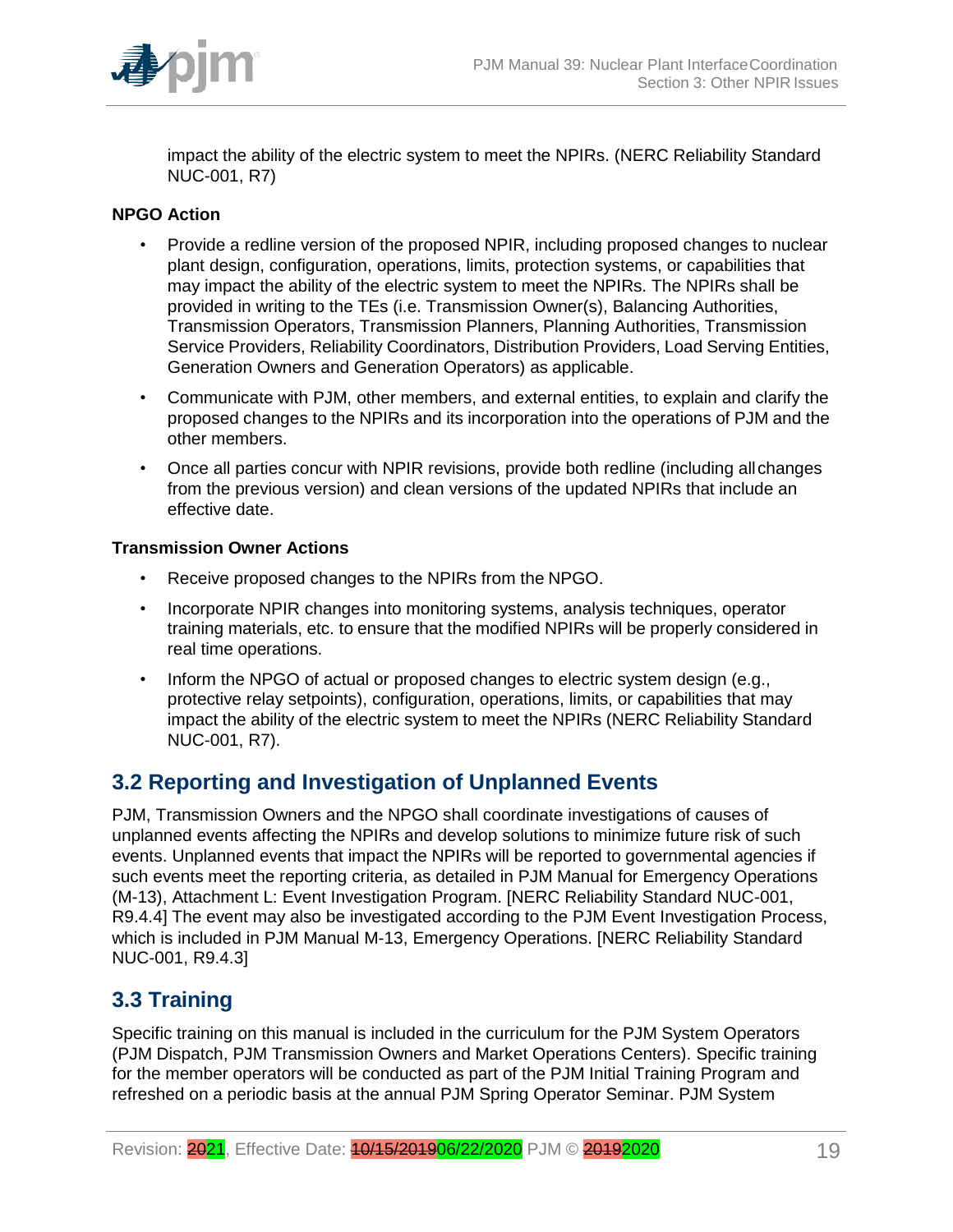

Operator training requirements are defined within PJM Manual for Certification and Training Requirements (Manual 40). [NERC Reliability Standard NUC-001, R9.4.5]

# <span id="page-19-0"></span>**3.4 Dispute Resolution**

Should the execution of the requirements of this process, which are embodied in the PJM agreements and manuals, result in a dispute between any interested parties, the PJM Dispute Resolution Procedures (Schedule 5 of the PJM Operating Agreement) shall be used.

# <span id="page-19-1"></span>**3.5 Periodic Review of Manual**

PJM will lead a periodic review of this manual sponsored by the System Operations Subcommittee, with support from the Nuclear Generators Owners Users Group (NGOUG), with a periodicity not to exceed every 3 years. As part of this review, NPGO will lead a review of the NPIRs to include applicable Transmission Entities and shall revise NPIRs if required. PJM will add revised NPIRs in Attachment B and update revision history in Attachment C.

# <span id="page-19-2"></span>**3.6 Nuclear Plant Deactivations and Retirements**

Once a nuclear generating unit is permanently shut down the unit will no longer be part of the Bulk Electric System as a generating resource and NERC Standard NUC-001 will no longer be mandatory and enforceable to the NPGO, PJM, or the associated Transmission Entities. The process for changes to NERC Registration are dependent on how the GO is registered with NERC and the specific requests from the applicable NERC Region, however, thereare critical considerations during the transition from permanent shutdown through decommissioning that should be evaluated and coordinated with PJM and any other associated NUC-001 Transmission Entities. Early coordination with PJM is encouraged to ensure transition to decommissioning status adequately addresses the nuclear plant's decommissioningneeds.

Critical considerations that may affect the date the PJM NPGO revises its NERC registration and terminates the associated NPIRs will be unique to each nuclear generating unit but should include an evaluation of the following at a minimum:

- Date of nuclear generating unit final shutdown and generator output breakers opened.
- Date fuel is offloaded from the reactor.
- Station Blackout (SBO) Agreement termination.
- NRC notifications and implementation of Permanent Defueled Technical Specifications (PDTS).
- Electrical configuration post shutdown and permanent (physical) separation from thegrid as a generating unit.
- Restoration Plan considerations/revisions (may need to be coordinated with the TO).
- Design Changes with potential to affect the BES.
- Potential revisions to existing Agreements or generation of new Agreements to support power supply as a retail customer.

PJM NPGOs are responsible for performing the following activities: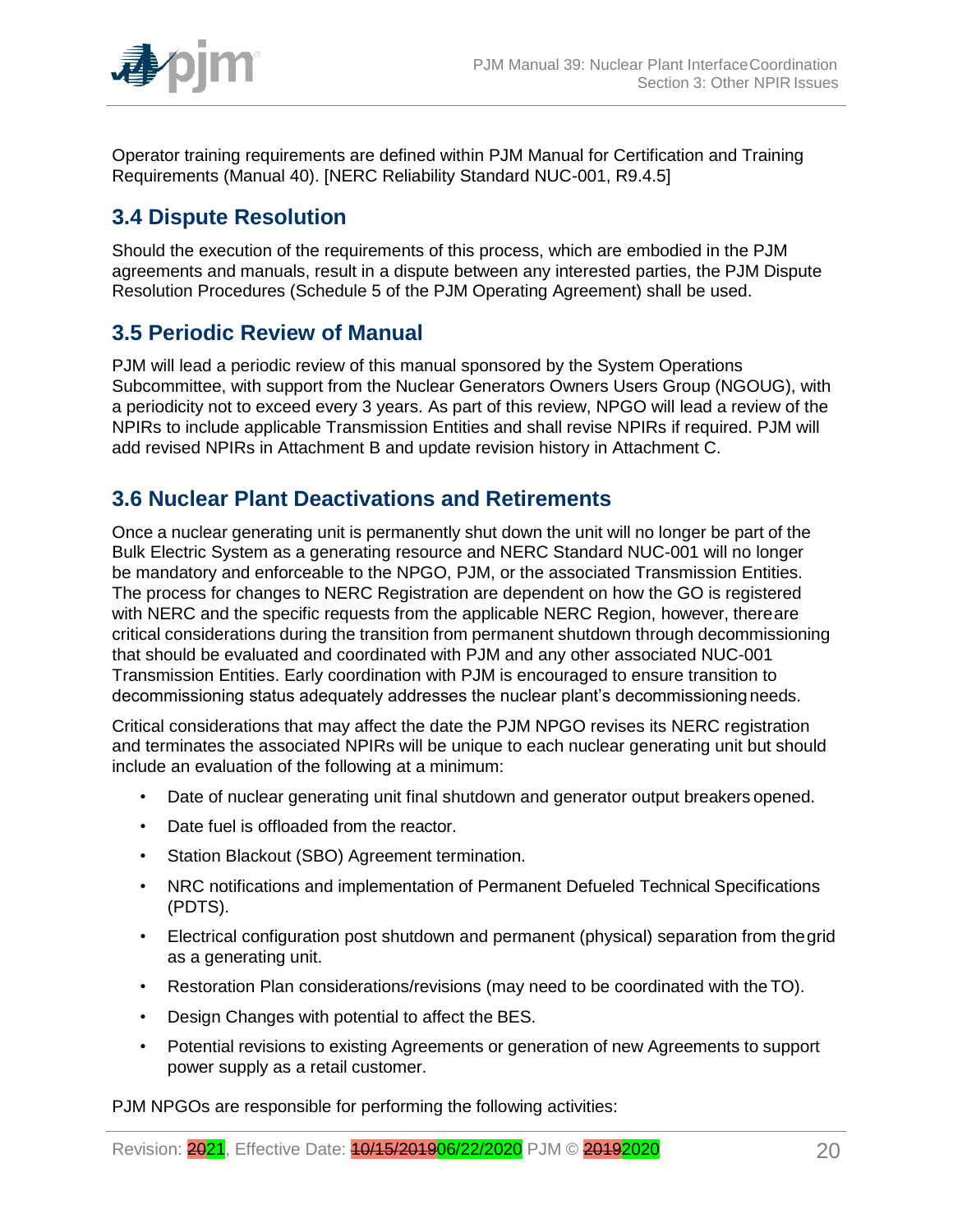

- Notifying PJM of the impending permanent shutdown and decommissioning activities related to registration changes, the NPIRs, and M39.
- Notifying PJM of the proposed timeline for the permanent shutdown, NERC registration changes, termination of the NPIRs, and inclusion as an applicable nuclear plant listed in M39 Attachment C.

# <span id="page-20-0"></span>**3.7 Coordination Functions Between Reliability Coordinators**

In certain cases, the PJM member NPGOs may identify an applicable Transmission Entity (TO/TOP/GO) that is not a member of PJM but may be a member of another Reliability Coordinator (e.g., Midcontinent Independent System Operator (MISO)). Examples may include configurations where the nuclear generating unit is physically located within PJM on the "border" near the neighboring Reliability Coordinator and one or more of the offsite power lines supporting the NPIRs are owned by a TO that is not a member of PJM (a "non-member"); the remote end of a transmission line supplying an offsite power line for the NPGO is owned and/or operated by a non-member TO/TOP; or a dedicated non-nuclear generating unit supporting the NPIRs as a Station Blackout (SBO) resource is owned and/or operated by a non-member GO/ GOP.

PJM and the NPGO shall coordinate with the non-member Transmission Entity and the other Reliability Coordinator as necessary to ensure that all provisions that support the interactions between Reliability Coordinators are addressed in agreements between the Reliability Coordinators.

Coordination between the Reliability Coordinators may include the following provisions:

- References to necessary operating guides or procedures, as appropriate, to meet the applicable NPIRs.
- Coordination on weather emergencies
- ICCP links to facilitate real-time data transmittal associated with the non-member Transmission Entity owned facilities (including ICCP link failure protocol)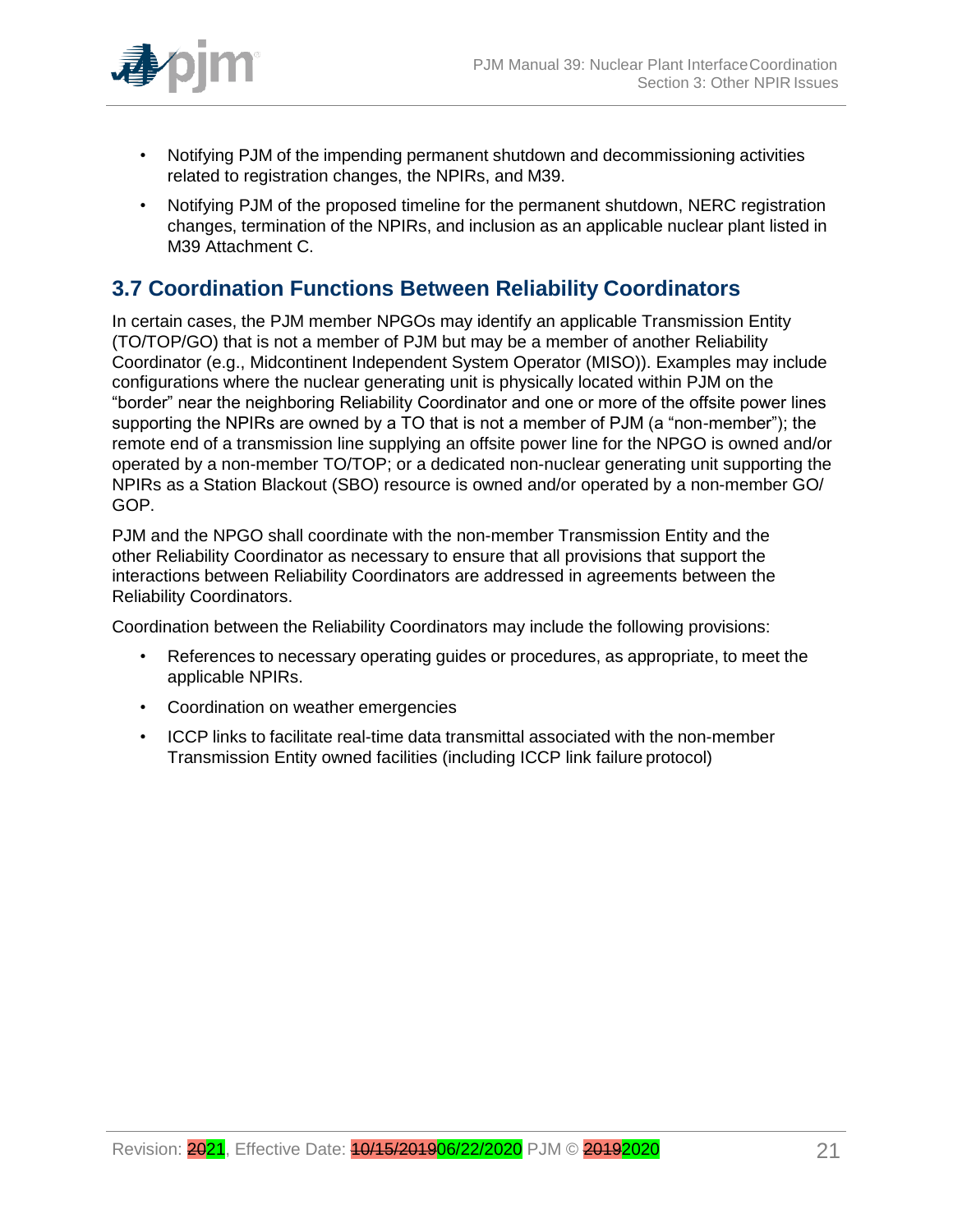

# **Section 4: NUC-001 Requirements Not Addressed by M39**

<span id="page-21-0"></span>Welcome to the *NUC-001 Requirements Not Addressed by M39* section of the PJM Manual for **Nuclear Plant Interface Coordination**. In this section, you will find the following information:

• Additional NPGO Requirements

# <span id="page-21-1"></span>**4.1 Additional Nuclear Plant Generator Operator Requirements**

In order to fully comply with NERC Reliability Standard NUC-001, the PJM NPGO shall establish one or more agreements with applicable Transmission Entities to address requirements of NERC Reliability Standard NUC-001 and the NPIRs that are not explicitly addressed within the body of this manual.

Attachment B of M39 contains the complete set of NPIRs for each nuclear plant as defined in NUC-001. For the requirements not handled in the body of M39, separate agreements will need to be established between NPGOs and applicable transmission entities. PJM Manual 39 applies to the subset of NPGO NPIRs and NERC Reliability Standard NUC-001 requirements applicable as a result of PJM's function as a Transmission Operator (TOP), Reliability Coordinator (RC), and Planning Authority (PA). The applicable requirements are identified in each nuclear plant NPIRs (Attachment B of M39) and further detailed within the body of this manual.

Given PJM's function as a TOP, RC and PA for the NPGO, some of the NUC-001 requirements do not apply to PJM. Specifically, the following NUC-001 Requirements do not apply to PJM as a TOP, RC or PA:

| <b>NUC-001</b><br><b>Requirement</b> | <b>Description</b>                                                                                                                                                                                                                                                                                                                                                                                     | <b>Reason not Applicable to PJM</b>                                                                                                                                                |
|--------------------------------------|--------------------------------------------------------------------------------------------------------------------------------------------------------------------------------------------------------------------------------------------------------------------------------------------------------------------------------------------------------------------------------------------------------|------------------------------------------------------------------------------------------------------------------------------------------------------------------------------------|
| R <sub>5</sub> .                     | Per the Agreements developed in<br>accordance with this standard, the<br><b>Nuclear Plant Generator Operator</b><br>shall operate the nuclear plant to<br>meet the NPIRs.                                                                                                                                                                                                                              | This requirement is specific to the Nuclear<br>Plant Generator Operator and does not<br>apply to PJM.                                                                              |
| R7.                                  | Per the Agreements developed<br>in accordance with this standard,<br>the Nuclear Plant Generator<br>Operator shall inform the applicable<br>Transmission Entities of actual<br>or proposed changes to nuclear<br>plant design (e.g., protective relay<br>setpoints), configuration, operations,<br>limits, or capabilities that may impact<br>the ability of the electric system to<br>meet the NPIRs. | This requirement is specific to the Nuclear<br>Plant Generator Operator and does not<br>apply to PJM.                                                                              |
| R9.3.6.                              | Coordination of physical and cyber<br>security protection at the nuclear<br>plant interface to ensure each asset<br>is covered under at least one entity's<br>plan.                                                                                                                                                                                                                                    | This requirement is the responsibility of the<br>asset owners and PJM does not own any<br>of the applicable assets. This requirement<br>is specific to the Nuclear Plant Generator |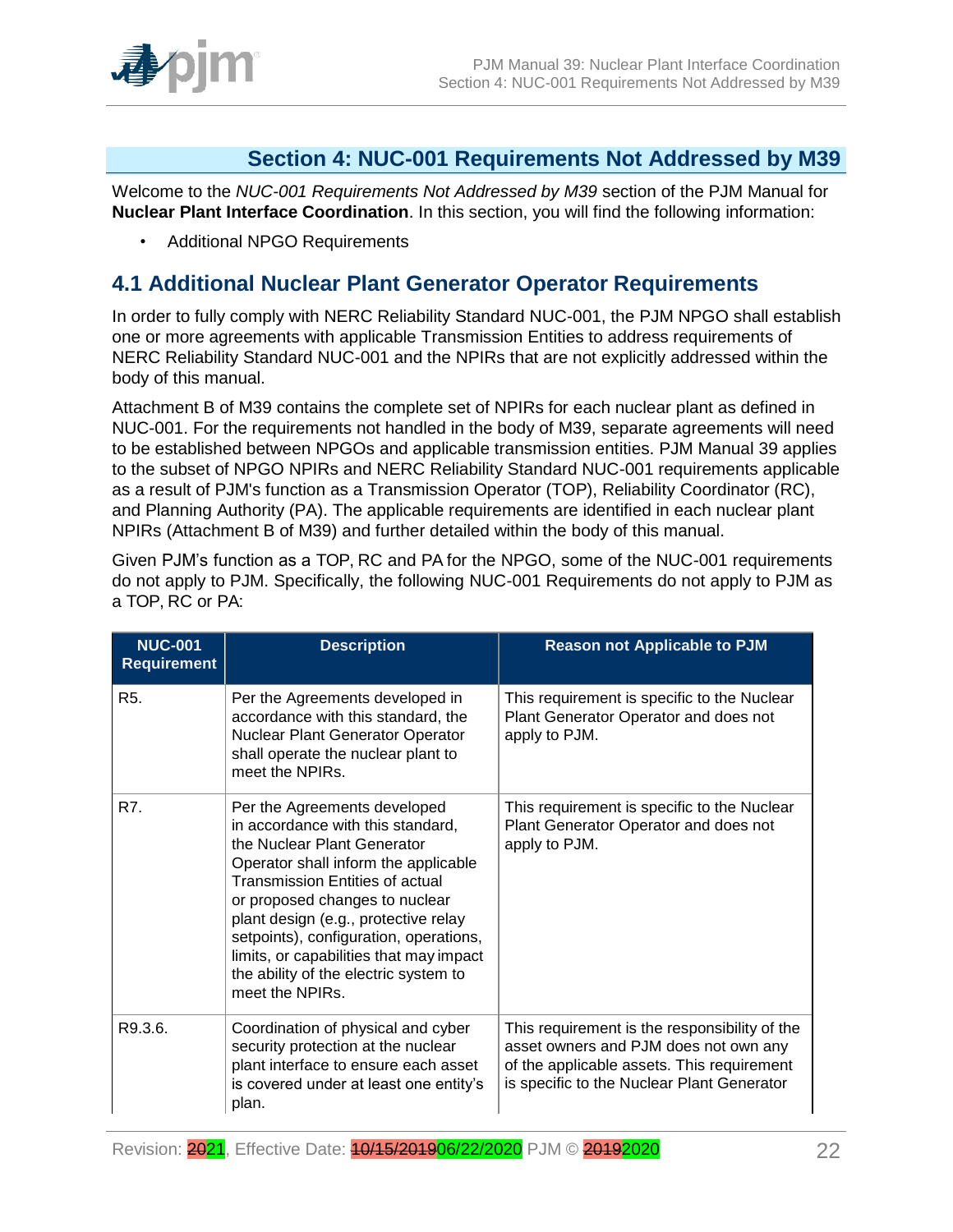

| <b>NUC-001</b><br><b>Requirement</b> | <b>Description</b> | <b>Reason not Applicable to PJM</b>                                                 |
|--------------------------------------|--------------------|-------------------------------------------------------------------------------------|
|                                      |                    | Owner and applicable Transmission Owner,<br>and is therefore not applicable to PJM. |

### **PJM Actions**

• PJM shall provide support to NPGO to assist in identifying applicable Transmission Entities that the NPGO may have to establish agreements with to comply with NUC-001.

### **NPGO Action**

• NPGO shall establish necessary agreements with applicable Transmission Entities to ensure compliance with NUC-001.

#### **Transmission Owner Actions**

- Transmission Owner shall provide support to NPGO to assist in identifying other entities that the NPGO may have to establish agreements with to comply withNUC-001.
- Transmission Owner shall work with NPGO to establish agreements necessary to comply with NUC-001.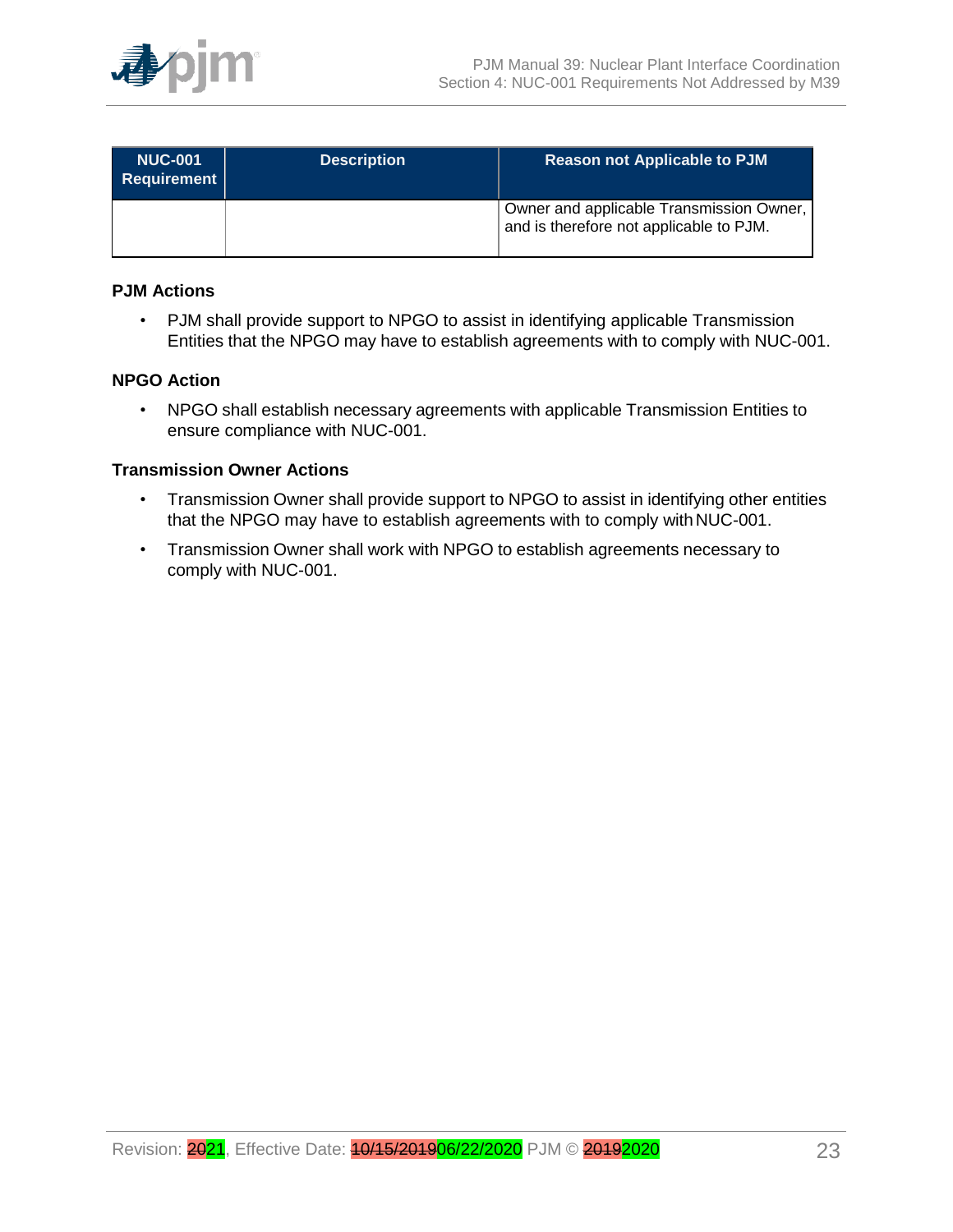# **Attachment A: Nuclear Plant Communications Protocol**

# <span id="page-23-1"></span><span id="page-23-0"></span>**A.1 Purpose**

PJM and its member companies have a responsibility to ensure the safe, reliable operation of the bulk power transmission system while facilitating a fair and open energy market. The nuclear plant owners and operators have the responsibility to safely operate their facilities in compliance with all of the rules and requirements in order to protect the health and safety of the public. The proper execution of these responsibilities by the respective set of parties can have very significant impact on the others. The collective requirements are not mutually exclusive, but support the business needs of nuclear and transmission as they both strive to maintain operational excellence.

It is imperative that the nuclear plant owners and operators, the transmission owning members of PJM, and PJM work seamlessly together to carry out these significant responsibilities. Akey aspect of that mutual effort to achieve operational excellence is to provide accurate and timely communications among the parties so that all operations are conducted safely andreliably.

Given that the respective regulatory obligations and lexicons are different, the purpose of this document is to provide explanatory information for both the nuclear and transmission businesses to enable the seamless cooperation and communication that we all seek. Also, each business needs to understand the key phrases and terms that each other use to signify critical events that require open and immediate response from the other. Understanding and properly using the key phrases will ensure that each business supports the other in the proper execution of their respective responsibilities and obligations.

This document provides examples of significant events that require implementation of this protocol document in order to ensure safe and reliable operation of both the transmission system and nuclear generation facilities.

# <span id="page-23-2"></span>**A.2 Nuclear Safety**

The Atomic Energy Act of 1954 and the Energy Reorganization Act of 1974, "empowers the NRC to establish by rule or order, and to enforce, such standards to govern these uses as the Commission may deem necessary or desirable in order to protect health and safety and minimize danger to life or property."<sup>2</sup>

"The nuclear industry is strictly regulated because radioactive materials are potentially hazardous. Radioactive materials give off radiation, which can be hazardous to people exposed to it in significant amounts. The amount of harm depends on the type and amount of radioactive material, the distance between the source of the radiation and a person, and the length of time a person is exposed to the radiation. If radioactive materials are properly handled and regulated, they do not pose a significant risk to the public or to workers.<sup>3</sup>

<sup>2</sup> NRC Website

<sup>3</sup> NRC Website NUREG/BR-0164, Rev. 9 June 2012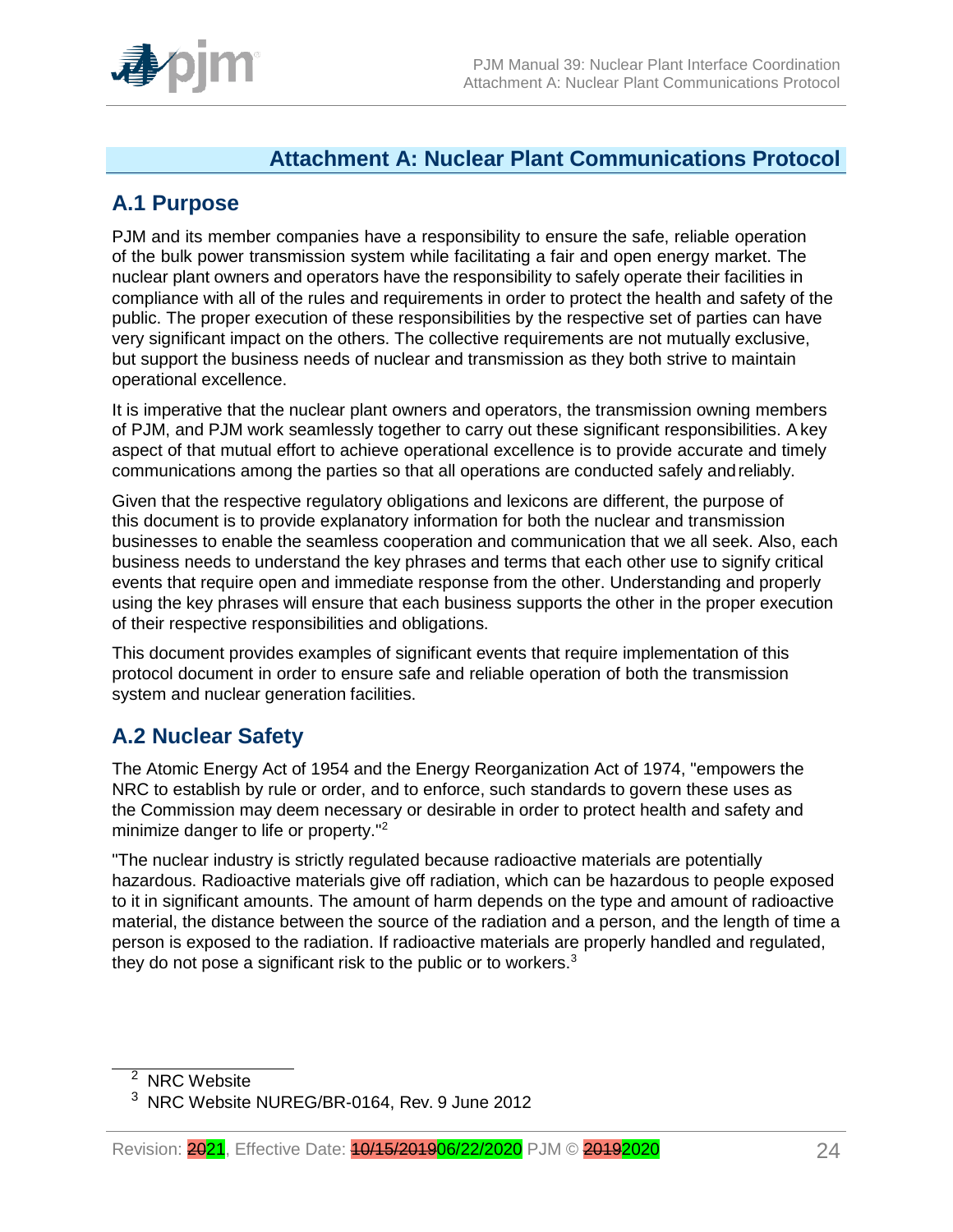

# <span id="page-24-0"></span>**A.3 Grid Reliability**

Bulk-power systems are fundamentally different from other large infrastructure systems, such as air-traffic control centers, natural-gas pipelines, and long-distance telephone networks. Electric systems have two unique characteristics:

- The need for continuous and near instantaneous balancing of generation and load, consistent with transmission-network constraints. This requires metering, computing, telecommunications, and control equipment to monitor loads, generation, and the voltages and flows throughout the transmission system, and to adjust generation output to match load. Generation must follow load in near real time because it is difficult and expensive to store electricity.
- The transmission network is primarily passive. Unlike natural gas pipelines, transmission grids have few "control valves" or "booster pumps" to regulate electrical flows; control actions are limited primarily to adjusting generation output and to opening and closing switches to add or remove transmission lines from service.

These two unique characteristics lead to four reliability consequences with practical implications that dominate power system design and operations. The consequences are:

- Every action can affect all other activities on the grid. Specifically, changes in the locations and amounts of power generated and consumed, and in the configuration of the transmission grid can affect flows throughout the system. Therefore, the operations of all bulk-power participants must be coordinated.
- Cascading problems that increase in severity are a real problem. Failure of a single element can, if not managed properly, cause the subsequent rapid failure of many additional elements, disrupting the entire transmission system.
- The need to be ready for the next contingency, more than current conditions, dominates the design and operation of bulk-power systems. It is usually not the present flow through a line or transformer that limits allowable power transfers, but rather the flow that would occur if another element fails.
- Because electricity flows at nearly the speed of light, maintaining reliability often requires that actions be taken instantaneously (within fractions of a second), which requires computing, communication, and control actions that are automatic.<sup>4</sup>

# <span id="page-24-1"></span>**A.4 Operating Philosophy**

# **A.4.1 Nuclear Safety**

# **Nuclear Risk Management**

Nuclear power plants assess risk based on a plant risk model, usually a computer model, at various plant operating conditions. The objective of risk management is to control risk increases

<sup>&</sup>lt;sup>4</sup> Hirst, Eric. Electric Reliability—Potential Problems and Possible Solutions. May 2000, page 4.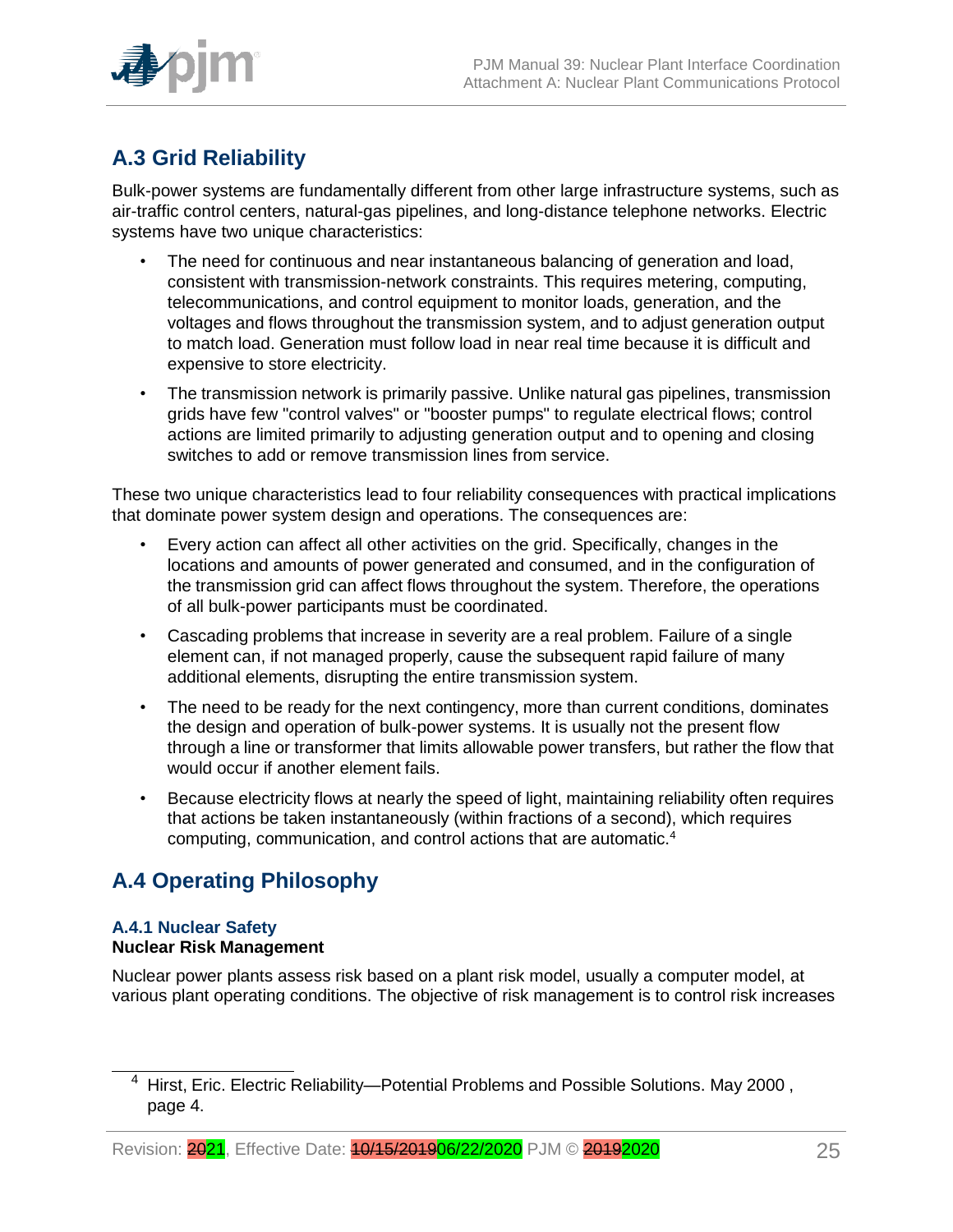

from maintenance activities on Maintenance Rule<sup>5</sup> (10CFR50.65) structure systems and components (SSCs). While the plant may experience an increase in instantaneous risk during scheduled activities, the overall plant risk will decrease as a result of the activities. Preventative and corrective maintenance and modifications control the aging process, renew equipment and correct deficiencies in the equipment. The equipment reliability is improved as a result of the activities.

The risk program will protect systems and equipment vital to the safe shutdown of the nuclear units. Performing work on maintenance rule equipment for any reason - corrective or preventative maintenance, surveillance testing, etc. - removes the equipment from its normal alignment. The additional risk involved with these evolutions must be assessed. The results of the assessment must then be used to manage the risk based on the magnitude and duration of the risk impact, the nature of the activity and other factors.

#### **Nuclear Safety Significant**

A condition or potential condition which can lead to operation in a degraded mode, with regard to safety systems, which may exceed the Limiting Conditions for Operation (LCO) as defined by the nuclear plant specific Technical Specifications. Events declared as "Nuclear Safety Significant" by the nuclear plant operators are with the intent to minimize the consequences of undue risk to the public health and safety. In these scenarios, requests for information that may ordinarily be understood as market sensitive due to Code of Conduct concerns should be granted as the nuclear safety concerns are paramount.

# **A.4.2 Transmission**

The Bulk Electric System is planned, maintained and operated such that it can withstand the loss or outage of any single element, such as a transmission line, transformer, or generation plant or contingency without causing the remaining elements of the system to become overloaded or to cause cascading outages.

The philosophy is contained in the purpose statement from NERC Reliability Standard TOP-004, Transmission Operations:

"To ensure that the transmission system is operated so that instability, uncontrolled separation, or cascading outages will not occur as a result of the most severe single Contingency and specified multiple Contingencies."

To ensure that the N-1 operating philosophy is not violated, PJM and the other control area operators of North America use analytical tools which simulate the loss of each element (a contingency) and calculate that the remaining system will be secure from the thermal (conductor or equipment heating), voltage (magnitude and stability) and stability (transient and dynamic) perspectives. (In PJM's case, the analysis is on-line, running approximately every minute.) If the security analysis program identifies a contingency or actual violation, PJM's operators will initiate any number of actions, including re-dispatch of generation, reconfiguring the transmission system (e.g. opening lines, removing equipment from service, etc.), invoking emergency procedures, or interrupting load or combinations of the above. Normally, the consequences of not responding correctly or timely enough is to cause protective devices on

<sup>&</sup>lt;sup>5</sup> Maintenance Rule equipment generally includes any equipment that could cause a plant trip and may include switchyard equipment and other non-safety related equipment. The purpose of the Maintenance Rule is to monitor and analyze important plant equipment to ensure that the overall maintenance program related to this equipment iseffective.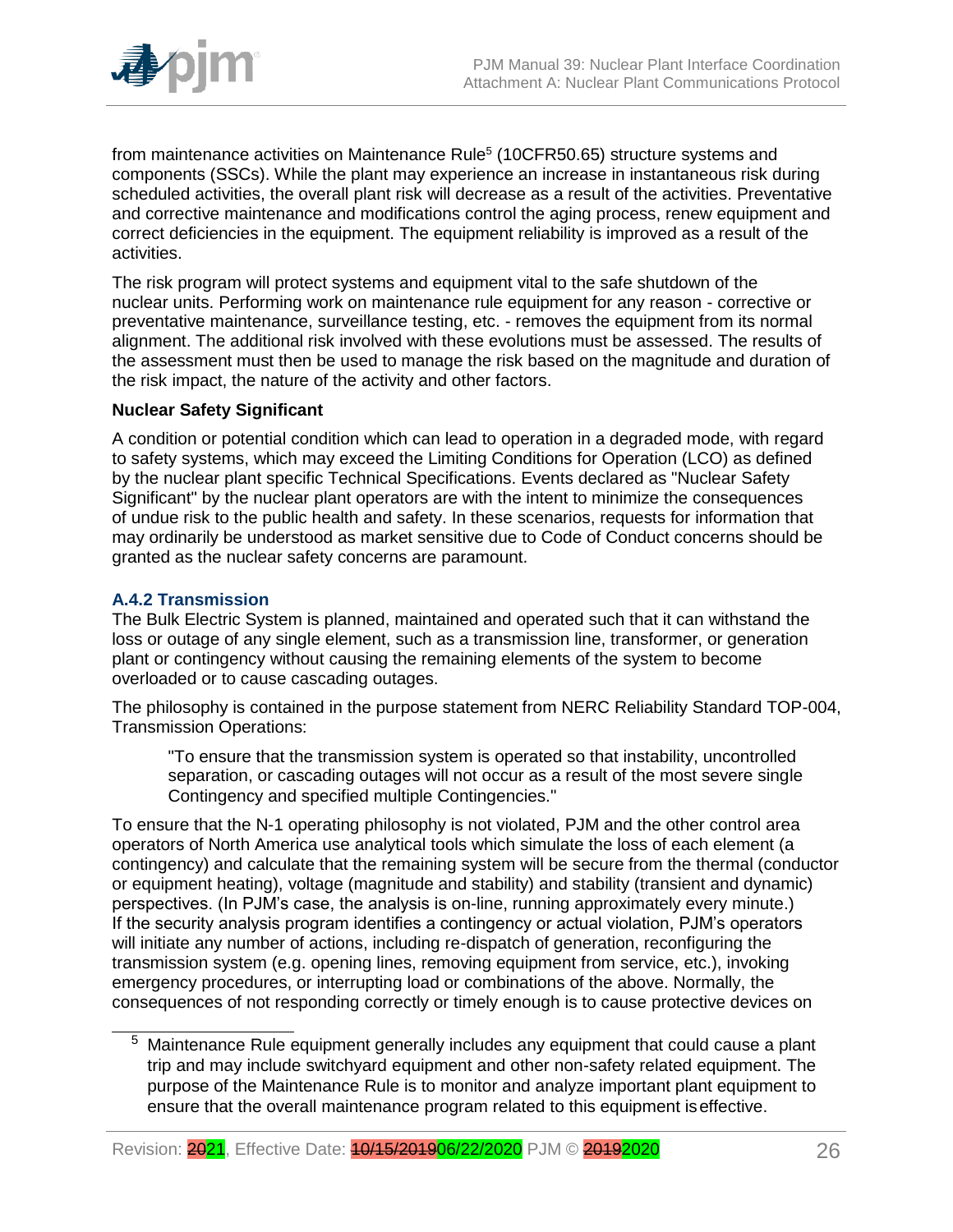

the equipment to operate taking the equipment out of service. However, such events can also lead to catastrophic equipment failure from overheating, or induce a cascading outage which can interrupt large numbers of customers, etc.

# <span id="page-26-0"></span>**A.5 Roles and Responsibilities**

#### **A.5.1 Nuclear Plant Operations Operate in compliance with the license**

The nuclear plant must operate in accordance with the provisions of its license. It is accountable to the NRC and personnel may face criminal penalties for violations of the requirements of the license and the associated documents, including the technical specifications.

Any request for a nuclear plant to deviate from any regulatory requirement must allow time for the plant owner, the Transmission Owner, and PJM to approach the NRC with the appropriate analysis to justify the request. It is simply not possible for the nuclear plant to honor such requests in real time. Also, such a request will only be considered when the electrical system emergency is such that there is significant risk of widespread outages impacting large numbers of consumers. Therefore, it is imperative that PJM, through the Transmission Owner and the applicable market operations center, fully inform the nuclear plant of any impending system problems or emergencies that could require unusual operations by the nuclear plant.

### **Inform Market Operations Center (MOC) and/or Local Control Center (LCC) of impending plant status changes or regulatory circumstances that could impact power production**

Nuclear plant generation is a very significant portion of the PJM generating assets. As such, any changes to the ability of the nuclear plants to provide energy will likely have significant impacts to PJM's generation schedule and will be difficult to replace in a short period of time. Therefore, it is very important that any condition of the nuclear plant's operational capability be communicated to the MOC, the associated LCC, and to PJM so that analysis can be conducted to assess any system impacts and to develop contingency plans. Following notification, through established communication channels with the associated LCC and PJM as detailed in Section 2.4.1, of a grid-side event that impacts the NPIRs, the nuclear plant shall in turn communicate through the established communication channels, any resultant limiting conditions experienced at the plant, such as but not limited to offsite power no longer being considered operable, or initiation of shutdown sequence to comply with a Technical Specification requirement. This is intended to ensure PJM and LCC awareness of impacts to the plant as they operate the system to meet the NPIRs.

# **Coordinate maintenance outages with MOC and/or LCC**

Normally, the nuclear plant outages are planned far in advance. However, there can be situations where transmission work needs to be done during the window of the nuclear plant outage. Such coordination is important to ensuring that the minimum amount of outage time is needed to accomplish the necessary maintenance for the nuclear plants and the transmission facilities.

# **Respond to transmission system operator requests**

Requests from the transmission system operators will come into the nuclear plant from the MOC or the LCC. In some circumstances, the various parties may be convened by PJM on a conference call. All requests need to be complied with on a timely basis afterconsideration of consequences to nuclear safety, personnel safety, and equipment protection. If thereare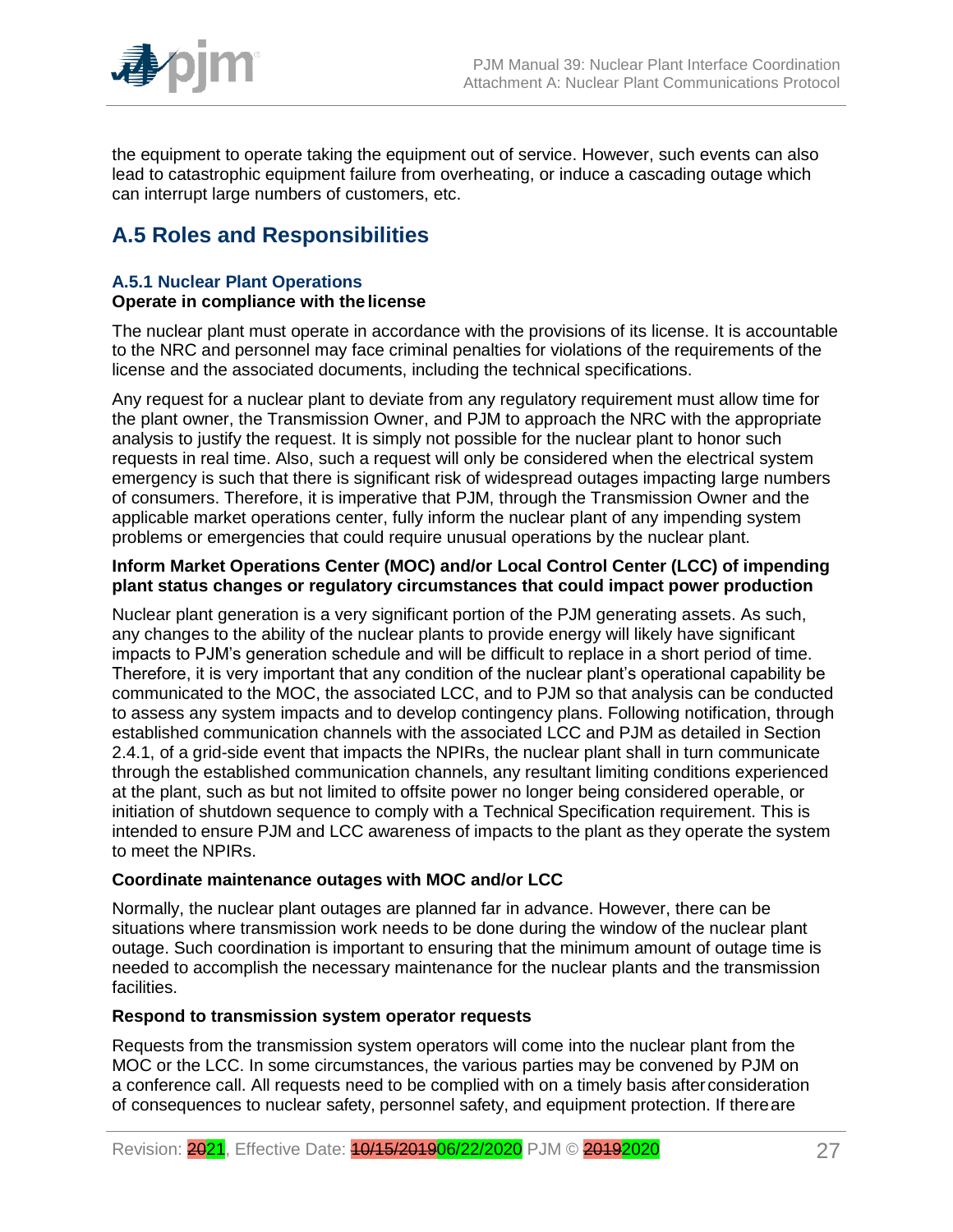

questions or doubts in the nuclear plant operators' minds, the request should be questioned with the requestor and elevated as necessary to assure that there is understanding of the situation and the request.

# **A.5.2 Affiliated Power Marketer Operations Center (MOC)**

#### **Inform PJM of nuclear plant conditions that could impact the continued power production of the nuclear plant.**

If there are conditions that have the potential to result in a nuclear plant reducing generation or going off-line, the LCC and PJM need to know as soon as possible. If the situation is regulatoryrelated, that is important information that needs to be conveyed.

#### **Submit bidding information for applicable nuclear plants.**

The MOC needs to understand the business implications of any nuclear and transmission system situation that could impact the nuclear plant operations so that it can accurately reflect the impact into the market. The MOC shall interface with PJM regarding maintenance outage requests and other potential reliability issues.

If the situation will require the nuclear plant to taken off-line, the MOC shall process the appropriate outage request for approval by PJM.

# **A.5.3 Transmission Owner Local Control Center (LCC)**

The LCC shall inform the nuclear plant operations staff of system events or conditions that could impact the continued safe operation of the nuclear plant.

The LCC is a critical link in the communications chain from PJM to the nuclear plant and back. The LCC also has the clearest picture of the local situation in the vicinity of the nuclear plant and can be an important facilitator in the discussions between PJM, the MOC, and the nuclear plants.

# **A.5.4 PJM Control Center**

#### **Operate the transmission system in accordance with NERC Reliability Standards, regional reliability council requirements, PJM agreements, and PJM manuals.**

PJM is responsible for the safe and reliable operation of the transmission facilities on behalf of the PJM Transmission Owners. PJM is accountable to FERC, NERC, the Regional Entities, the PJM members, and the various state regulatory bodies who have oversight responsibility for PJM's activities.

In an emergency situation, PJM has the authority to direct any necessary action to be taken to preserve the reliability of the system. Normally, PJM will work directly with the LCCs to accomplish these actions, but there may be situations where PJM will need to gather the nuclear plant operators, LCCs, MOCs together to explain a request for coordinated action by all parties.

PJM shall inform the LCC and MOC of system conditions and events that need to be communicated to nuclear plant operations.

Timely information is the key for permitting the proper response to any operating situation. Regarding the nuclear plants, it is important to convey the details behind the event, so that the need for understanding that is ingrained in the nuclear business can be satisfied.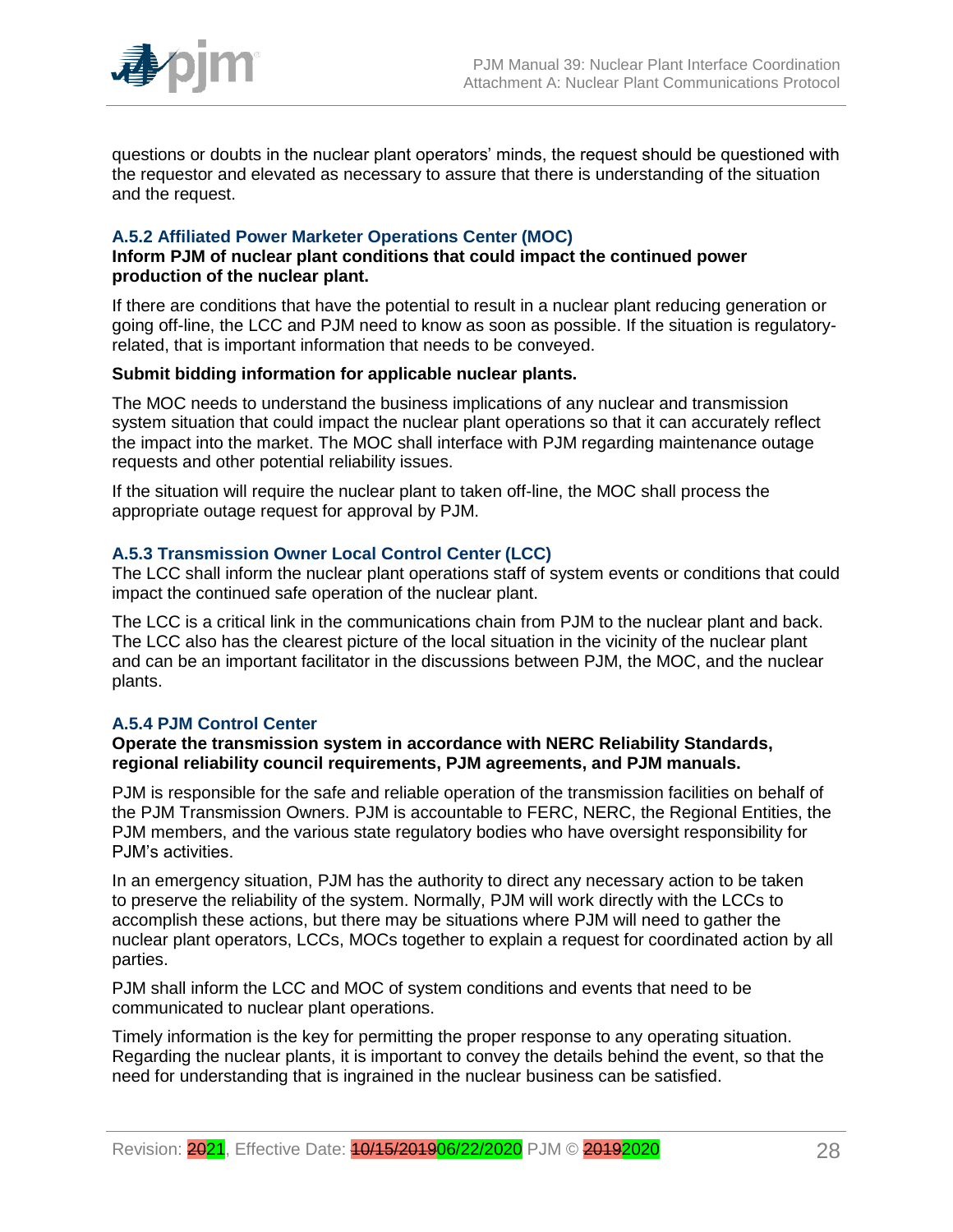

It is incumbent upon PJM to keep timely and accurate information flowing to all of the operating entities during the course of transmission system events. Effective concerted action can only be accomplished when the all of the operating entities completely understand the situation and their role in implementing the solution. In order to facilitate rapid communications to the nuclear plant, the Code of Conduct should be bypassed when conditions are such that the nuclear plant needs to have immediate information on the transmission system.

Facilitate communications among nuclear plant operations, MOC, and LLC as necessary to ensure that nuclear plant and transmission system event information is transferred and understood by the respective operational entities.

Ensuring that all entities understand the situation and are clear in their role in the response is the key to successfully mitigating any negative impacts. Since the level of understanding of the transmission system may be an issue, PJM must strive to get the right parties together and take the time to explain what is happening and what response PJM seeks.

# <span id="page-28-0"></span>**A.6 Implementation of the Protocol**

# **A.6.1 Event Initiation and Identification**

**Normal Communications**

Communications between and among the nuclear plants, MOCs, LCCs, and PJM should be in accordance with accepted professional practices. There is a need to be able to clearly direct and communicate instructions in a timely manner to ensure safe and reliable operations. Nothing in this protocol supersedes the need for professional behavior by all of the parties.

# **Special Situations**

There will be special situations where the need to communicate rapidly and clearly will be heightened. The need for clear, accurate communications will be even more important due to the impact either to nuclear safety or transmission system reliability or both. All parties need to be prepared to understand the language used and the implications associated with the situation. Listed below are the special terms to which all parties need to be especially attentive. (The following is not intended to be an all-inclusive list, but is meant to identify many of the situations that operators can be expected to face.)

# **KEY NUCLEAR TERMS**

# **Limiting condition for operation (LCO)**

The section of Technical Specifications that identifies the lowest functional capability or performance level of equipment required for safe operation of the facility. Failure to resolve the LCO within the established timeframe will result in a controlled shutdown of the plant. Nuclear Power Plants are required to follow the actions of the LCO unless prior NRC approval is obtained.

**Implication**: If the LCO time period ends without satisfactory resolution of the problem, the nuclear plant is required to immediately implement a safe shutdown of the plant. Immediate replacement of the energy of the plant will be necessary. During the course of any LCO event, the transmission system operators should be planning for the potential loss of that plant's energy at the end of the LCO time limit. [Bear in mind that multiple unit sites can have differing requirements and an LCO may apply to one or all units at the site.]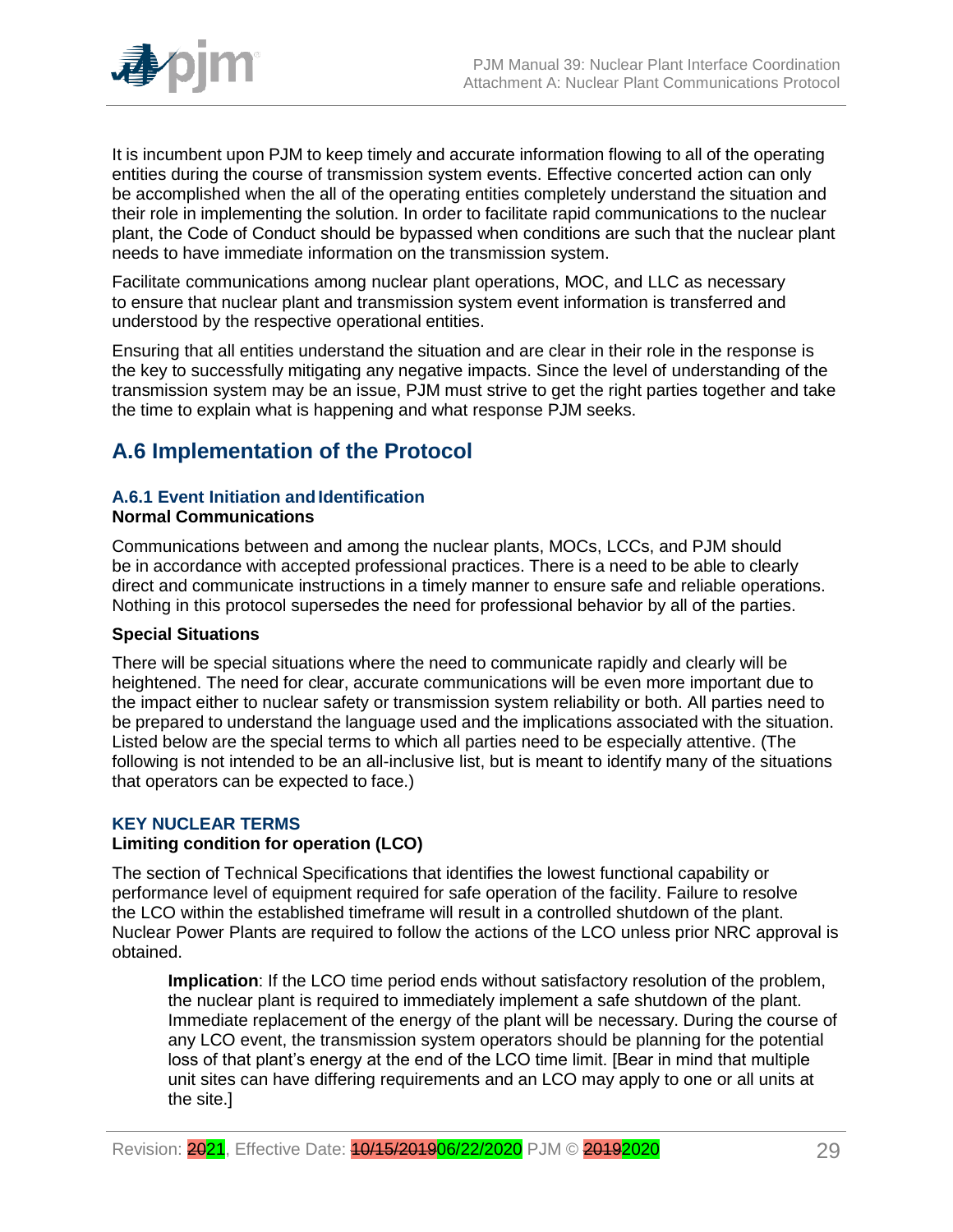

# **Safety limit**

A restriction or range placed upon important process variables that are necessary to reasonably protect the integrity of the physical barriers that guard against the uncontrolled release of radioactivity. The nuclear plant cannot violate these limits under any circumstances.

**Implication**: When the nuclear plant communicates that it is up against a safety limit that is the end of any discussion about providing any additional output (MW or MVAR).

#### **Safety related**

The managerial controls, administrative documents, operating procedures, systems, structures, and components that have been designed to mitigate the consequences of postulated accidents that could cause undue risk to public health and safety.

**Implication**: When the nuclear plant reports degradation of safety related equipment (nuclear safety system unavailability, diesel generator unavailability, off site power loss, etc.), a serious situation exists which the nuclear plant is required to immediately resolve or face near-term shutdown. Any assistance that can be immediately rendered should be dispatched. Plans should be developed to replace the plant's energy.

#### **SCRAM**

The sudden shutting down of a nuclear reactor, usually by rapid insertion of control rods, either automatically or manually by the reactor operator. (May also be called a reactor trip)

**Implication***:* A SCRAM is an unplanned manual or automatic trip of a Nuclear Plant. In many cases the initiating event of a SCRAM may not be known. In these situations the Transmission system operators should be supportive to the nuclear plant information request, as the nuclear plant operators may need expeditious answers to questions from regulator or plant oversight safety review committees.

#### **Reactor Shutdown**

A decrease in the rate of fission (and heat production) in a reactor.

**Implication**: A nuclear plant is never completely out of service, unless it is decommissioned. A nuclear plant in shutdown mode still is required to have its safety systems and off site power sources in service and maintain them in service throughout any outage.

#### **Technical Specifications**

Part of an NRC license authorizing the operation of a nuclear production or utilization facility. A Technical Specification establishes requirements for items such as safety limits, limiting safety system settings, limiting control settings, limiting conditions for operation, surveillance requirements, design features, and administrative controls.

**Implication**: Technical specifications are non-negotiable, mandatory requirements that the nuclear plant must comply with as part of its license to operate. Requesting that the nuclear plant provide a variance to a technical specification is simply not anoption.

#### **Notice of Enforcement Discretion (NOED)**

Term used when the nuclear facility goes to the NRC to request an extension of an LCO to prevent plant shutdown when the LCO limit is reached. NRC can grant extension of LCO time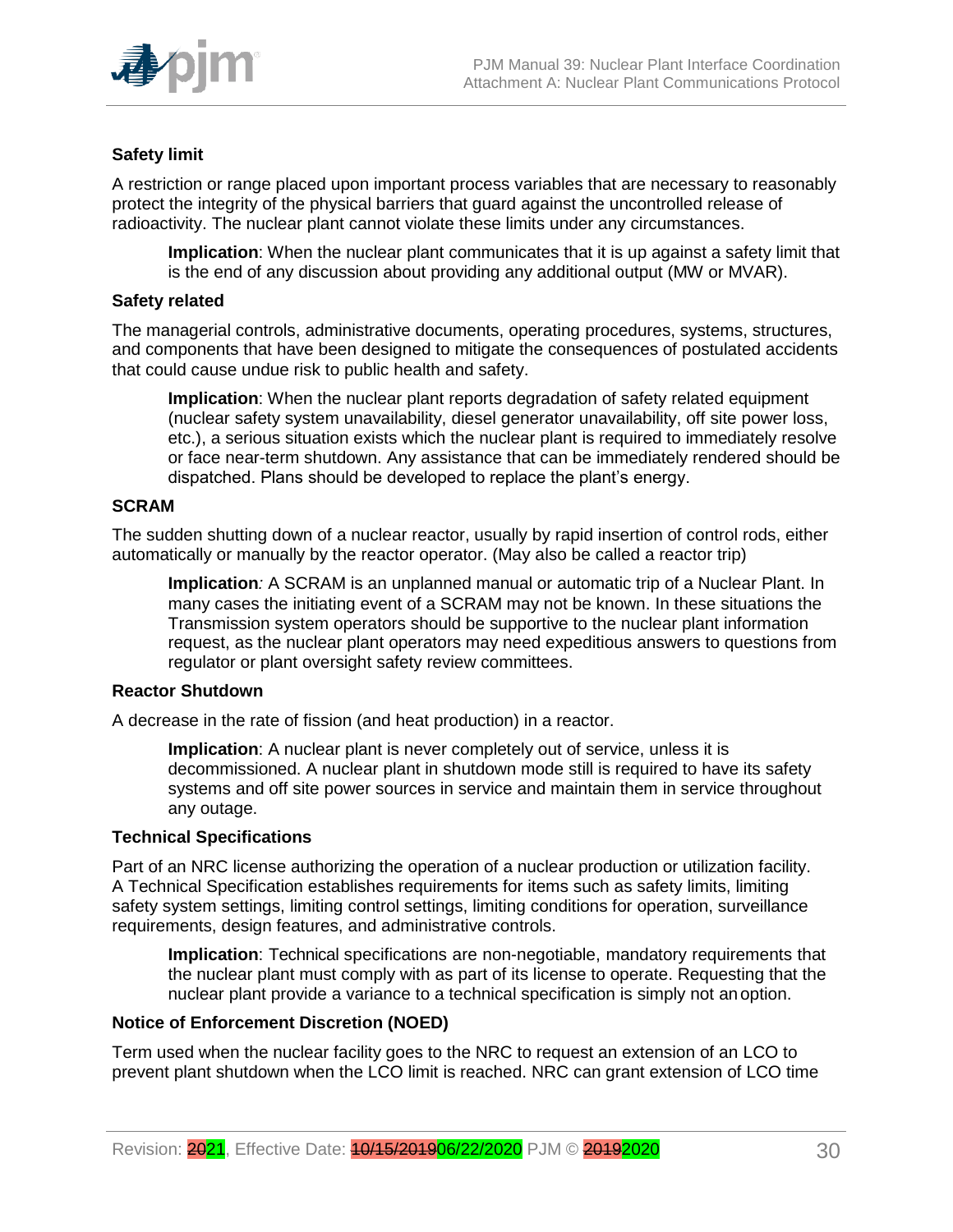

if the nuclear facility can demonstrate that they know precisely the problem (i.e. they are not troubleshooting) and a clear time estimate to fix the problem is available.

**Implication**: In order to provide this discretion to the nuclear plant, the NRC may require detailed information from the transmission operators that would provide the justification for granting this discretion. These requests should be immediately elevated to management for a response.

# **KEY TRANSMISSION TERMS**

#### **First Contingency Violation**

The transmission system is operated so that the single loss of any facility (line, generator, etc.) will not result in violation of any operating limit. The single loss is called the first contingency. The transmission operators have software that simulates the first contingency individually for a number of facilities on the system.

**Implication**: The operators are required to correct any first contingency violation that will violate the emergency ratings on any facility within a period of time (normally within 30 minutes). If the operators ask the nuclear plant to take action as the result of the first contingency violation, the action should be implemented unless the action will jeopardize nuclear safety, personnel safety, or equipment protection.

### **Actual Overload/Voltage Violation**

The transmission operators receive telemetered data from a large number of facilities and are monitoring actual thermal overloads (excessive flow) and actual voltages. Violations are alarmed and require immediate action from the operators to prevent equipment damage.

**Implication**: Actual overloads need to be mitigated quickly (minutes). Requests to the nuclear plant should be accommodated unless nuclear safety, personnel safety, or equipment protection would be jeopardized. Such requests may include changing voltage regulator modes to either increase or decrease VAR output.

# **Voltage Collapse/Instability**

Stability or collapse conditions are serious situations for the transmission system because they can result in significant loss of load in an instant. Stability problems occur in two scenarios: Transient instability—Instability caused by a sudden outage of equipment. Normally, these situations are analyzed ahead of time but may arise when equipment is removed from service for maintenance in certain combinations or patterns. Dynamic instability—Instability caused by the interaction of various system elements, characterized by oscillating flows or voltages.

Voltage collapse can occur when there are insufficient reactive resources (capacitors, generator VARs, etc.) in an area leading to local blackout or a cascading outage, which is an outage that spreads to large areas of the system (e.g. the Northeast Blackout of August 14, 2003).

**Implication**: All of these situations are serious situations that require quick action by the transmission operators. Transmission operators will attempt to mitigate these conditions as quickly as possible. The transmission operators may ask for additional VAR output from the nuclear plant in these scenarios.

These requests need to be implemented immediately to avoid system collapse and blackout.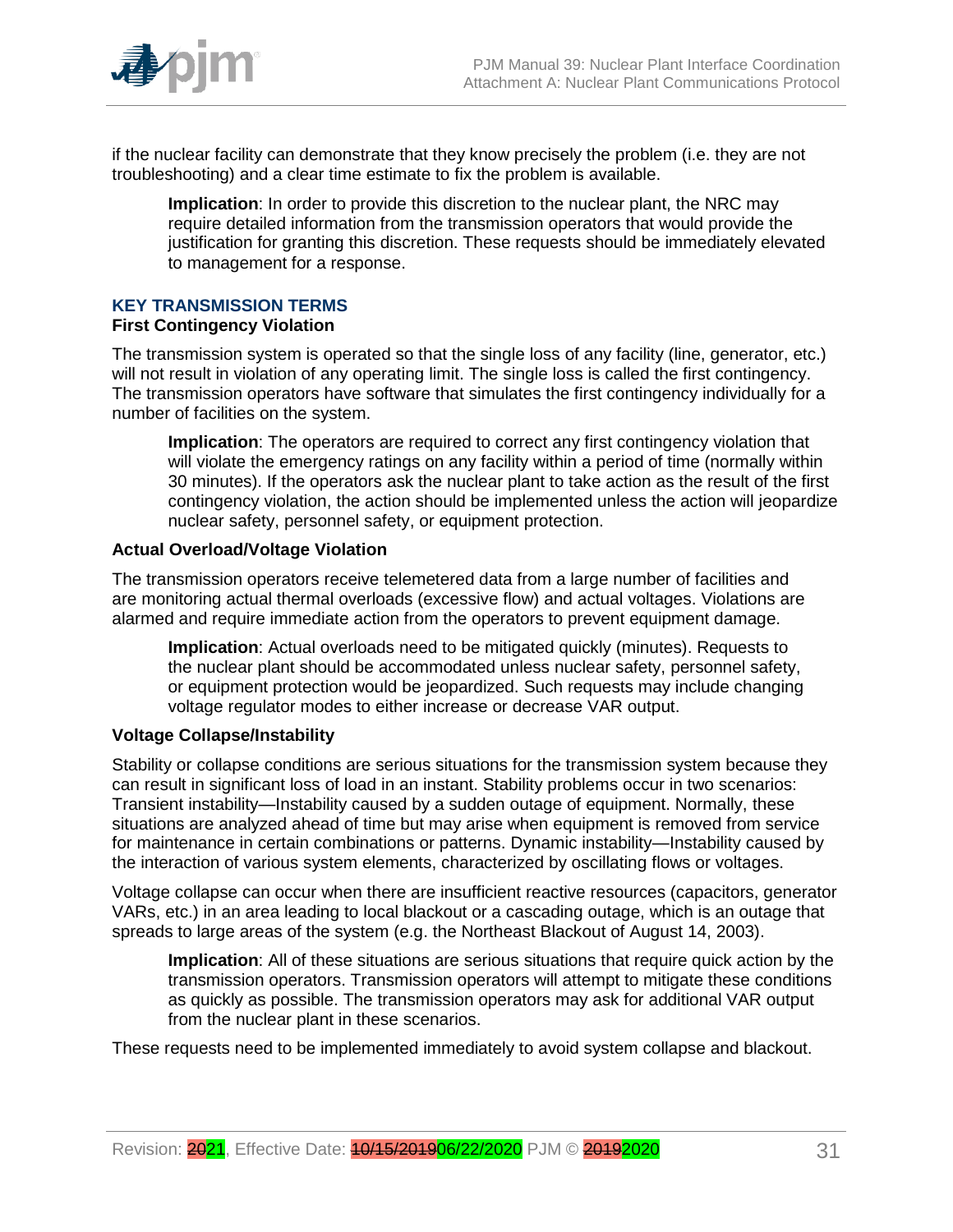

# <span id="page-31-0"></span>**A.7 Emergency Procedures**

Emergency procedures are a set of steps that are implemented by transmission system operators to avoid loss of load associated with a lack of capacity (capacity emergency) or loss of transmission elements. The procedures are a sequence of escalating measures, generally starting with alerts and warnings, progressing to voluntary curtailments, voltage reductions, and ultimately mandatory load shedding. Issuance of NERC EEAs (Energy Emergency Alerts) can also be a part of emergency procedures, indicating an impending capacity or transmission emergency.

Another type of emergency procedure is a Minimum Generation Emergency. In this scenario, demand is forecast to be lower than the level of economically dispatchable generation. Demand and generation must match in real time, so PJM will issue a Minimum Generation event, and call for reducible generation to reduce output. There may be times when the call for reducible generation will fall upon the nuclear plants.

Emergency procedures can also be implemented for other situations. Responses to security threats, solar magnetic disturbances (SMDs), or local reliability issues are examples of other problems that can cause PJM to invoke emergency procedures. PJM Manual M-13, Emergency Procedures should be consulted for complete descriptions of emergency procedure scenarios and guidance as to the associated PJM response.

**Implication**: Invoking emergency procedures means that a capacity emergency or other reliability problem is anticipated or imminent. The last stages of the emergency procedures can result in load shedding. These situations are very serious situations and *require the full support of all of the parties.*

# <span id="page-31-1"></span>**A.8 Communication of the Event**

# **Dissemination**

The receiver of the initial message concerning a special situation needs to quickly disseminate the message among their shift team, particularly to the shift supervision. 3-part communication is necessary to verify that the received message is correct and any requested action is accurately heard and recorded. Any questions regarding the message or requested action should be immediately raised with the requester. Reference to this protocol may be necessary. Accurate logging is important to assure that actions that were requested for later investigation. (Inevitably, these special situations are of such a magnitude that post-event investigations are the norm in both the nuclear and transmission businesses.)

PJM operators may be required to report some of these events to the Department of Energy, FERC, NERC, or other entities. Similarly, nuclear plant operators may be required to report to the NRC or other regulatory bodies. All organizations should be mindful of these reporting responsibilities and be supportive to ensure that all reporting obligations are carried out within the mandated times.

Transmission operators, including PJM and the PJM Transmission Owners are required to abide by a Code of Conduct as required by FERC Order 889. Normally, the Code of Conduct prohibits the disclosure of transmission information by PJM or the LCCs to market entities outside of the OASIS system.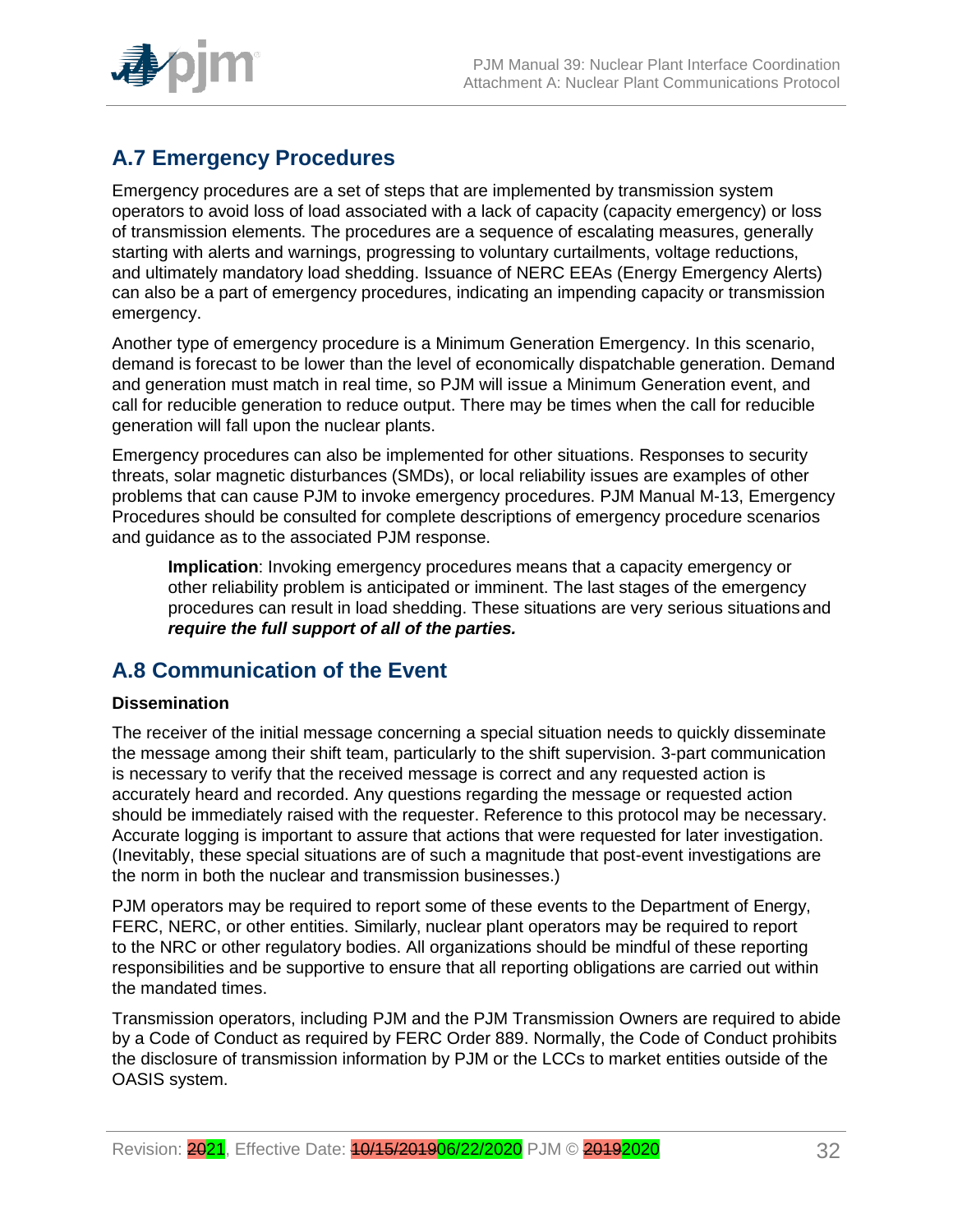

There will be situations where the Code of Conduct should be bypassed, because the potential nuclear safety implications take precedence. Examples of applicable situations are: (1) actual or imminent transmission system degradation or failure that could impact the nuclear plant and its off-site power sources; (2) ongoing or forecasted system conditions that may result in emergency procedures, outages, or blackout; (3) transmission stability issues that could impact the nuclear plant and its off-site power sources. If PJM or the LCCs choose to disclose this information to the market entiti*e*s, PJM will be required to follow-up that information with a posting on the PJM OASIS.

# **Elevation**

Shift personnel should not carry the full burden of managing these events. It is important to elevate the event to management. Management may decide to further communicate the event within the respective organization. PJM will normally implement conference calls with the System Operators Subcommittee to coordinate information and response to special situations. PJM may also implement additional communications with neighboring systems as necessary to assure coordinated action.

# **Monitoring**

Vigilance is necessary to ensure that any continuing surveillance or action is being properly implemented. Periodic reviews of the situation are required, both within the shift personnel and management. Shift turnovers are particularly important as a means to make sure that accurate information is both available and being acted upon in these events.

### **Close Out**

Once the situation has been resolved, communications are needed to close out the event and to clearly indicate to the operating entities to resume normal operations.

# <span id="page-32-0"></span>**Appendix 1 – Regulatory Background**

# **US Nuclear Regulatory Commission (NRC)**

The U.S. Nuclear Regulatory Commission (NRC) was formed in 1975 to regulate the various commercial and institutional uses of nuclear energy, including nuclear power plants. The agency succeeded the Atomic Energy Commission, which previously had responsibility for both developing and regulating nuclear activities. It is the NRC's job to protect people and the environment from radiation hazards through regulation of the various commercial and institutional uses of nuclear material, including nuclear power plants in the United States. The mission is accomplished through (1) establishment of standards, regulations and requirements governing licensed activities: (2) licensing of nuclear facilities and the possession, use and disposal of nuclear materials: and (3) inspection of facilities and users to ensure compliance with these requirements.<sup>6</sup>

#### **Nuclear Plant Licensing Summary**

The licenses for nuclear power plants are issued for a 40-year period. Licenses for nuclear power plants can be amended and updated as the result of operating experiences at that plant

<sup>&</sup>lt;sup>6</sup> NRC Website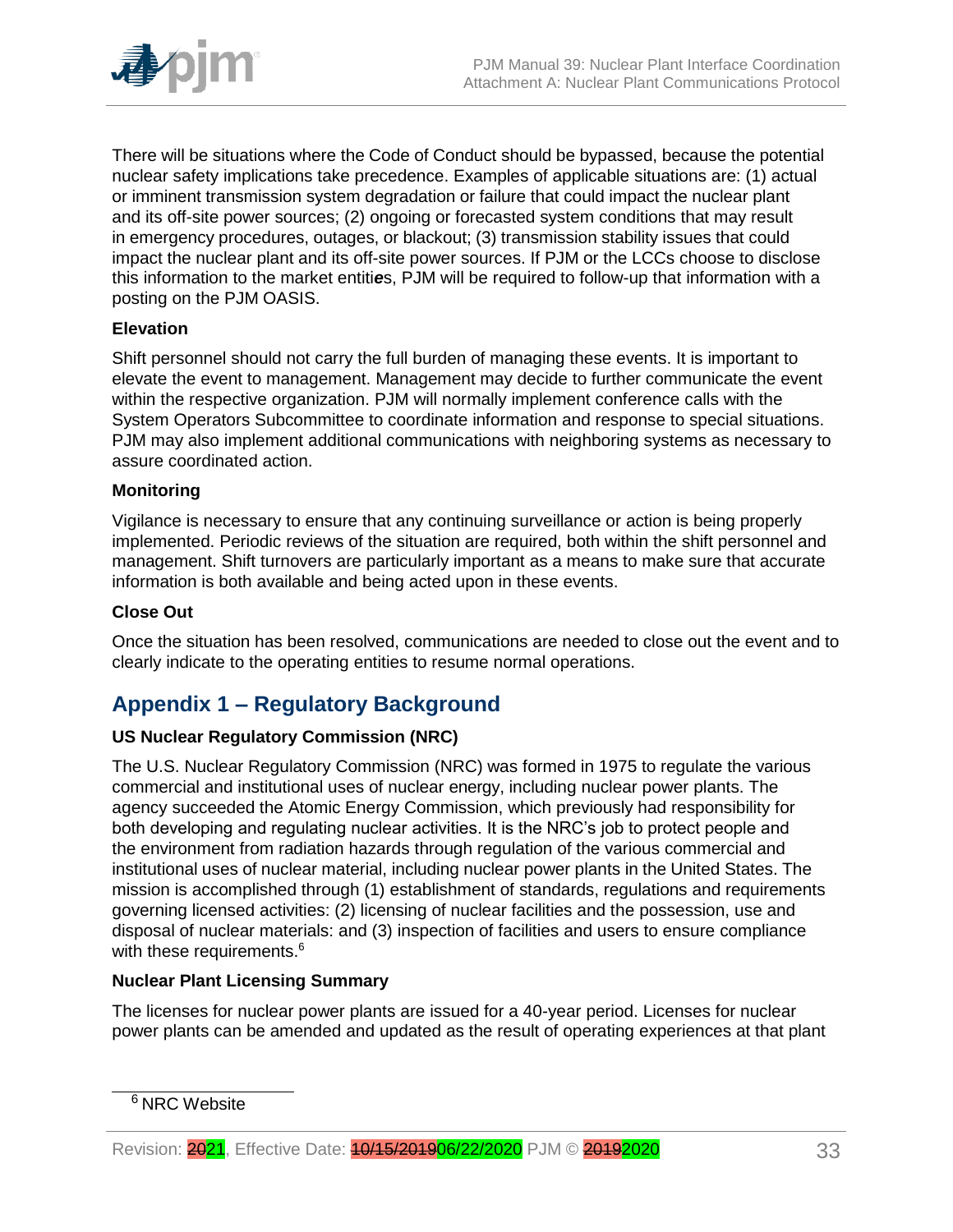

or at other plants. When necessary, the NRC can impose new regulations or require changes in operating procedures or equipment to improve the safety of nuclear power plant operations.

In addition to licensing the facility, the NRC also licenses the individuals who operate the controls of the reactor. Licenses fall into two categories -- reactor operator and senior reactor operator. The second category is necessary for supervisory positions. Before operator licenses are issued, individuals must complete an extensive training program conducted by the utility and pass license examinations administered by NRC examiners. Once licensed, the operators continue to receive training and are periodically tested to show they remain qualified to operate the plant.

# **Key Licensing Documents**

The application for a nuclear plant license contains many parts which form the basis for the enforcement program that follows once the application is approved and the plant goes into service. Key documents include:

# **Updated Final Safety Analysis Report (UFSAR).**

Each application for a license to operate a facility shall include a final safety analysis report. The final safety analysis report shall include information that describes the facility, presents the desian bases and the limits on its operation, and presents a safety analysis of the structures, systems, and components and of the facility as a whole.<sup>7</sup>

The Final Safety Analysis report contains information on the plants Transient Stability Studies that are required to show, for transmission configurations with various bus and line faults, the system remains stable and satisfactory recovery voltages are maintained, resulting in uninterrupted supply to the offsite power system. The acceptance criteria are based on the reliability requirements of the applicable NERC regional reliability council along with any plant specific stability requirements listed in their FSAR or design basis documents.

In order for the nuclear power plants to be able to support their design basis, the transmission system minimum allowable voltages have been determined and provided to PJM. PJM uses these plant specific voltage requirements to ensure under all contingency cases and as part of the PJM planning process; these voltage limits are not violated. The plant specific voltage requirements are usually contained in design basis calculations or plant Technical Specifications. The FSAR provides the design basis criteria in which the plant voltage limits need to support.

# **Technical Specifications**

Each license authorizing operation of a production or utilization facility of a type described in §50.21 or §50.22 will include technical specifications. The technical specifications will be derived from the analyses and evaluation included in the safety analysis report, and amendments thereto, submitted pursuant to §50.34. The Commission may include such additional technical specifications as the Commission finds appropriate. Technical specifications will include items in the following categories:

Safety limits, limiting safety system settings, and limiting control settings.

 $7$  10CFR 50.34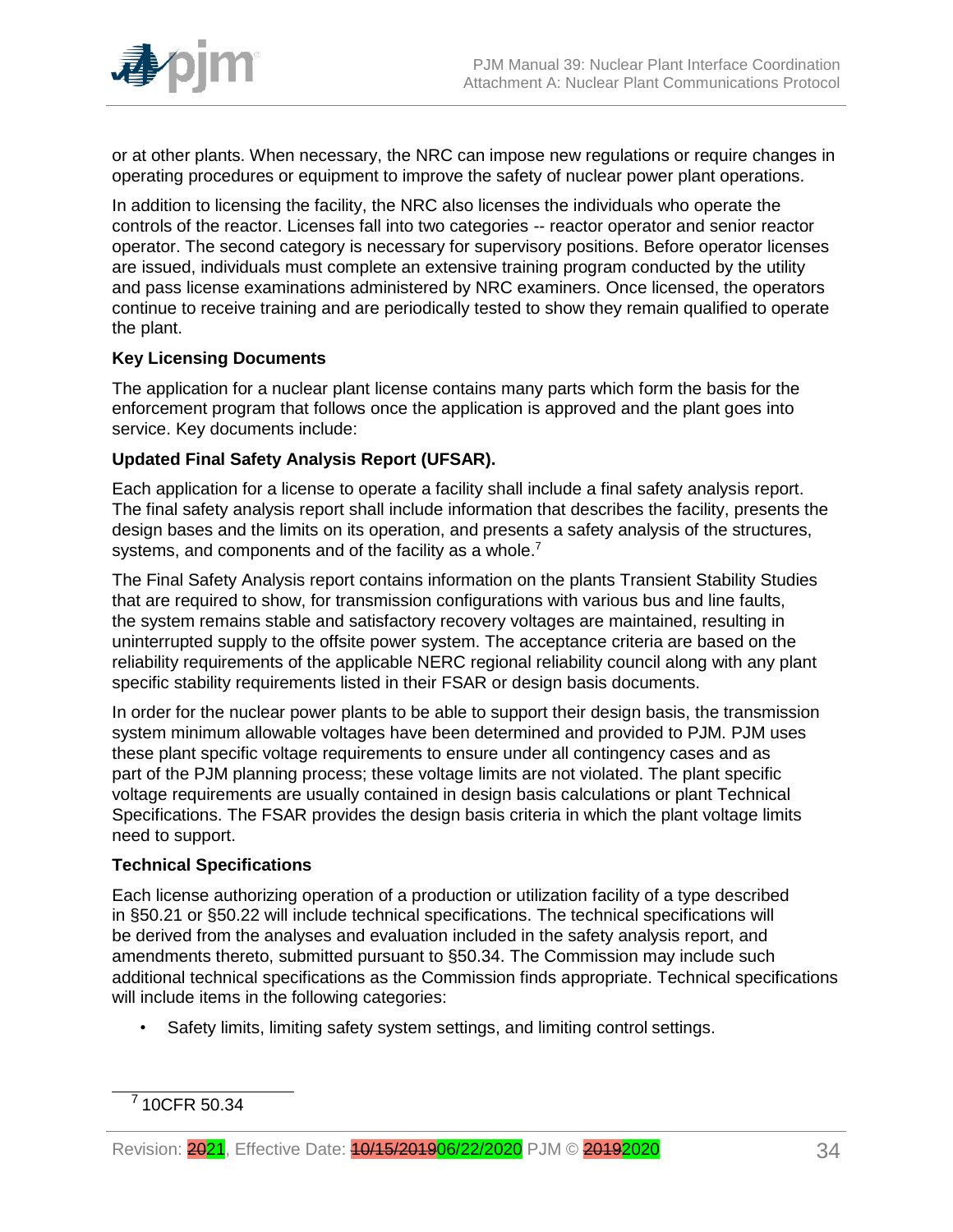

- Limiting conditions for operation (LCO) Limiting conditions for operation are the lowest functional capability or performance levels of equipment required for safeoperation of the facility. When a limiting condition for operation of a nuclear reactor is not met, the licensee shall shut down the reactor or follow any remedial action permitted by the technical specifications until the condition can be met.
- Surveillance requirements are requirements relating to test, calibration, or inspection to assure that the necessary quality of systems and components is maintained, that facility operation will be within safety limits, and that the limiting conditions for operation will be met.
- Design features
- Administrative controls
- Decommissioning
- Initial notification
- Written Reports $8$

# **Enforcement**

Violations are identified through inspections and investigations. All violations are subject to civil enforcement action and may also be subject to criminal prosecution. Unlike the burden of proof standard for criminal actions (beyond a reasonable doubt), the NRC uses the Administrative Procedures Act standard in enforcement proceedings (preponderance of evidence, i.e., information that is of greater weight or credibility or is more likely correct than not). After an apparent violation is identified, it is assessed in accordance with the Commission's Enforcement Policy.<sup>9</sup>

- 1. The Commission may obtain an injunction or other court order to prevent a violation of the provisions of -- (1) The Atomic Energy Act of 1954, as amended; (2) Title II of the Energy Reorganization Act of 1974, as amended; or (3) A regulation or order issued pursuant to those Acts.
- 2. The Commission may obtain a court order for the payment of a civil penalty imposed under Section 234 of the Atomic Energy Act: (1) For violations of -- (i) Sections 53, 57, 62, 63, 81, 82, 101, 103, 104, 107, or 109 of the Atomic Energy Act of 1954, as amended; (ii) Section 206 of the Energy Reorganization Act; (iii) Any rule, regulation, or order issued pursuant to the sections specified in paragraph (b)(1)(i) of this section; (iv) Any term, condition, or limitation of any license issued under the sections specified in paragraph (b)(1)(i) of this section. (2) For any violation for which a license may be revoked under section 186 of the Atomic Energy Act of 1954, as amended.<sup>10</sup>

# **Federal Energy Regulatory Commission (FERC)**

 $810$ CFR 50.36 (33 FR 18612, Dec. 17, 1968, as amended at 48 FR 33860, July 26, 1983; 51 FR 40308, Nov. 6, 1986; 53 FR 19249, May 27, 1988; 60 FR 36959, July 19, 1995; 61 FR 39299, July 29, 1996)

<sup>9</sup> NRC Website, Enforcement Program Overview

<sup>&</sup>lt;sup>10</sup> 10CFR50.110 Violations (57 FR 55075, Nov. 24, 1992)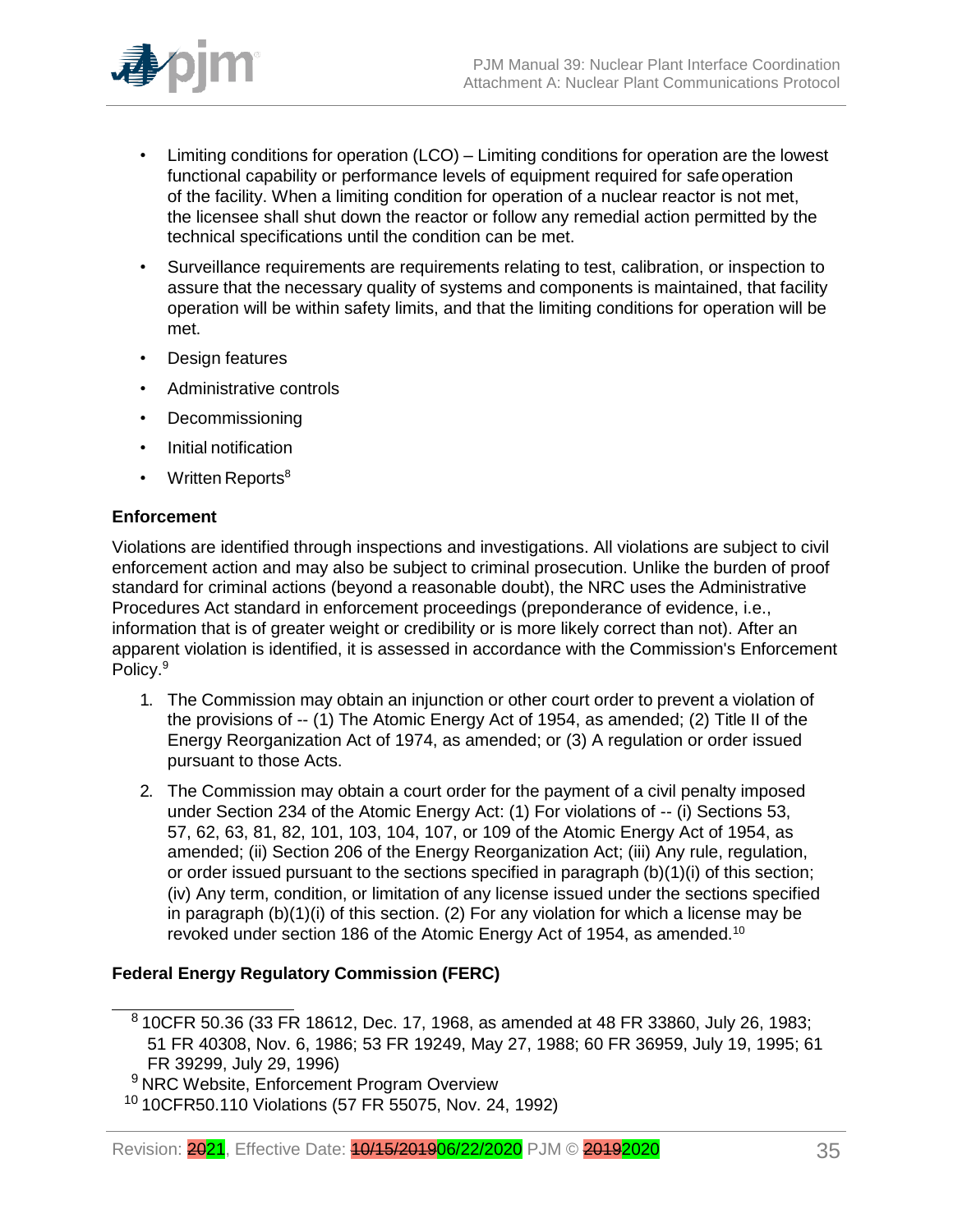

The Commission is a five-member independent regulatory agency, which succeeded to the regulatory responsibilities of the Federal Power Commission in 1977. The Commission's responsibilities include the licensing of non-federal hydroelectric facilities, the certification of natural gas pipelines, regulating the rates of natural gas pipelines and pipelines transporting crude oil and oil products, regulating the rates and other aspects of electric utility activities, protects the reliability of the high voltage interstate transmission system through mandatory reliability standards, monitors and investigates energy markets and enforces FERC regulatory requirements through imposition of civil penalties and other means.

Since 1935, the Commission has regulated certain electric utility activities under the Federal Power Act (FPA). Under FPA Sections 205 and 206, the Commission oversees the rates, terms and conditions of sales for resale of electric energy and transmission service in interstate commerce by public utilities. The Commission must ensure that those rates, terms and conditions are just and reasonable, and not unduly discriminatory or preferential. Under FPA Section 203, the Commission reviews mergers and other asset transfers involving public utilities. The utilities regulated under FPA sections 203, 205 and 206 are primarily investorowned utilities; government-owned utilities (such as the Tennessee Valley Authority [TVA], the federal power marketing agencies, and municipal utilities) and most cooperatively-owned utilities are not subject to the Commission's regulation, with certain exceptions.<sup>11</sup>

# **Open Access Order (Order No. 888)**

FERC issued Order 888 in April 1996, requiring investor-owned utilities to file tariffs for openaccess transmission. The Order also encouraged utilities to form and join independent system operators (ISOs) to operate transmission grids and be independent of all commercial interests.

Today, these systems are used to transport power over longer distances, often across several utility systems. Both the number and complexity of these wholesale power transactions have grown dramatically in recent years, stimulated by the creation of more than 700 FERC-approved power marketers.<sup>12</sup>

# **Code of Conduct and OASIS (Order No. 889)**

FERC issued Order 889 in April 1996, requiring each transmission service provider to provide an Open Access Same-time Information System (OASIS), where transmission customers could view availability and product information to enable them to make informed purchase decisions. In addition, the Order required transmission service providers and others who possess transmission information to establish a Code of Conduct which would ensure that transmission information was not made available to affiliated marketing organizations of vertically integrated utilities and other power marketers in a preferential manner. Such information was only to be made available via OASIS or other suitable electronic means.

# **FERC Interpretive Orders on 888/889**

FERC issued Interpretive Orders on 888/889 on February 16, 2006 and May 18,2006.

The Order on February 16, 2006 clarified that Transmission Providers may communicate with affiliated nuclear power plants regarding certain matters related to the safety and reliability of the

See, generally, FERC Website, About FERC (2015) [http://www.ferc.gov/about/about.asp.](http://www.ferc.gov/about/about.asp)

<sup>&</sup>lt;sup>12</sup> Hirst, Eric. Electric Reliability—Potential Problems and Possible Solutions. May 2000, page 6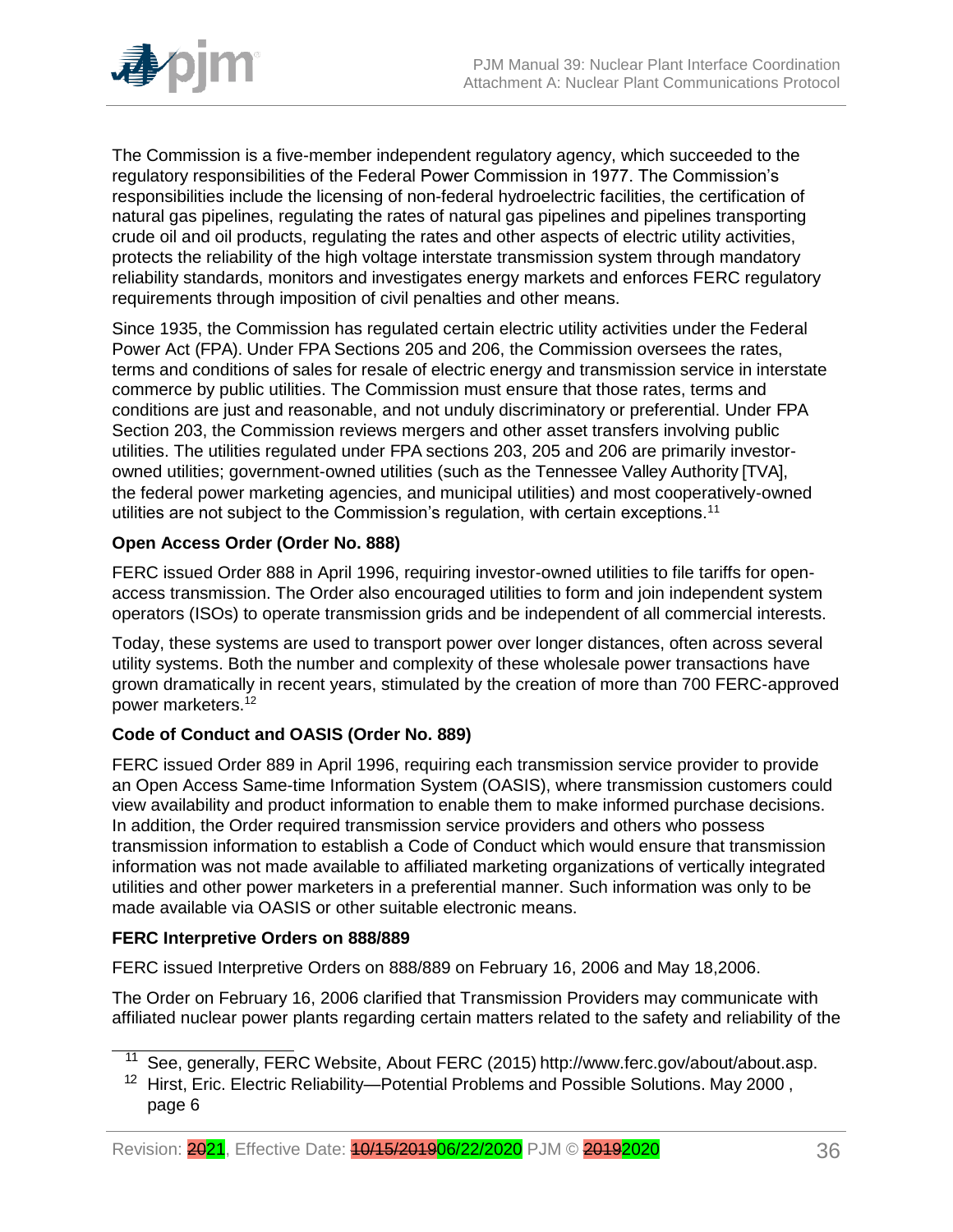

transmission system on the nuclear power plants, in order to comply with the requirements of the Nuclear Regulatory Commission.

The Order on May 18, 2006 clarified that, in the event of a grid disturbance, a Transmission Provider may communicate to affiliated nuclear power plant specific information about transmission system conditions on a real-time basis.

# **RTO Order (Order No. 2000)**

FERC issued Order 2000 in December 1999, setting forth requirements for the formation of Regional Transmission Organizations (RTO) which FERC indicated were the key to advancing competitive wholesale markets and eliminating anticompetitive behaviors by vertically integrated utilities. The RTO characteristics and functions are as follows:

Minimum Characteristics:

- 1. Independence
- 2. Scope and Regional Configuration
- 3. Operational Authority
- 4. Short-term Reliability
- 5. Minimum Functions:
- 6. Tariff Administration and Design
- 7. Congestion Management
- 8. Parallel Path Flow
- 9. Ancillary Services
- 10. OASIS and Total Transmission Capability (TTC) and Available Transmission Capability (ATC)
- 11. Market Monitoring
- 12. Planning and Expansion
- 13. Interregional Coordination

PJM was granted RTO status by FERC in July 2001.

# **North American Electric Reliability Corporation (NERC)**

The North American Electric Reliability Corporation's (NERC) mission is to ensure the reliability of the North American bulk power system. NERC is the electric reliability organization (ERO) certified by the Federal Energy Regulatory Commission to establish and enforce reliability standards for the bulk power system. NERC develops and enforces reliability standards; assesses adequacy annually via a 10-year forecast and summer and winter forecasts; monitors the bulk power system; and educates, trains and certifies industry personnel. ERO activities in Canada related to the reliability of the bulk power system are recognized and overseen by the appropriate governmental authorities in that country.<sup>13</sup>

<sup>&</sup>lt;sup>13</sup> NERC Website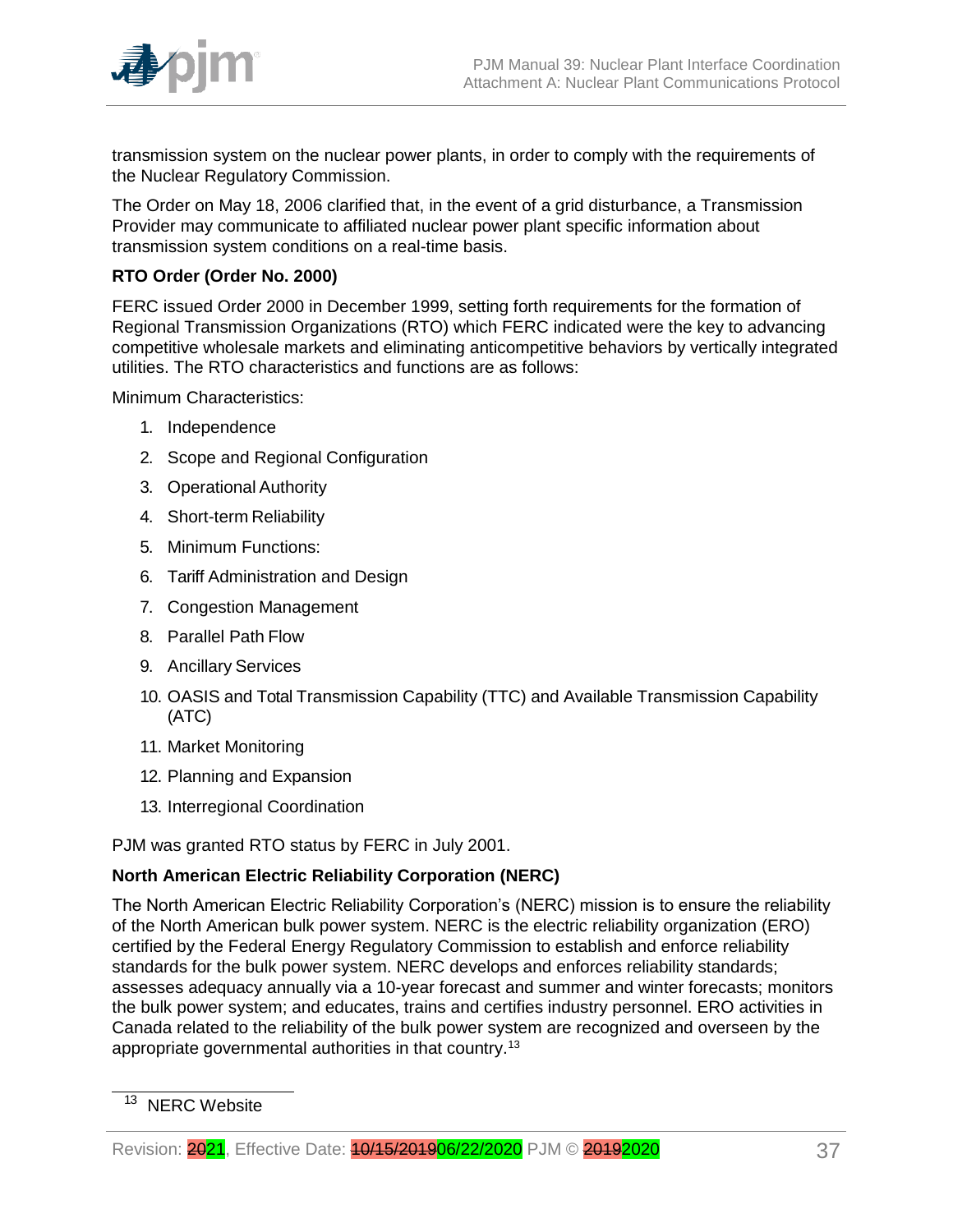

# **Planning and Operating Standards**

NERC reliability standards define the reliability requirements for planning and operating the North American bulk power system. NERC's ANSI-accredited standards development process is defined in the Standard Processes Manual and is guided by reliability and market interface principles. The Reliability Functional Model defines the functions that need to be performed to ensure the Bulk Electric System operates reliably and is the foundation upon which the reliability standards are based. Standards Drafting Teams, made up of industry volunteers and supported by NERC staff, work collaboratively to develop requirements using results-based principles that focus on three areas: measurable performance, risk mitigation strategies and entitycapabilities.

# **Compliance and Enforcement Function**

NERC's compliance efforts comprise three key activities:

- 1. **Compliance monitoring** is the process used to assess, investigate, evaluate and audit in order to measure compliance with NERC Reliability Standards.
- 2. **Compliance enforcement** is the process by which NERC issues sanctions and ensures mitigation of confirmed violations of mandatory NERC reliability standards. As part of these efforts, NERC can also issue remedial action directives to immediately address and deter new or further violation(s), irrespective of the presence or status (i.e. confirmed or alleged) of a violation. Sanctioning of confirmed violations is determined pursuant to the NERC Sanction Guidelines and is based heavily upon the Violation Risk Factors and Violation Severity Levels of the standards requirements violated and the violations' duration. Entities found in violation of any standard must submit a mitigation plan for approval by NERC and, once approved, must execute this plan as submitted.
- 3. **Due Process** provides registered entities the opportunity to contest any finding of a violation of a NERC reliability standard. The process allows for hearings at theregional entity and appeals before NERC. Further appeals may be possible at the appropriate governmental authority.

# **Regional Entities**

NERC relies on the regional entities to enforce the NERC Reliability Standards with bulk power system owners, operators, and users through approved delegation agreements. Regional entities are responsible for monitoring compliance of the registered entities within their regional boundaries, assuring mitigation of all violations of approved reliability standards and assessing penalties and sanctions for failure to comply. The PJM members are contained within two REs: Reliability*First Corporation* and SERC Reliability Corporation.

# **State Regulatory Commissions**

State regulatory commissions exert broad powers over jurisdictional utilities and are involved with most activities of utilities as it relates to providing reliable and cost effective service to distribution customers. Transmission is not normally state jurisdictional; it is regulated by FERC. Similarly, nuclear power generation is not normally state jurisdictional; it is regulated by the NRC. However, to varying degrees, PJM members are vertically integrated and hence, subject to state regulatory oversight in many areas, including transmission and nuclear power generation.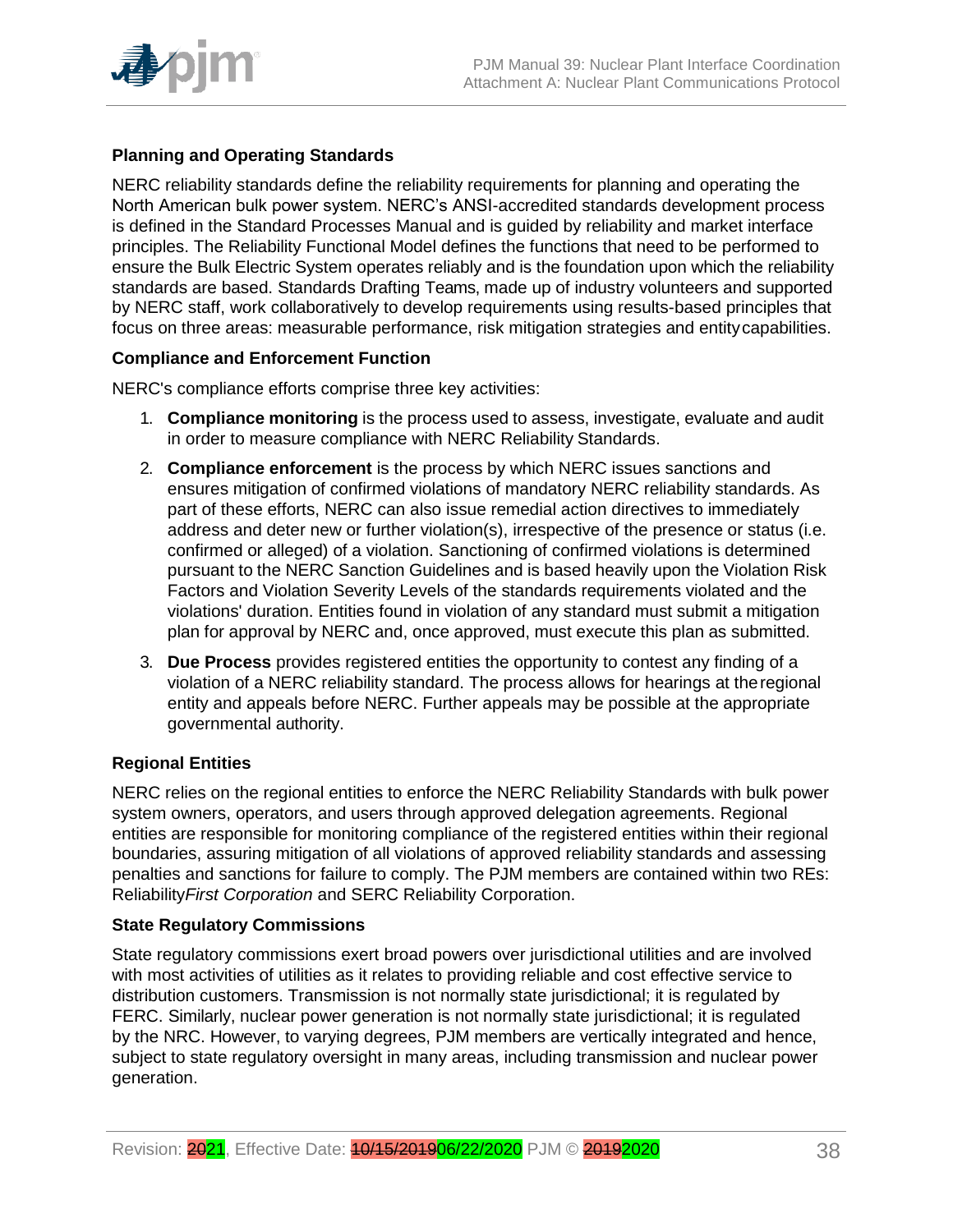

The following is an explanation of the Pennsylvania state regulatory process, which is typical of state regulatory regimes:

# **Regulation**

In order to provide the most economical, efficient and practical service to a community, the state grants a utility the sole right to provide its service within a specified geographical area. Experience and past history have determined that the construction of facilities by more than one utility company in the same location would be extremely costly and disruptive to community life and property. In exchange for the geographic monopoly, the utility accepts regulation by state government to assure that rates are fair and service safe and adequate for customers who cannot choose a different company.

# **Commission Role**

The PUC is responsible for ensuring safe, adequate service for consumers at fair and reasonable rates. The Commission is required to make decisions that allow utilities to meet all prudent expenses including the cost of borrowing money for expansion to provide service. The PUC does not exist solely for the benefit of any one group, but must balance the concerns of all the parties. The Office of Trial Staff, which has experts in economics, engineering, law and financial accounting, represents the public at large by reviewing the company records and rate requests and presenting its view on what is in the public interest.

# **Utility Role**

Regulated utilities must meet all reasonable requests for service by customers within their designated territories. To provide adequate service, it is recognized that the company must obtain a return on its investment sufficient to attract investors. If a company must expand its capacity to provide increased or improve service, it must borrow money, persuade investors to make money available, or seek a rate increase from the PUC.

# **Ratepayer Role**

Ratepayers must pay for the service they use, which includes a share of the cost of utility company expenses, such as salaries, equipment, maintenance and taxes. While the ratemaking process is complex, consumers have the right to be informed about the process; to receive an explanation of their utility bills; to have their complaints resolved in a prompt and fair manner; and to receive continuous utility service if payment responsibilities are met.<sup>14</sup>

# **PJM Agreements**

PJM and member roles and responsibilities are defined in the main agreements that PJM members must execute as a condition of membership— the Amended and Restated Operating Agreement of PJM Interconnection, L.L.C. (Operating Agreement), Consolidated Transmission Owners Agreement, and PJM Open Access Transmission Tariff (PJM Tariff). Following are excerpts from the agreements which outline major roles for each party:

# **Operating Agreement**

# **PJM Duties and Responsibilities**

<sup>14</sup> "An Overview of the Ratemaking Process", PA PUC Annual Report, 2001-2002, Page 6.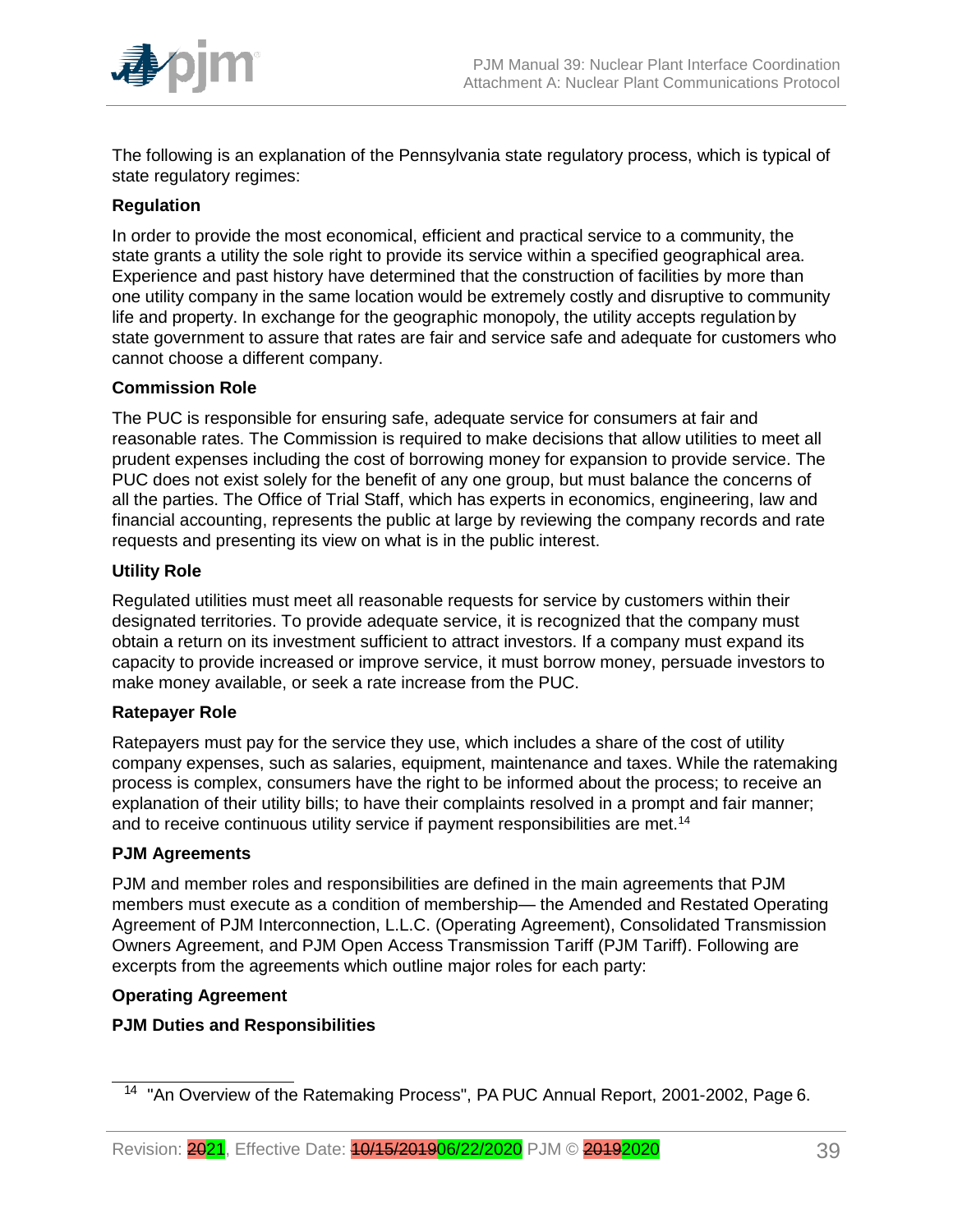

Generally, the duties and responsibilities of the Office of the Interconnection are lin section 10.4 of the Operating Agreement.

### **Member Roles and Responsibilities**<sup>15</sup>

Generally, the roles and responsibilities of PJM's members are in section 11.3 of the Operating Agreement.

### **Transmission Owners Agreement**

Generally, Article 4 and Article 6 of Transmission Owners Agreement contain the commitments and obligations of the parties to the Transmission Owners Agreement.

#### **PJM Tariff**

Roles and responsibilities of PJM and its members are specified throughout the PJM Tariff.

<sup>&</sup>lt;sup>15</sup> PJM Operating Agreement, Section 11.3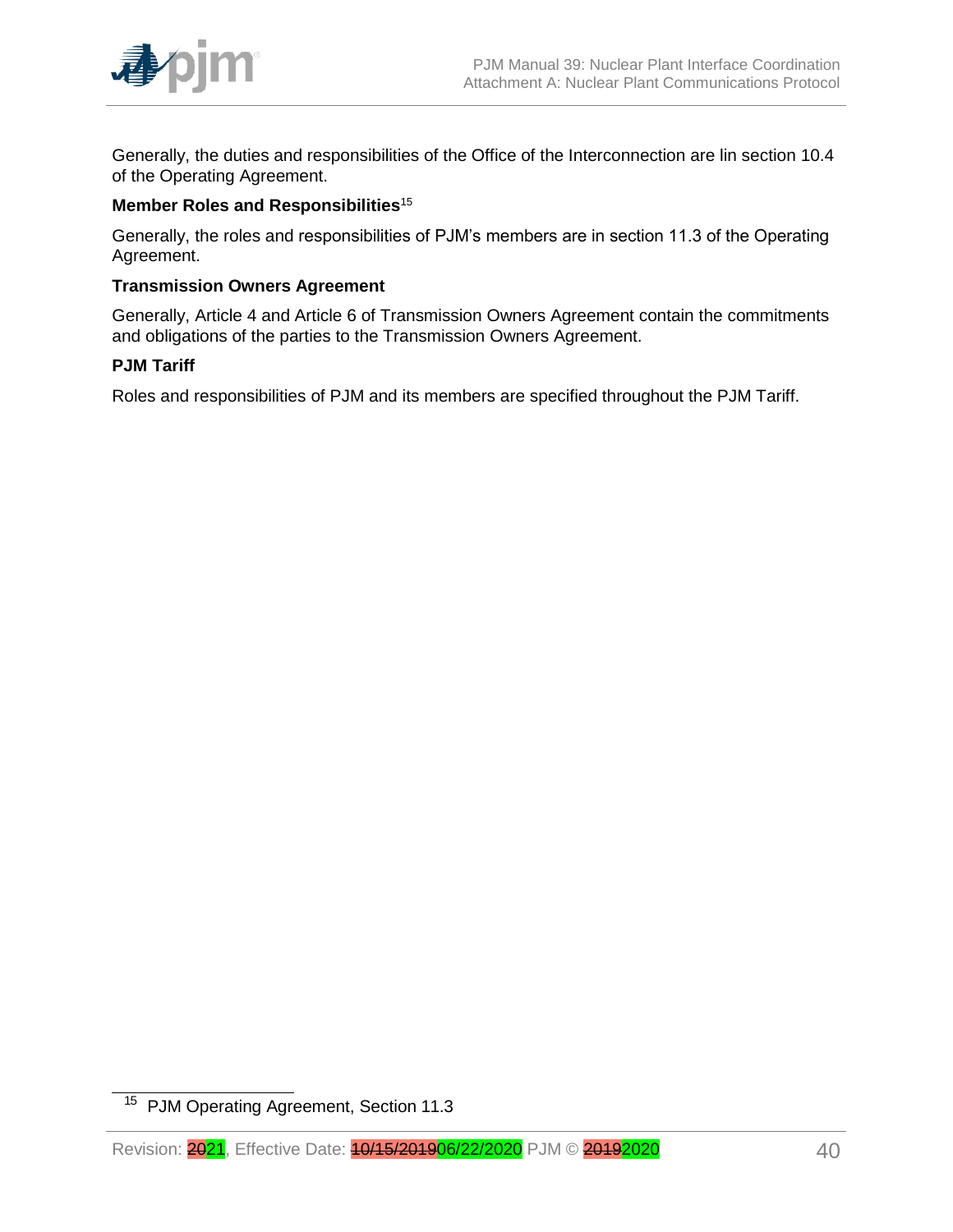

# **Attachment B: Plant Specific NPIRs**

<span id="page-40-0"></span>This attachment provides a Plant Specific NPIR template.

**Unit: Operating Company:**

**TransmissionZone(s):**

Requirement Categories:

1. **Operational requirements** (e.g. minimum and maximum voltage, voltage drop or stability limits, configuration or topology limitations, post-accident load requirements, environmental limitations, etc. that are required to be respected in real time operations.) The requirements should contain associated communications requirements to ensure that the nuclear licensee is properly informed about the ability of the Transmission Entities to comply with the requirements.

2. **Planning Requirements** (e.g. minimum and maximum voltage, voltage drop or stability limits, configuration or topology limitations, post-accident load requirements, environmental limitations, etc. that are required to be respected in planning studies and analysis.)

3. **Design Criteria**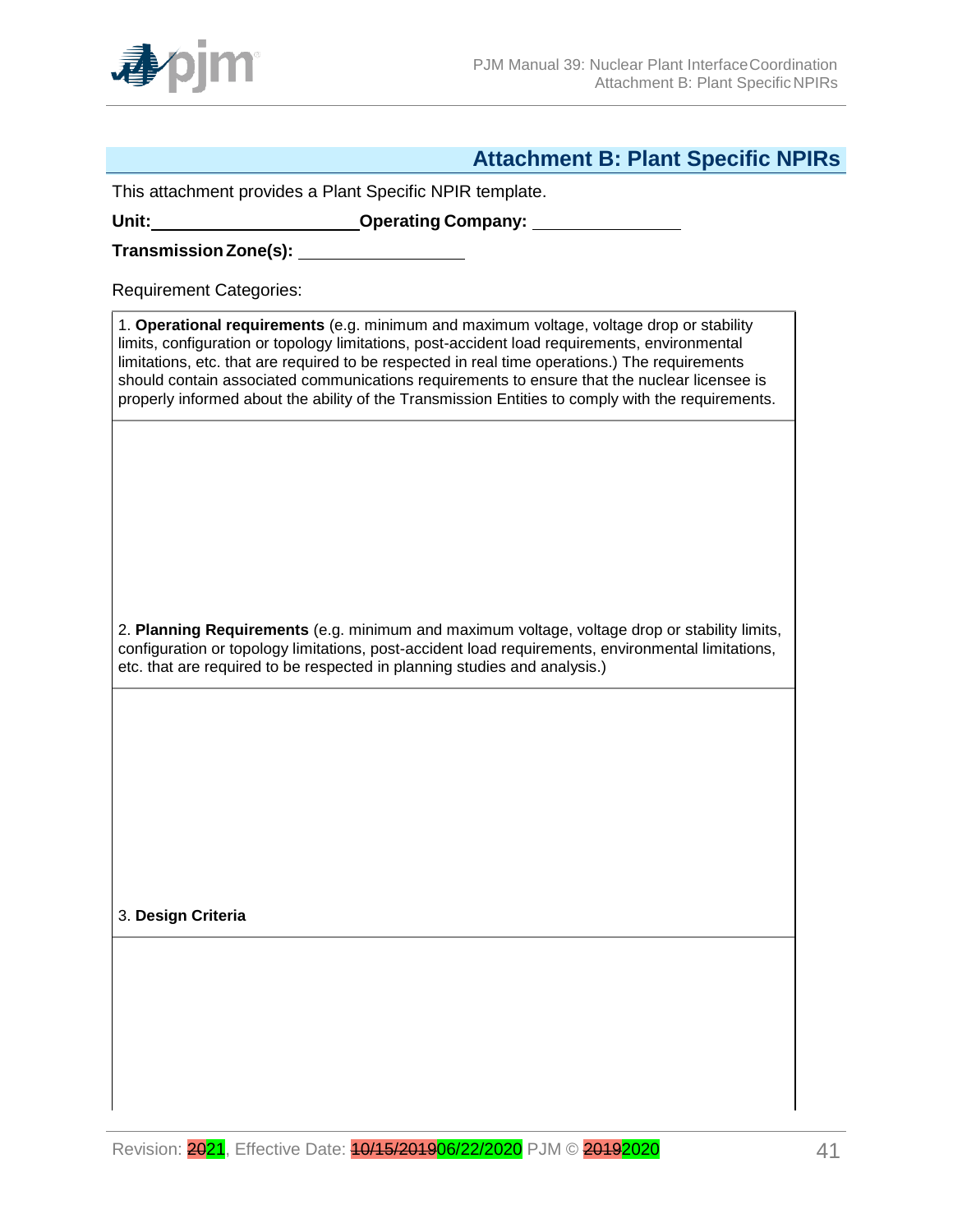

4. **Restoration Requirements** (e.g. Minimum service level requirements to enable restoration of nuclear plant generation, minimum restoration times for the restoration of service to the nuclear plant station service busses, etc.)

5. **Equipment Maintenance Requirements** (e.g., equipment performance requirements, notification and/or communication requirements to inform the plant of degraded equipment function or capability, etc.)

6. **Communication Requirements** (e.g. Emergency Procedures, Conservative Operations, Emergent Grid Issues, Periodic Operations/Planning Study Results, Periodic Restoration/ Emergency Procedure Drill Results, RTEP upgrades impacting Nuclear Stations.)

#### **Note:**

**1:** Maintenance will be addressed between Nuclear Owner and Transmission Owner or designee.

**2:** Attachment B is completed for each nuclear unit on the PJM RTO footprint. Since the completed template may include Critical Infrastructure information it is maintained by PJM Operations Planning Division but not published as part of the manual.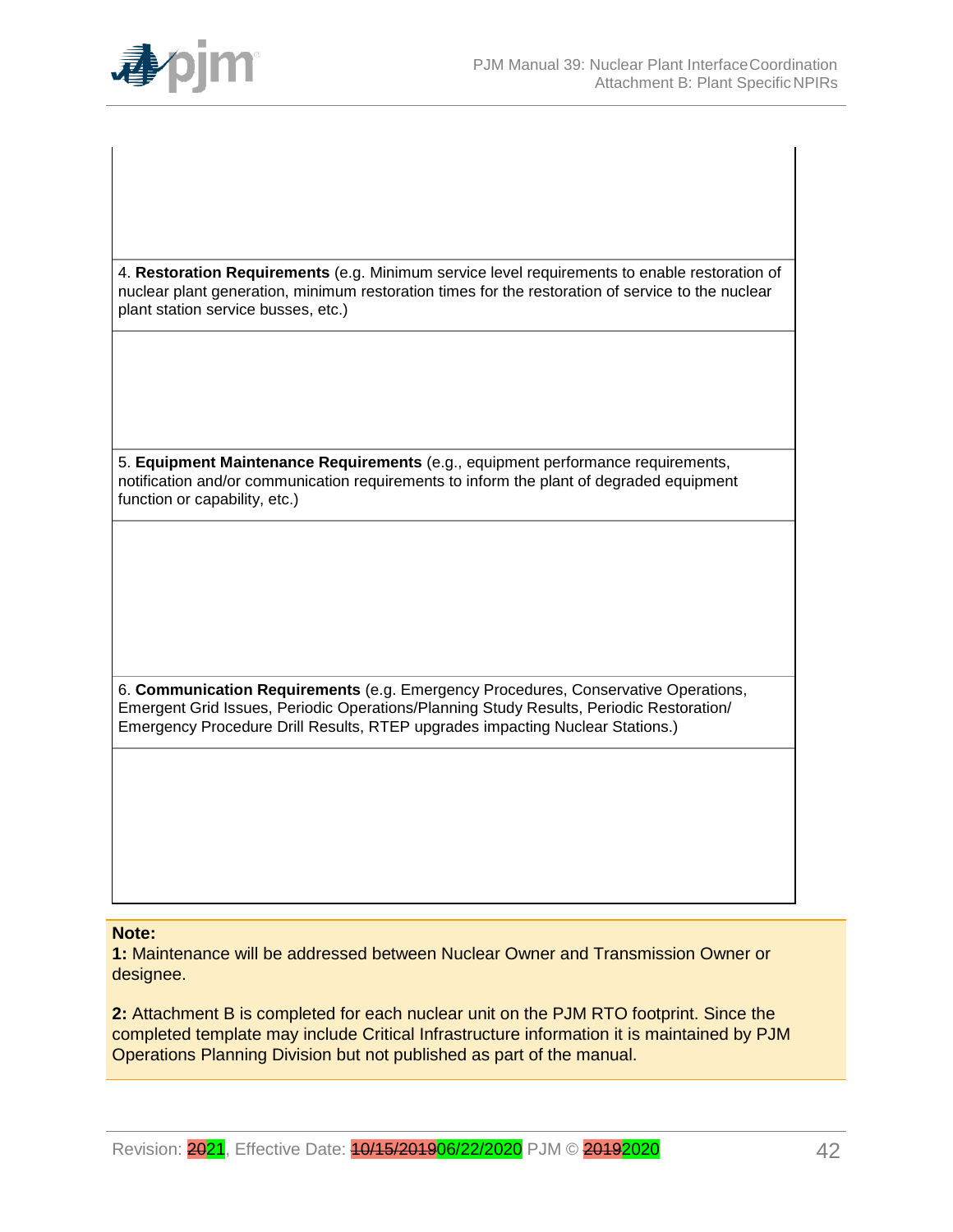

<span id="page-42-0"></span>

|                                                           | Audumnum U. Francopound in the Number Histo                 |                   |                                  |
|-----------------------------------------------------------|-------------------------------------------------------------|-------------------|----------------------------------|
| <b>Asset Owner</b>                                        | <b>Plant Name</b>                                           | <b>App Date</b>   | <b>Revision</b><br><b>Number</b> |
| Calvert Cliffs Nuclear PP Inc                             | Calvert Cliffs Nuclear Power Plant 1 44/19/20154/14/2020 34 |                   |                                  |
| <b>Calvert Cliffs Nuclear PP Inc</b>                      | Calvert Cliffs Nuclear Power Plant 2 44/19/20154/14/2020 34 |                   |                                  |
| <b>Exelon Generation Company,</b><br>LLC - Exelon Nuclear | <b>Braidwood Station 1</b>                                  | 9/1/2015          | 3                                |
| <b>Exelon Generation Company,</b><br>LLC - Exelon Nuclear | <b>Braidwood Station 2</b>                                  | 9/1/2015          | 3                                |
| <b>Exelon Generation Company,</b><br>LLC - Exelon Nuclear | <b>Byron Station 1</b>                                      | 3/28/2019         | 6                                |
| <b>Exelon Generation Company,</b><br>LLC - Exelon Nuclear | <b>Byron Station 2</b>                                      | 3/28/2019         | 6                                |
| <b>Exelon Generation Company,</b><br>LLC - Exelon Nuclear | <b>Dresden Station 2</b>                                    | 2/27/20195/8/2020 | 109                              |
| <b>Exelon Generation Company,</b><br>LLC - Exelon Nuclear | <b>Dresden Station 3</b>                                    | 2/27/20195/8/2020 | 109                              |
| <b>Exelon Generation Company,</b><br>LLC - Exelon Nuclear | <b>LaSalle Station 1</b>                                    | 12/7/2016         | 3                                |
| <b>Exelon Generation Company,</b><br>LLC - Exelon Nuclear | <b>LaSalle Station 2</b>                                    | 12/7/2016         | 3                                |
| <b>Exelon Generation Company,</b><br>LLC - Exelon Nuclear | <b>Limerick Generating Station 1</b>                        | 4/14/2018         | 3                                |
| <b>Exelon Generation Company,</b><br>LLC - Exelon Nuclear | <b>Limerick Generating Station 2</b>                        | 4/14/2018         | 3                                |
| <b>Exelon Generation Company,</b><br>LLC - Exelon Nuclear | Peach Bottom Atomic Power Station 2                         | 2/13/2019         | 8                                |
| <b>Exelon Generation Company,</b><br>LLC - Exelon Nuclear | Peach Bottom Atomic Power Station 3                         | 2/13/2019         | 8                                |
| <b>Exelon Generation Company,</b><br>LLC - Exelon Nuclear | Quad Cities Nuclear Power Station 1 9/1/20153/25/2020       |                   | 56                               |
| <b>Exelon Generation Company,</b><br>LLC - Exelon Nuclear | Quad Cities Nuclear Power Station 2 9/1/20153/25/2020       |                   | 56                               |
| <b>FirstEnergy Nuclear</b><br><b>Operating Company</b>    | Beaver Valley 1                                             | 8/1/2015          | 3                                |
|                                                           |                                                             |                   |                                  |

# **Attachment C: Plant Specific NPIRs Revision History**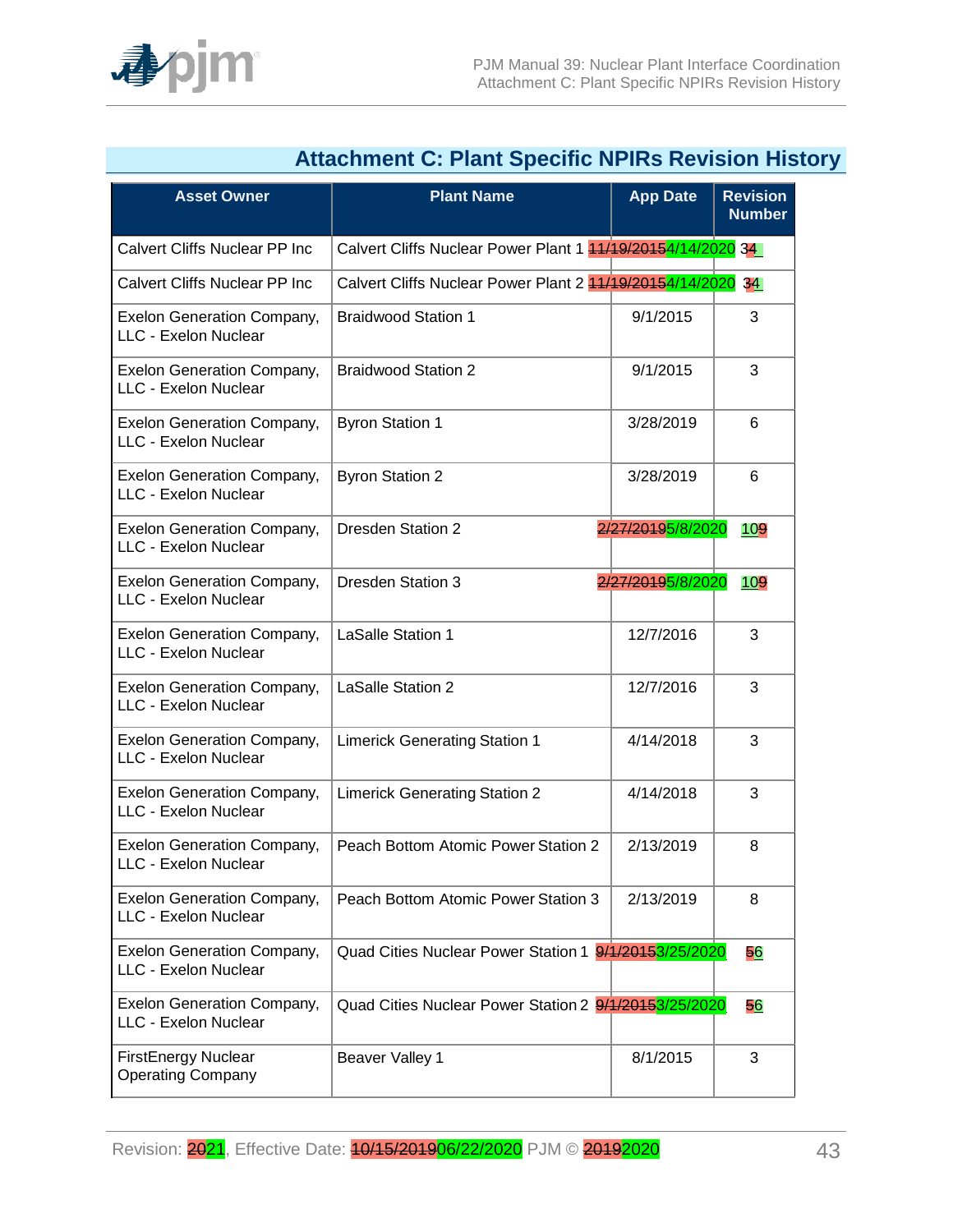

| <b>Asset Owner</b>                                     | <b>Plant Name</b>                              | <b>App Date</b>           | <b>Revision</b><br><b>Number</b> |
|--------------------------------------------------------|------------------------------------------------|---------------------------|----------------------------------|
| <b>FirstEnergy Nuclear</b><br><b>Operating Company</b> | Beaver Valley 2                                | 8/1/2015                  | 3                                |
| <b>FirstEnergy Nuclear</b><br><b>Operating Company</b> | Davis Besse                                    | 8/1/2018                  | 5                                |
| <b>FirstEnergy Nuclear</b><br><b>Operating Company</b> | Perry                                          | 11/18/2016 11/14/2 019 34 |                                  |
| Indiana Michigan Power Co                              | Donald C Cook 1                                | 7/13/2016                 | 2                                |
| Indiana Michigan Power Co                              | Donald C Cook 2                                | 7/13/2016                 | $\overline{2}$                   |
| PPL Susquehanna LLC                                    | PPL Susquehanna 1                              | 12/22/2014                | $\overline{2}$                   |
| PPL Susquehanna LLC                                    | PPL Susquehanna 2                              | 12/22/2014                | 2                                |
| <b>PSEG Nuclear LLC</b>                                | <b>PSEG Hope Creek Generating Station</b><br>1 | 5/1/2015                  | 1                                |
| <b>PSEG Nuclear LLC</b>                                | PSEG Salem Generating Station 1                | 5/1/2015                  | 1                                |
| <b>PSEG Nuclear LLC</b>                                | PSEG Salem Generating Station 2                | 5/1/2015                  | 1                                |
| Virginia Electric & Power Co                           | North Anna 1                                   | 12/1/2018                 | 4                                |
| Virginia Electric & Power Co                           | North Anna 2                                   | 12/1/2018                 | 4                                |
| Virginia Electric & Power Co                           | Surry 1                                        | 12/1/2018                 | 4                                |
| Virginia Electric & Power Co                           | Surry 2                                        | 12/1/2018                 | 4                                |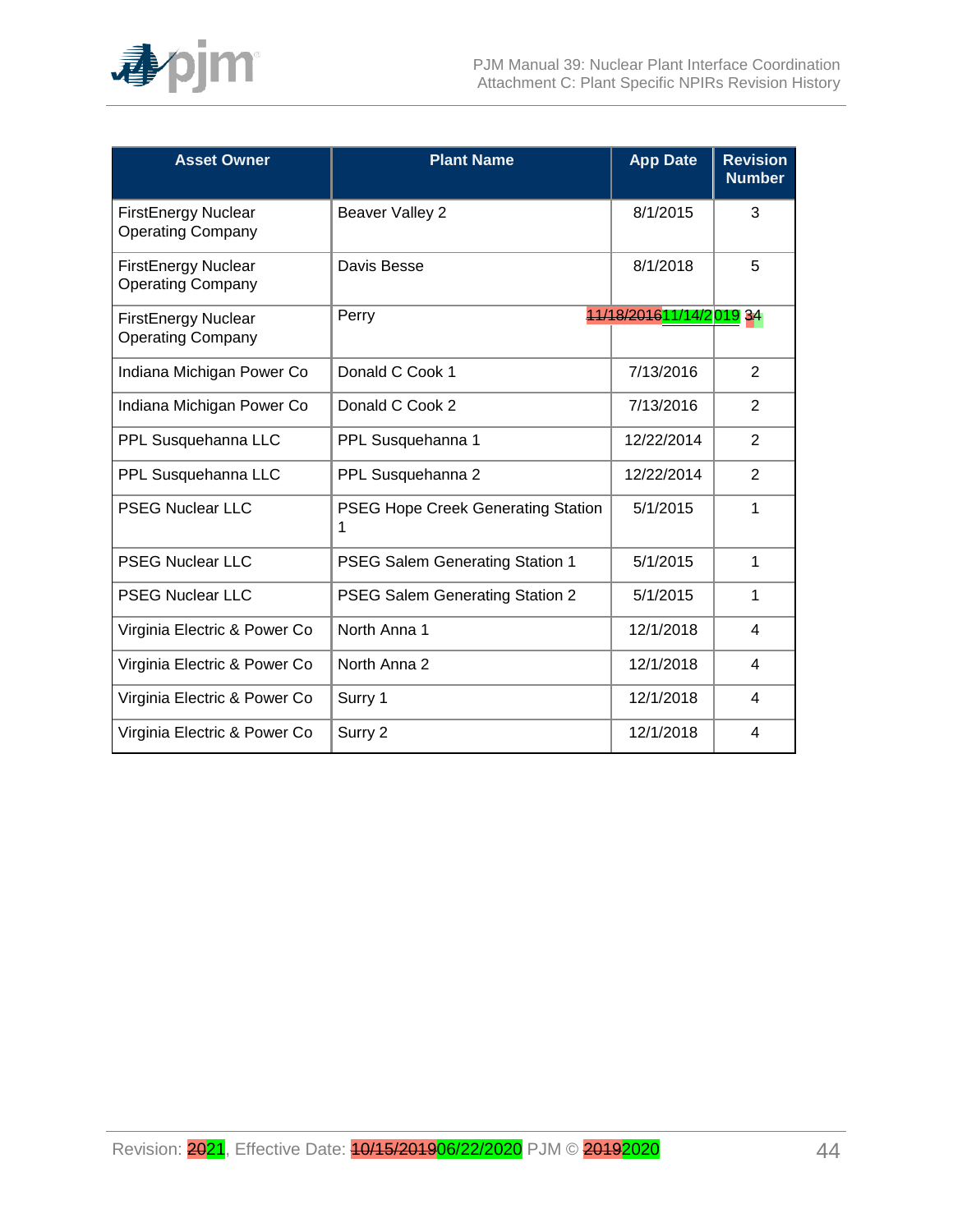

# **Revision History**

# <span id="page-44-0"></span>**Revision 20 (10/15/2019):**

**Attachment C: Plant Specific NPIRs Revision History: NPIR revision update** 

#### **Revision 19 (07/26/2019):**

- Section 2.7: Added section to address the need for coordination between the Transmission Owner and the Nuclear Plant Generator Operator regarding Remedial Action Schemes and Under Frequency Load Shedding/Under Voltage Load Shedding schemes and their identification in plant interface agreements.
- Section 3.6: Added section to address the process by which the NPIRs will be discontinued after a nuclear plant deactivates and retires.
- Section 3.7: Added section to address the coordination between Reliability Coordinators when a non-PJM member is identified by an Nuclear Plant Generator Operator as a Transmission Entity.
- Attachment B: Attachment title updated and note section updated
- Attachment C: NPIR revision update
- Periodic Review to address:
	- o Three-year Nuclear Generators Owners Users Group (NGOUG) review per Section 3.5
	- o Language clarification in Section 1.1

#### **Revision 18 (04/01/2019):**

• Attachment C: Plant Specific NPIRs Revision History: NPIR revision update

#### **Revision 17 (12/05/2018):**

• Attachment C: Plant Specific NPIRs Revision History: NPIR revision update

#### **Revision 16 (07/11/2018):**

• Attachment C: Plant Specific NPIRs Revision History: NPIR revision update

#### **Revision 15 (01/15/2018):**

• Attachment C: Plant Specific NPIRs Revision History: NPIR revision update

#### **Revision 14 (07/01/2017):**

- Section 3.1: Clarified language to ensure all changes made to Nuclear Plant Interface Requirements (NPIR) are clearly highlighted with drivers communicated
- Attachment A, Section 5: Added clarification to reinforce that NPGO notifies PJM and associated LCC of conditions at nuclear plant impacted by grid-side event
- Attachment C: Plant Specific NPIRs Revision History: NPIR revision update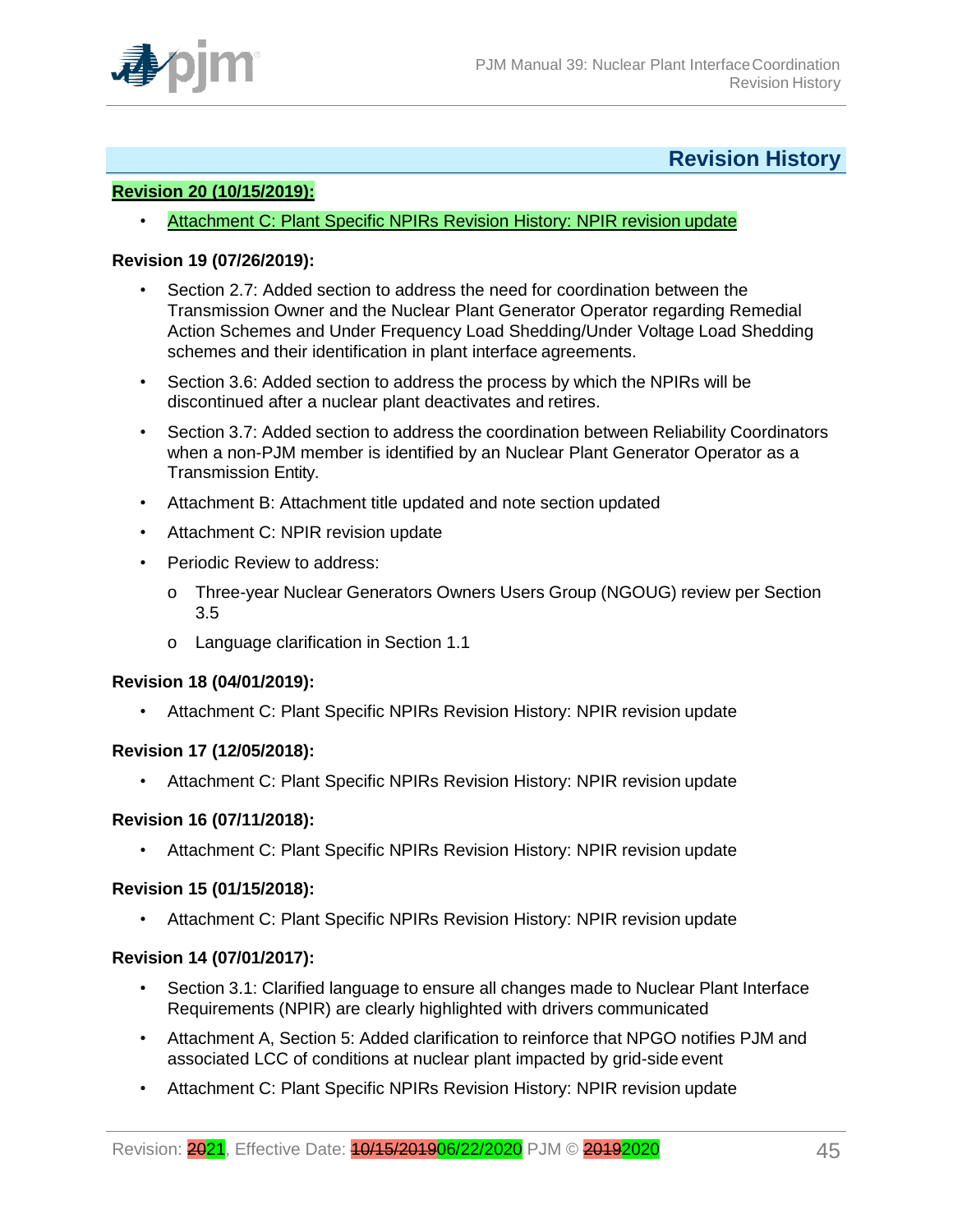

# **Revision 13 (12/23/2016):**

• Attachment C: Plant Specific NPIRs Revision History: NPIR revision update

# **Administrative Change (11/18/2016):**

• Section 2.1 – removed struck out language and footnote (Production System) as this change was inadvertently not made during the periodic review.

# **Revision 12 (01/01/2016):**

- Updates to align with NUC-001-3 (effective 01/01/2016) Grammatical corrections; edits to be consistent with NERC documentation.
- Section 2.6: System Restoration updated to include safe shutdown loading requirement for plant specific Nuclear Plant Interface Requirements (NPIRs) developed and endorsed by the Nuclear Generation Owners User Group (NGOUG).
- Attachment A; Appendix 1: Regulatory Background Removed Operating Agreement (OA) and Transmission Owners Agreement (TOA) text; replaced with appropriate references to OA, TOA, and Open Access Transmission Tariff (OATT)
- Periodic Review

# **Revision 11 (12/07/2015):**

• Attachment C: Plant Specific NPIRs Revision History: NPIR revision update

# **Revision 10 (07/15/2015):**

• Attachment C: Plant Specific NPIRs Revision History: NPIR revision update

# **Revision 09 (04/15/2015):**

• Attachment C: Plant Specific NPIRs Revision History: NPIR revision update

# **Revision 08 (10/1/2014):**

• Attachment C: Plant Specific NPIRs Revision History: NPIR revision update

# **Revision 07 (9/25/2013):**

• Attachment C: Plant Specific NPIRs Revision History: NPIR revision update

# **Revision 06 (03/01/2013):**

- 3 year review was performed for M39, including NPIR attachments, in accordance with NUC-001-2 R9.1.3
- Introduction: Note added to page 1, that NPIR means Nuclear Plant Interface Requirements
- Introduction: Note 1: revised to read NUC-001
- Section 1.1: *Background* now references when NUC-001 was implemented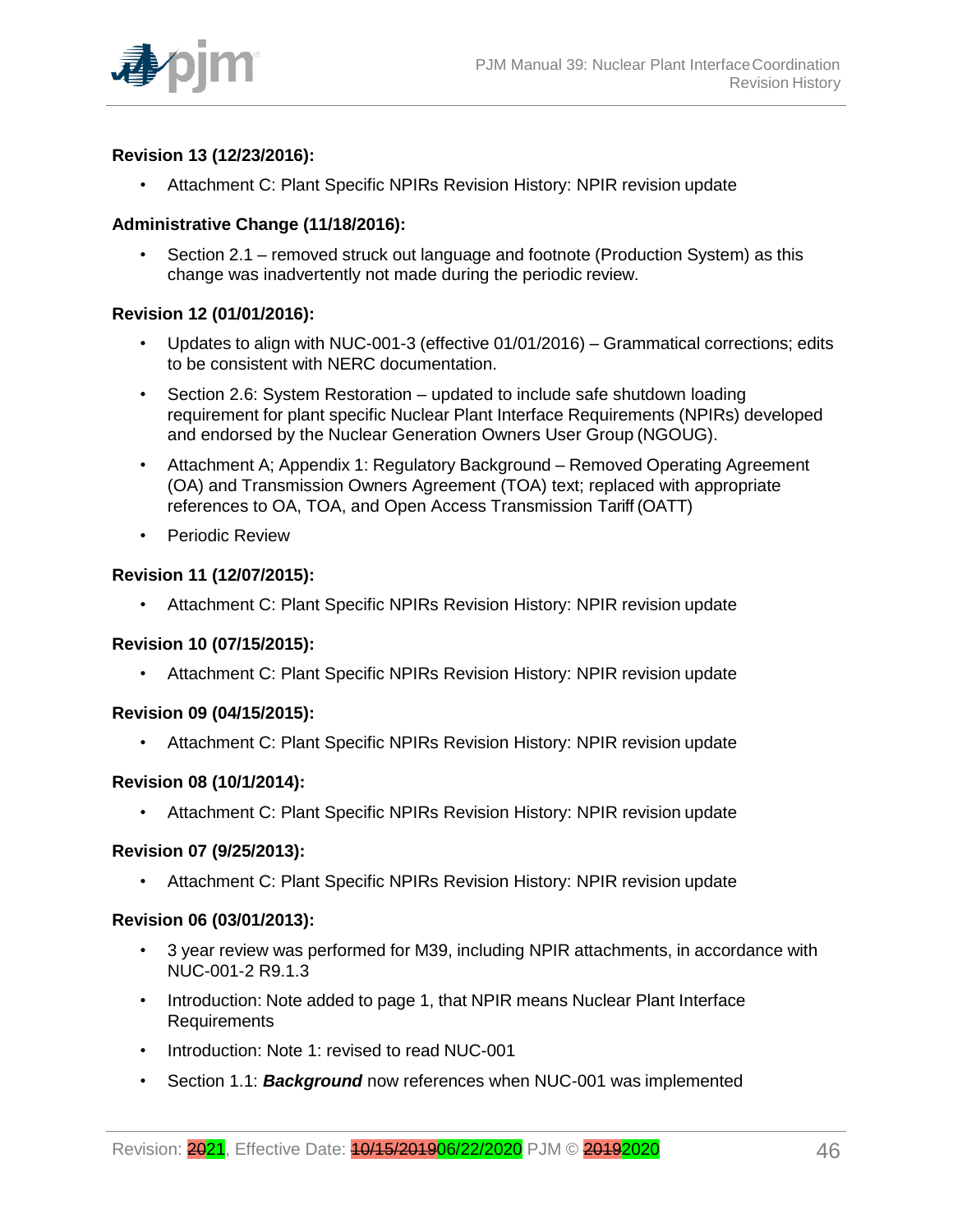

- Section 1.1: Added Footnote 1 which was inadvertently deleted in a priorrevision.
- Section 1.2: Revised to apply to TEs not just TOs. Clarified that PJM notifies the TOs and not the NPGOs (in accordance with M03) when the ability to monitor the operation of the Bulk Electric System in accordance with the NPIRs is lost.
- Section 2.4.2: *NPGO Action:* - -will notify PJM and *not* the Transmission Owner when voltage limits are revised
- Section 2.6: Minor edits.
- Section 3.1 Revised to apply to TEs not just TOs.
- Section 3.5: Added clarifying phrase, as part of 3-year review that revisions to NPIRs are made only if required.
- Attachment A and the associated Appendix 1: Updated several paragraphs and references.
- Changed template for Attachment B, Note 1: to read Nuclear Plant Generator Operator (NPGO )
- Attachment C: Plant Specific NPIRs Revision History: NPIR revision updates.

# **Revision 05 (11/01/2012):**

- Section 3: Other NPIR Issues / Section 3.1: Added clarifying text to address sequencing of M39 revision approval with respect to effective dates of plant specific NPIR revisions.
- Attachment C: Plant Specific NPIRs Revision History: NPIR revision updates.

# **Revision 04 (07/01/2012):**

- Introduction / About this Manual / Note 1: Added Operating Agreement section number reference.
- Section 4.1: Additional Nuclear Plant Generator Operator Requirements: Expanded section to include NUC-001 requirements that are not applicable to PJM.
- Attachment C: Plant Specific NPIRs Revision History: NPIR revision updates.

# **Revision 03 (06/01/2011):**

- Changed manager ownership to Generation Department based on reorganization.
- Attachment B: Added Perry and Davis Besse NPIR as part of ATSI Integration into PJM
- Attachment C: Updated Perry and Davis Besse NPIR revision.

# **Revision 02 (09/07/2010):**

- Section 1.1: Background updated reference to manuals.
- Section 2.1: Outage Coordination updated maintenance notification requirements for facilities impact Nuclear Plant or off-site station light and power source.
- Attachment B: Updated Peach Bottom NPIR to reflect new Cooper 230kV substation between Nottingham and Graceton.